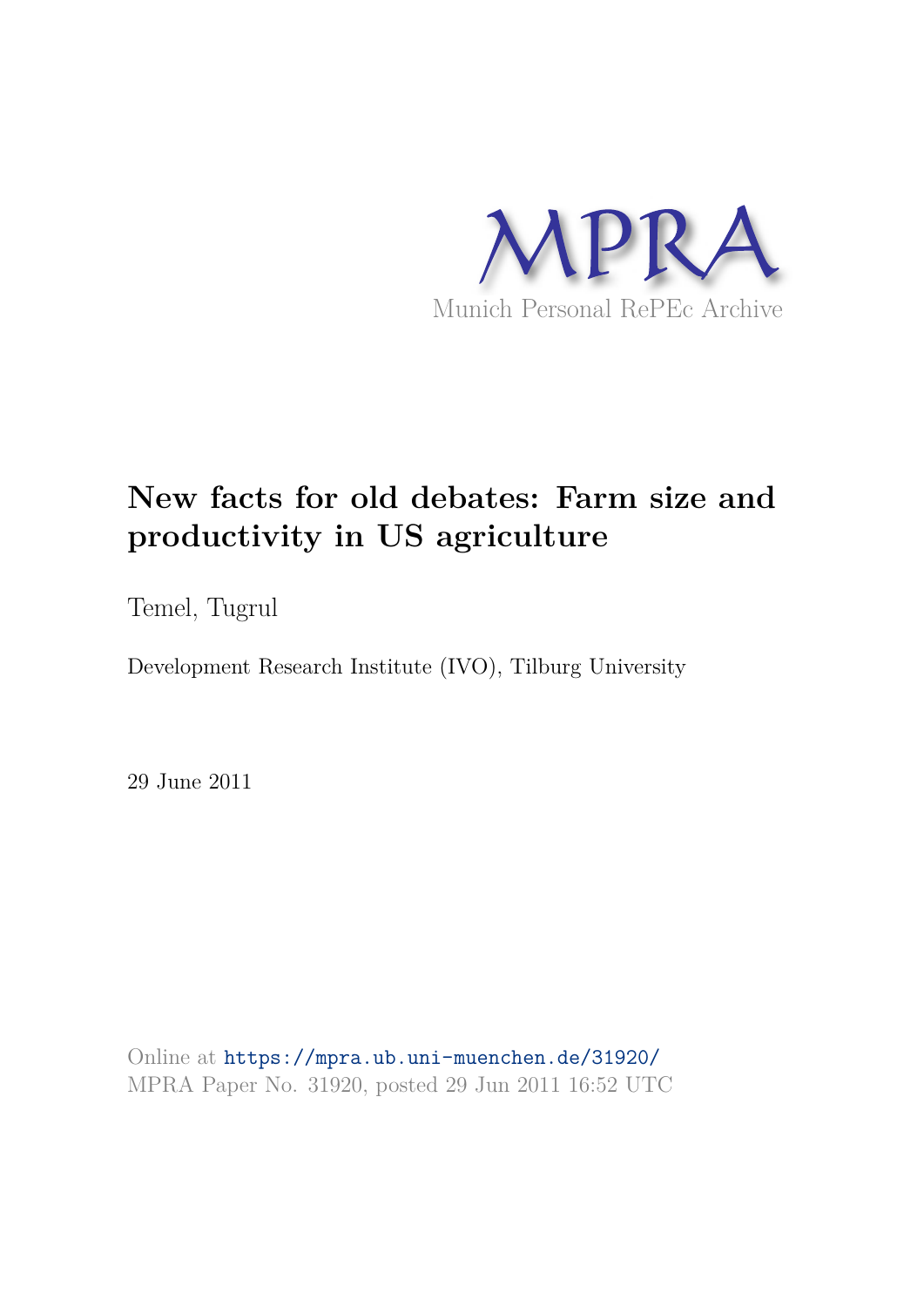# New Facts for Old Debates: Farm Size and Productivity in US Agriculture

Tugrul Temel

Development Research Institute Tilburg University, Tilburg, The Netherlands t.temel@uvt.nl

June 28, 2011

#### Abstract

This study examines the relationship between farm size and productivity in U.S. agriculture during 1982-92. A nonparametric regression method is applied to detect ex-post geographical patterns in changes in farm size and productivity. The estimations show that (i) in 1982 productivity per acre was high in the East, West, and South, modest in the middle part of the U.S., and low in the North, and this pattern remained the same during 1987-92, while the level of productivity continously increased over time; (ii) during 1982-92 farm size remained unchanged, large farms in the middle belt stretching from North to South and small ones in the East, West and South; and finally (iii) during 1982-92 an inverse relationship grew stronger between farm size and productivity. Furthermore, with the application of Markov chains approach, we projected the above patterns into the future. The Öndings suggest: (i) farms are likely to experience lower productivity; (ii) small and large farms are likely to coexist as medium-sized farms to vanish; and (iii) the inverse relationship is likely to show a strong geographical pattern.

JEL Codes: Q01, Q12, Q15, Q18, C14, R14

Key words: Farm size, productivity, geography, inverse relationship, U.S. agriculture, nonparametric regression, Markov chains.

óóóóóóóóóóóóóóóóóóóóóóóóóóóóó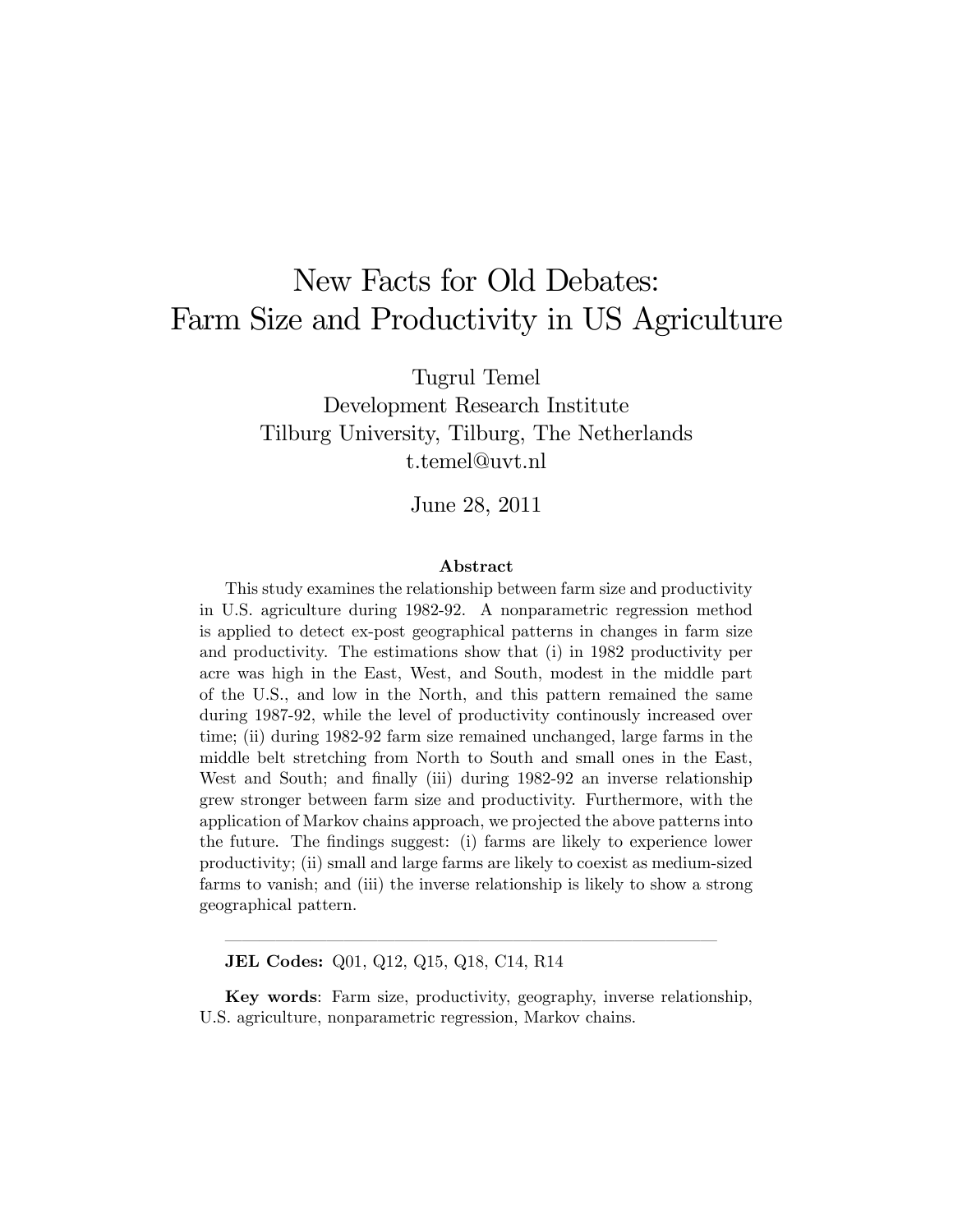# 1. Introduction $1$

How large are the largest farms relative to the smallest? How might farm size look like in the future? Are small farms more productive than large ones? If so, are large farms becoming smaller? These questions have been the subject of much theoretical and empirical work over the last two decades.<sup>2</sup> In recent years, however, size and productivity issues have received renewed interest in the context of U.S. agriculture because of several alarming structural changes that occurred during 1959-1992.<sup>3</sup> First, farm size showed a tremendous increase. Average acreage per farm increased by 62 percent due to 48 percent decline in the number of farms, and in nominal terms average farm sales per farm increased tenfold. Second, the distribution of farms changed following price changes, technological advances, and changes in labor/capital mix. More recently, during 1978-1992, the total number of farms decreased by 15 percent, and farms with sales under \$100,000 accounted for the entire decrease, while the number of farms and the share of farms with sales of \$100,000 or more increased. Third, noncommercial farms made up the bulk of farms (almost 75 percent), but commercial farms produced most (91 percent) of the Nationís agricultural output. On average, commercial farms had sales 28 times as high as noncommercial farms and acreage 5 times as great.

These changes entail several implications for people not only employed in agriculture but also in related sectors. The first relates to low incomes in rural areas and a desire to insure some minimum level of living for farmers and their families. Falling agricultural incomes, together with emerging biotechnologies, have rekindled concern over farm structure and the viability of the family farms. During the period of 1982-1997, for example, average farm size in the U.S. has grown considerably, with 22 percent increase in per farm crop land due mostly to the decrease in the number of family farms (USDA, 1992). The second reason relates to efficiency and business management issues, such as finding the least-cost bundle of

<sup>&</sup>lt;sup>1</sup>The authors would like to thank Kim Nielsen and Judith Sommer of USDA/ERS for providing us farm price data and some publications on the U.S. farm structure, respectively.

<sup>2</sup>A voluminous literature exists on the size -productivity relationship. Among others, see Harris and Nehring (1976), Gardner and Robe (1978), Stanton (1978), Cornia (1985), Binswanger and Rosenzweig (1986), Fawson and Shumway (1988), Chavas and Cox (1988), Cox and Chavas (1990), de Janvry, Fafchaamps, and Sadoulet (1991), Barrett (1993), Evenson and Huffman  $(1997)$ , and Peterson  $(1997)$ .

<sup>3</sup>For a detailed discussion of changing characteristics of U.S. farms, the reader is referred to Hoppe, Green, Banker, Kalbacher, and Bentley (1993), Sommer, Hoppe, Green, and Korb (1995), and Dismukes, Harwood, and Bentley (1997).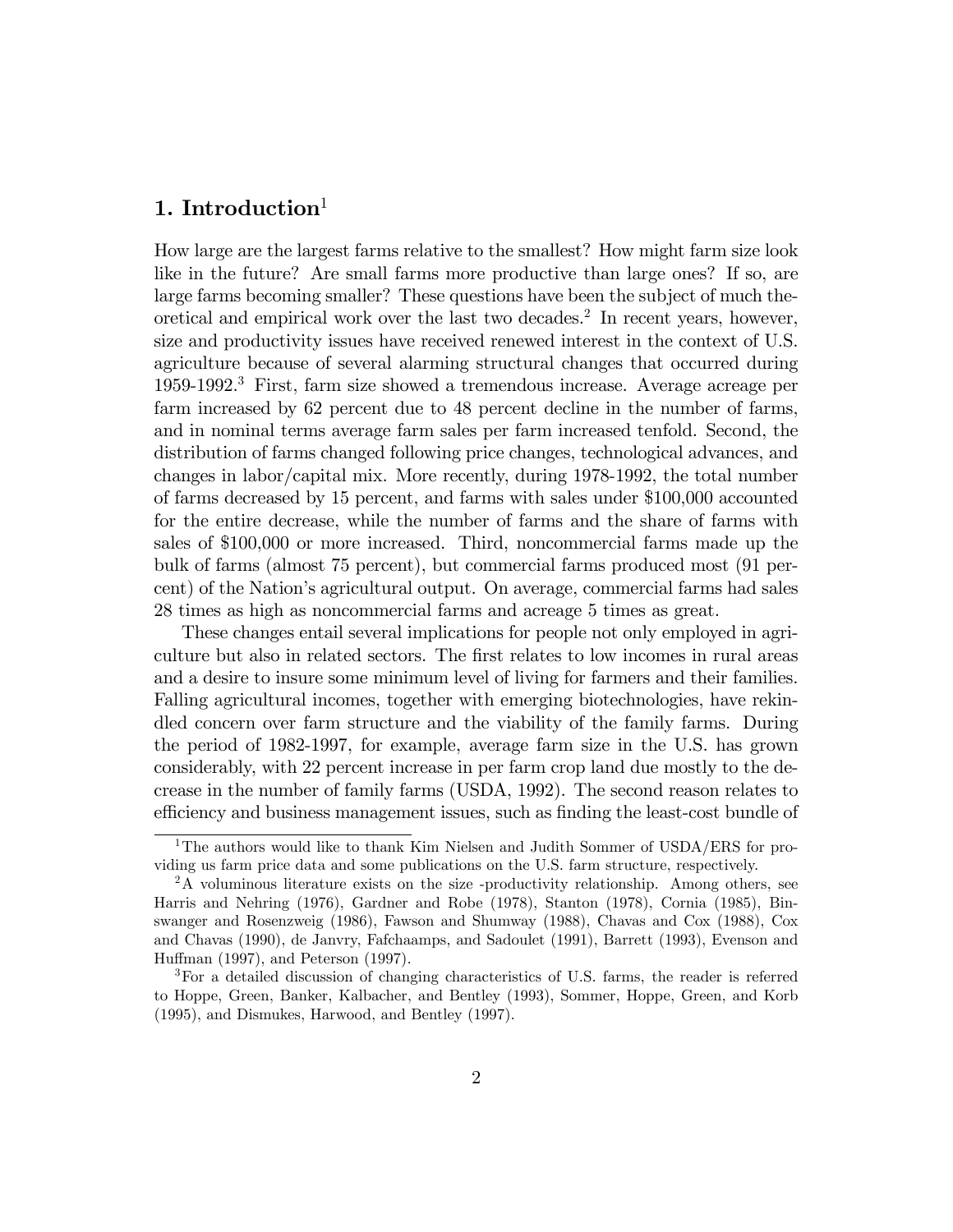resources, Önding combinations of resources which are productive and discovering ways to combine them successfully on individual farms. The third reason concerns distribution of land and agricultural resources amongst farmers and others.

The present study evolves in two steps. In the first step, we analyze changes likely to occur in farm size and farm productivity in U.S. agriculture. More specifically, we are interested in whether or not farm size and productivity shows convergence in the sense that geographical divisions and regions all experience the same farm size and same productivity.<sup>4</sup> In the second stage, we examine the past and possible future relationship between size and productivity. The literature is rich, providing evidence that small farms are more productive than large ones;<sup>5</sup> however, it is poor in projecting the long run inverse relationship (IR) between size and productivity, although the IR is closely related to problems of agricultural stagnation, poverty, natural resource degradation, and migration. In the context of U.S. agriculture, the IR constitutes a core argument for efficient management of natural resources and for policy design to remedy imperfections in agriculture and agriculture-related markets. Labor-extensive farming on big holdings generates a class of marginalized landless laborers unable to obtain land or employment in the fertile agricultural areas. This excessive labor is driven to cultivate ill-suited tracts in forests, uplands, steep hill-slopes and arid lands (Repetto and Holmes, 1983), causing devastating ecological consequences, such as deforestation, loss of wildlife habitual, soil erosion and so forth. On the other hand, in the context of agrarian economies, the IR constitutes a core argument for redistributive land reform as it implies that land reforms which lead to a more equal size distribution of holdings, by improving both e¢ciency and equity, will promote rural growth and poverty alleviation (Eckstein, et al., 1978; Lipton, 1993).

In the literature, the often observed IR is usually examined at the aggregate

 $4$ Convergence in size and productivity is an intrinsic element of the profit-maximizing agents paradigm. Consider, for example, farm production function,  $Y = AF(L, N)$ , where Y, L, and N denote agricultural production, land, and the number of farms in a county, respectively. The term A reflects the state of technology. Rewriting it in terms of labor yields  $y = Af(l, 1) \equiv$  $Af(l)$ , where y and l stands for output and land per farm. As a result, convergence of y is immediate from the convergence of l. Convergence is conditional upon the application of a constant returns to scale technology, the presence of competitive agricultural markets, and the absence of production externalities. What should also be noted in the above formulation of agricultural production is that convergence would further imply that  $l$  and  $y$  are cointegrated, and hence suggesting that there is a long run relationship between  $l$  and  $y$ .

<sup>5</sup>For example, Feder (1985), Biswanger and Rosenzweig (1986), Eswaran and Kotwal (1986), de Janvry (1987), and Taslim (1989) point out supervision costs as a potential source of the IR between size and productivty.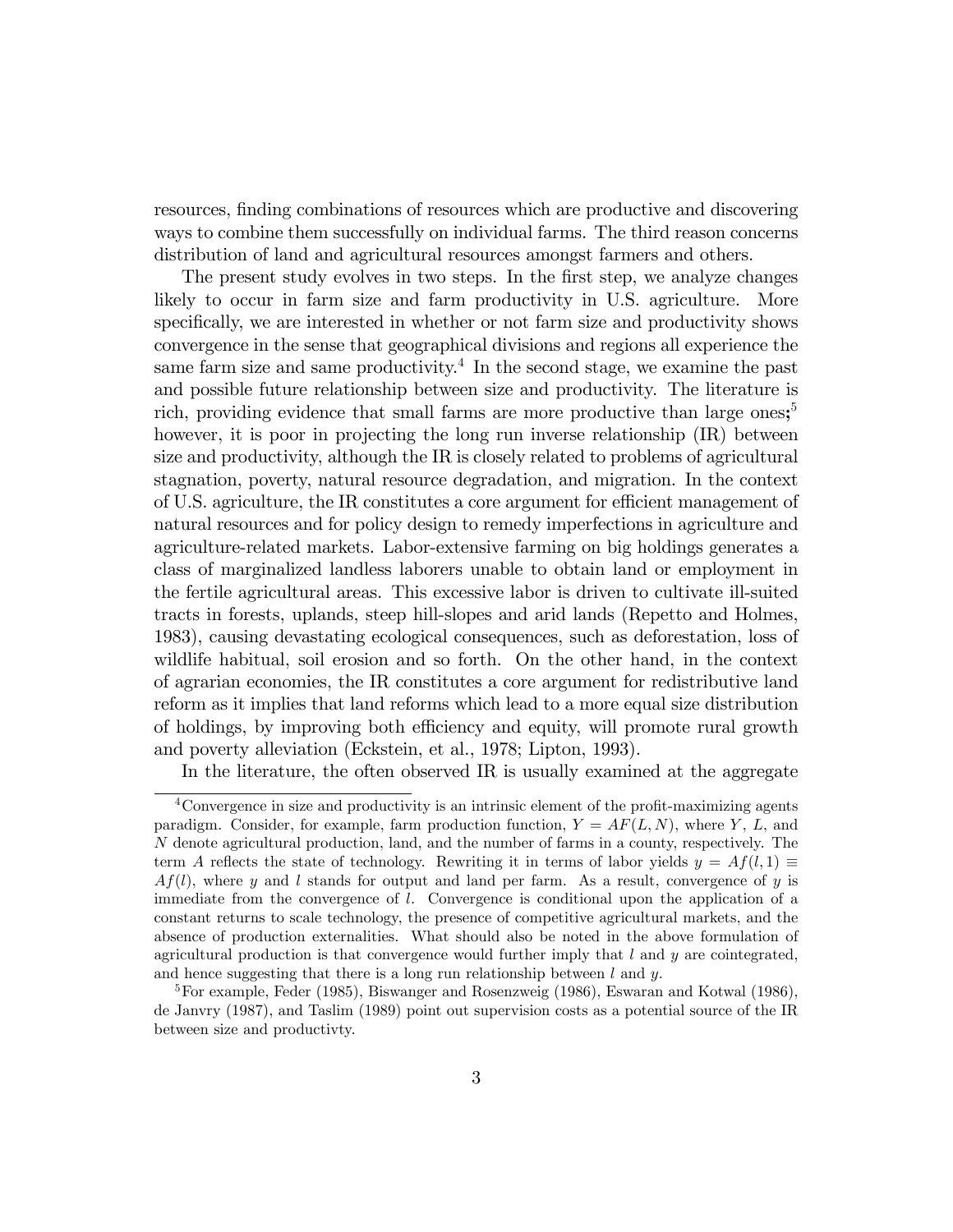level that gives minimal consideration to location-specific factors, and therefore ignoring geographical peculiarity of the size-productivity relationship. To the best of our knowledge, what remains uncovered in the literature is whether or not convergence and/or the IR reveals spatial patterns. With a geographical orientation, this study implicitly assumes that location-specific changes in policy or economic environment are contagious. The present study aims at examining farm size, productivity, and the IR between size and productivity in U.S. agriculture over the period 1982-1992. The examination is carried out at the divisional, regional, and national levels. A nonparametric regression method is applied to detect geographical patterns in changes in size and productivity, and Markov chains method to project the ex post patterns into the future. This is the major contribution to the literature.

The nonparametric regression method, adopted from Hardle (1990) and Keyzer and Sonneveld (1997), allows to test for several hypotheses which are less dependent on parametric specification. This regression further reduces the influence of outliers in the sample by assigning small likelihood of occurrence to them. With its measurement error structure in independent variables, the regression is more realistic as the data used in this study are survey data which are highly likely to contain measurement errors. Of course, this regression has several shortcomings to be mentioned. $6$  Among most commonly known is the curse of dimensionality expressed as the inverse relation of the speed of convergence with the number of independent variables. A second commonly cited is the selection of a smoothing parameter, especially when there are numerous explanatory variables. A third shortcoming is that nonparametric estimations require larger data sets than do parametric estimations in order to achieve the same rate of convergence, and therefore parametric methods would be desirable when the data set at hand is small.

Markov chains, adopted from Quah (1993, 1996), are applied to characterize the long run tendencies in size and productivity.<sup>7</sup> This method projects the current distribution forward and derives the time-invariant distribution of the variable of interest, enabling the detection of regularities that intra-distribution dynamics contain. Specifically, it allows analysis of how the top, say, 5 percent of the distribution behaves relative to the bottom 5 percent, and of long run projections

 $6$ The reader is referred to Yatchew (1998) for a recent survey of nonparametric regression techniques.

 $7$ For applications of Markov chains to analyze farm size distribution, see Garcia, Offutt, and Sonka (1987) and Edwards, Smith, and Patterson (1985).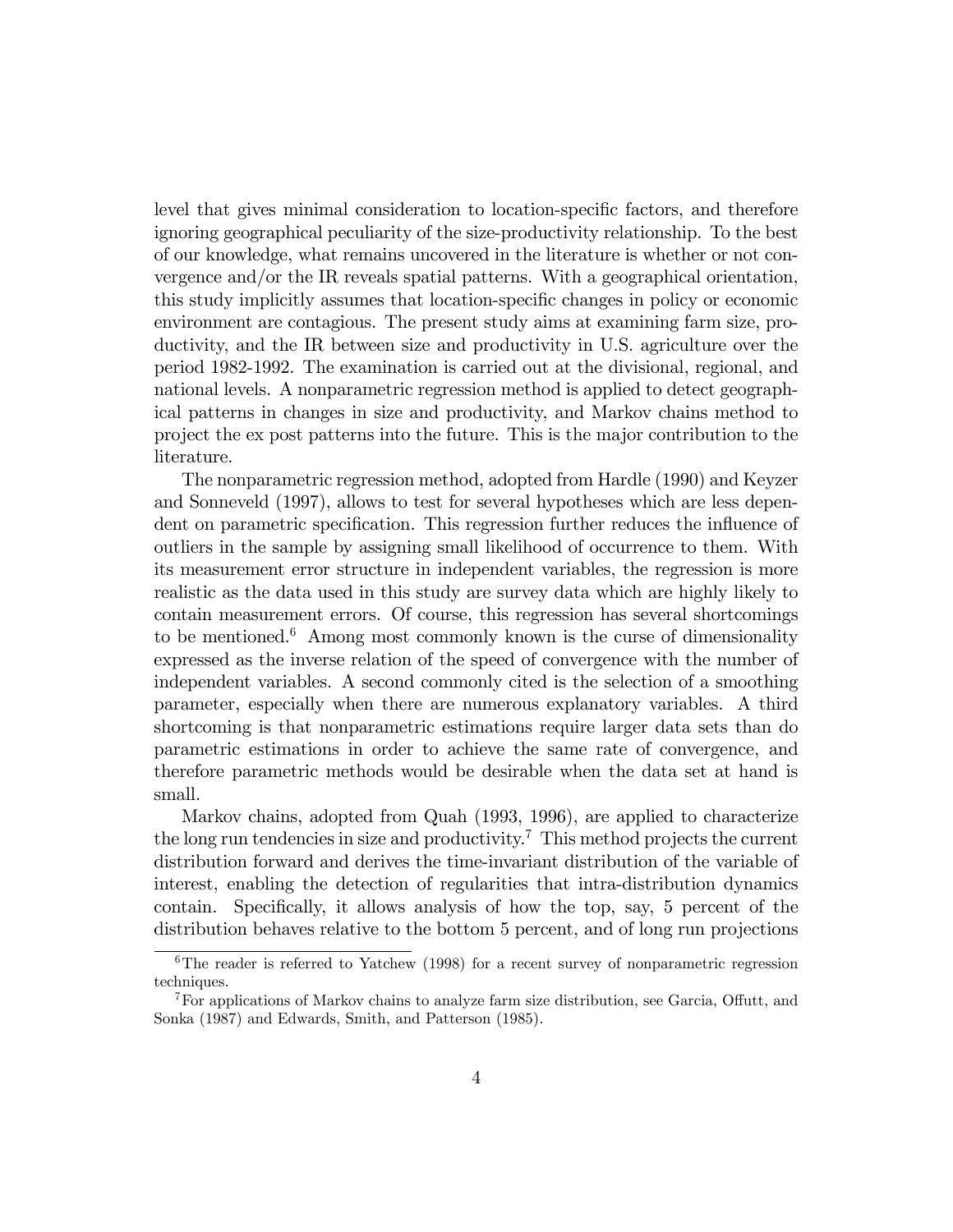of cross-movements of observations in the top and bottom parts of the distribution as the forecast horizon grows. Having knowledge of the shape and stability of the long run distribution should provide insights into the characteristics of an average farm. Although Markov chains provide useful representation of dynamic processes, they also have several pitfalls. Perhaps the most important one is that they cannot answer the question of why changes take place over time. The second is that stratification of the observations becomes demanding when there is more than one stratification variable. The third is that Markov chains assume no measurement error, while in many economic variables errors of some kind are unavoidable. Nevertheless, we apply the nonparametric regression and the Markov chain techniques since they provide insights into size and productivity issues that our study addresses.

This study should provide policy makers and academicians with information and decision aids as to farm productivity and (dis)economies of size. Anticipation of future changes in farming is vital as the potential social and economic gains and losses are high from anticipating and recognizing major structural changes when they occur. Hence, some kind of limits to farm size has always been a core issue in policy design that aims at promoting farms large enough to compete successfully in a commercial environment. Furthermore, size and productivity issues have for decades remained on the agenda of academicians as characteristics of production technologies are of a vital importance in economy wide modeling.

The rest of the study is organized as follows. Section 2 describes the nonparametric regression and Markov chains techniques. Data, variables, and geographical groupings of counties are all explained in Section 3. Section 4 explores features of a transition probability matrix, and the key concepts are discussed with examples. Section 5 presents the estimation results. Section 6 discusses several policy implications for the U.S. agriculture, and then concludes the paper by suggesting possible directions for further research. Appendix gives a detailed explanation of the  $\chi^2$  hypothesis testing procedure applied in the study.

### 2. Methods

#### 2.1. A nonparametric regression

Consider a nonparametric regression model

$$
y = m(x) + \epsilon \tag{2.1}
$$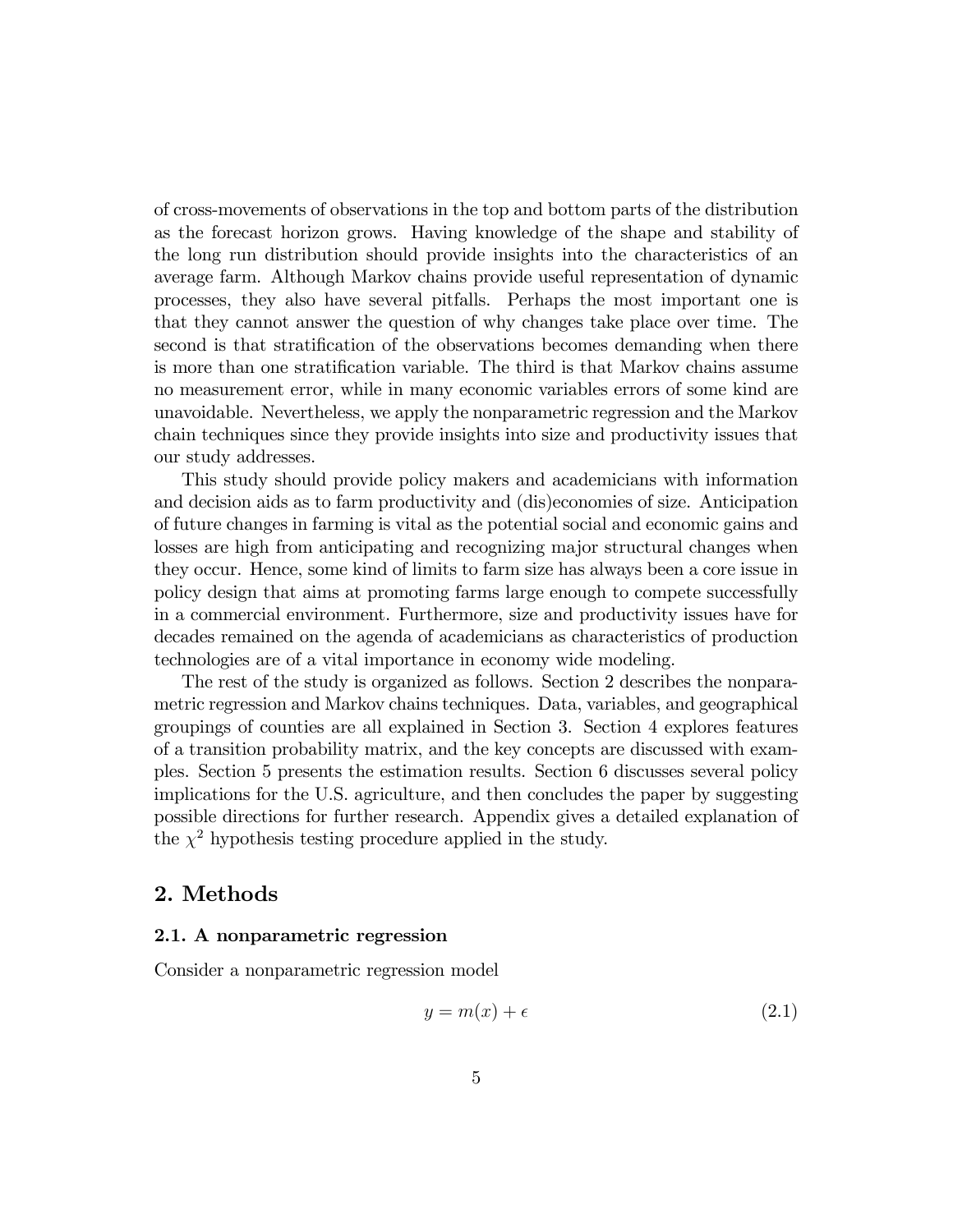where x is a d dimensional vector of independent variables,  $\epsilon$  is an error term. The conditional mean curve of (2.1) is  $E[y|x] = m(x)$ , where it is assumed that  $E[\epsilon|x] = 0$ . By definition,  $m(x) = \int y f(y|x) dy = \int y \frac{f(y,x)}{f(x)}$  $\frac{f(y,x)}{f(x)}dy = \frac{\int yf(y,x)dy}{\int f(y,x)dy}$ , where  $f(x)$  is the unknown probability density function (pdf) of x, and  $f(y, x)$  is the unknown joint pdf of x and y. The Nadaraya-Watson density estimation method is used to approximate these pdf's,<sup>8</sup> and next  $m(x)$  is estimated by

$$
y_{\theta}(x) = \sum_{i=1}^{n} y_i p_{i\theta}(x) \tag{2.2}
$$

where

$$
p_{i\theta}(x) = \frac{K(\frac{X_i - x}{\theta})}{\sum_{i=1}^n K(\frac{X_i - x}{\theta})} \text{ if } \sum_{i=1}^n K(\frac{X_i - x}{\theta}) > 0
$$
  
= 0 otherwise.

For purposes of implementation, we opt for a normal kernel,<sup>9</sup> where  $K(\frac{x-X_i}{\theta})$  $= \frac{1}{\sqrt{2}}$  $2\pi$ 1  $\frac{1}{\theta \sigma_x} \exp \left[-\frac{1}{2}\right]$ 2  $\left(\frac{X_i-x}{\theta\sigma_x}\right)$  $\chi^2$ . Here the term  $K(\frac{x-X_i}{\theta})$  denotes the likelihood of x being the value actually associated with  $y_i$ , and the term  $\sum_{i=1}^n K(\frac{x-X_i}{\theta})$  the likelihood of x being associated with any of the observation  $y_i$ <sup>10</sup>. The band width parameter  $\theta$  controls each observation's influence on the prediction of y. For example, Eq. (2.2) would emphasize points nearby x if  $p_{i\theta}(x)$  uses a small  $\theta$ , and emphasize distant points if it uses a large  $\theta$ . The optimal band width used in the calculations is determined by  $\theta = \left(\frac{4}{n(d+2)}\right)^{\left(\frac{1}{4+d}\right)}$ . The term  $\sigma_x$  is the standard deviation of x. Finally, the weight  $p_{i\theta}(x)$  represents the probability of x associated with the  $i^{th}$  observation.

<sup>8</sup>See Silverman (1986) and Hardle (1990) for properties of the Nadaraya-Watson density estimation.

<sup>&</sup>lt;sup>9</sup>Results are independent of the choice of the kernel density function  $K(\frac{x-X_i}{\theta})$ , since the predicted values will approach the true values as the number of observations increases and the band width gets smaller.

<sup>&</sup>lt;sup>10</sup>**Assumption 1. Let**  $\epsilon \equiv \frac{X_i - x}{\theta}$ . (i) The distribution function  $K : \Re \to \Re$  is Borel measurable, (ii)  $\int K(\epsilon) d\epsilon = 1$  (i.e., integrates to one), (iii)  $\int |K(\epsilon)| d\epsilon < \infty$  (i.e., boundedness), and (iv)  $\lim_{\|\epsilon\| \to \infty} \|\epsilon\| K(\epsilon) = 0$  where  $\|\epsilon\|$  is the Eucledian norm and  $\sup_{\epsilon}|K(\epsilon)| < \infty$  (i.e., K vanishes outside a compact set).

**Assumption 2.** The band width  $\theta$  is set optimally according to a function  $\theta = \theta(n)$  such that  $\lim_{n\to\infty} \theta(n) = 0$  and  $\lim_{n\to\infty} n\theta(n) = \infty$ .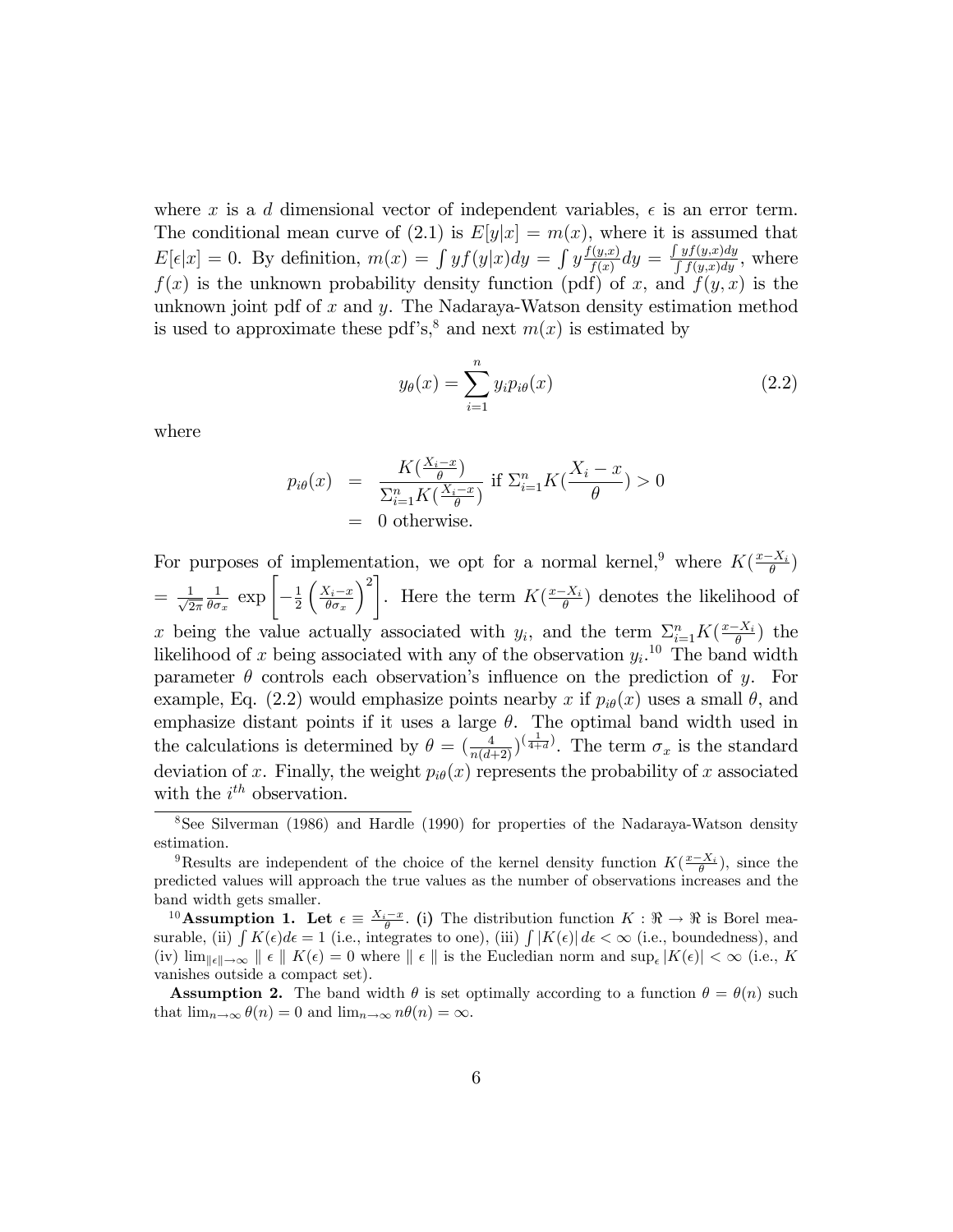Nonparametric estimations are based on the idea that observations close to  $x$ contain more information on  $E[y|x]$  than those observations far away from x. The postulated form of the density function determines the shape of the regression function,  $y_{\theta}(x)$ . The choice of  $\theta$  affects the magnitude of the weights assigned to observations in the neighborhood of x. For example, if  $\theta$  is large, the observations far from x will have a large impact on  $y_{\theta}(x)$  (Silverman, 1986; Hardle, 1990).

#### 2.2. Markov chains

Consider a stochastic process  $\{X_t, t = 0, 1, 2, ...\}$  that takes on a finite or countable number of values. Unless otherwise stated, this set of values of the process will be denoted by the set of nonnegative integers  $\{0, 1, 2, ...\}$ . If  $X_t = i$ , then the process is said to be in state  $i$  at time  $t$ .

Assumption 1 (Time-stationary transition probabilities). Whenever the process is in state i, there is a fixed probability  $p_{ij}$  that it will next be in state j: that is,

$$
p\{X_{t+1} = j \mid X_t = i, \ X_{t-1} = i_{t-1}, \ \dots \ , X_1 = i_1, \ X_0 = i_0\} = p_{ij} \tag{2.3}
$$

for all states  $i_0, i_1, \ldots, i_{t-1}, i, j$  and  $t \geq 0$ . Such a stochastic process is known as a Markov chain. Eq. (2.3) may be interpreted as stating that, for a Markov chain, the conditional distribution of any future state  $X_{t+1}$  given the past states  $X_0, X_1, ..., X_{t-1}$  and the present state  $X_t$ , is independent of the past states and depends only on the present state. The value  $p_{ij}$  stands for the probability that the process will, when in state i, next make a transition into state j. Since the probabilities are nonnegative and since the process must make a transition into some state, we have  $\sum_{j=0}^{\infty} p_{ij} = 1$  for  $i = 0, 1, ...$  and  $p_{ij} \ge 0$  for  $i, j \ge 0$ .

Assumption 2 (A first-order Markov chain). The stochastic process follows a Örst-order chain written as

$$
X_{t+1} = PX_t \text{ where } P = (p_{ij}). \tag{2.4}
$$

That is, the probability of a county being in a particular state at time  $(t + 1)$ is solely a function of its state at time t. A second-order chain can similarly be defined as one in which the probability of a county being in a particular state at time  $(t + 1)$  only depends on that county's states at times  $(t - 1)$  and t.

If Assumptions 1 and 2 are satisfied, $11$  then the time-stationary transition

<sup>&</sup>lt;sup>11</sup>Testing procedures are provided in Appendix.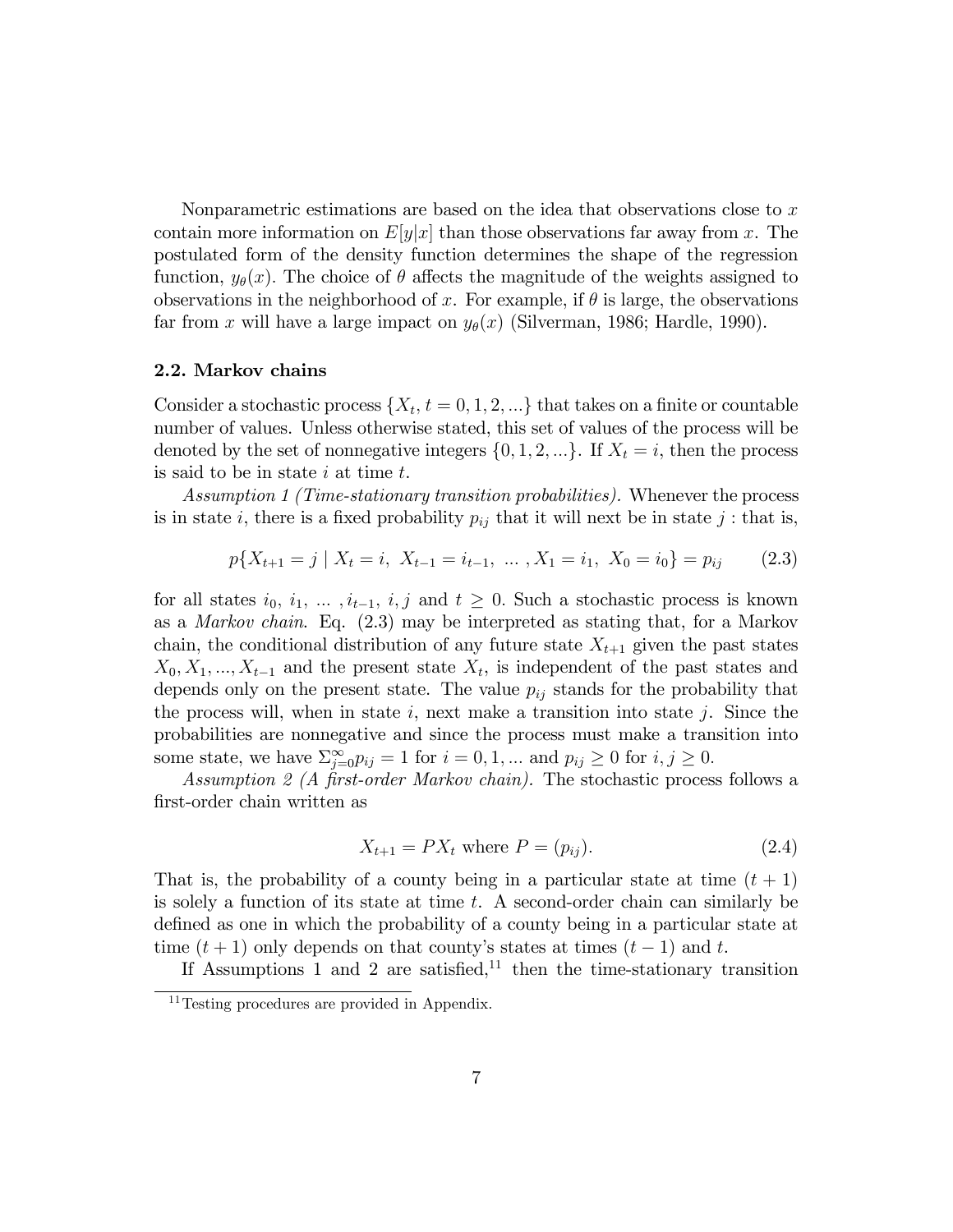probabilities will be  $p_{ij} = \left(\frac{n_{ij}}{n_{ij}}\right)$  $n_i$ which solves the following maximization problem,

$$
Max \prod_{i,j} p_{ij}^{n_{ij}}
$$
 subject to  $\sum_{j=1}^{m} p_{ij} = 1$  for  $i = 0, 1, 2, ..., m$  and  $p_{ij} \ge 0$ .

 $n_{ij}^t$  denotes the number of counties moving from state i at time  $(t-1)$  to state j at time t;  $n_{ij} = \sum_{t=1}^{T} n_{ij}^t$  is the total number of counties moving from state i to state j over  $t = 1, 2, ..., \tilde{T}$ ; and  $n_i = \sum_{j=1}^{m} n_{ij}$  is the total number of counties that were in state *i* over  $t = 0, 1, ..., T$  and  $i = j = 1, ..., m$ .

Existence and uniqueness of the time-invariant distribution,  $\pi$ . The s-stepahead distribution should evolve as

$$
X_{t+s} = [P]^s X_t \tag{2.5}
$$

where  $[P]^s \to \pi$  as  $s \to \infty$ . (s denotes the number of iterations.) The presence of  $\pi$ guarantees that the process is independent of initial classification of observations, and that the elements of P no longer change from one period to the next, although counties may continue to alter their states over time.<sup>12</sup> Provided below are several definitions and a theorem, adopted from Hoel, Port, and Stone (1987), which are used to prove the existence and uniqueness of  $\pi$ .

**Definition 2.1.** Class i is said to have period d if  $p_{ij}^n = 0$  whenever n is not divisible by d, and d is the largest integer with this property. For instance, starting in i, it may be possible for the process to enter class i only at times  $2, 4, 6, 8, \ldots$ ; in which case class i has period 2.

**Definition 2.2.** A class with period 1 is said to be aperiodic.

**Definition 2.3.** Class j is said to be accessible from class i if  $p_{ij}^n > 0$  for some  $n \geq 0$ .

**Definition 2.4.** Two classes i and j that are accessible to each other are said to communicate.

**Definition 2.5.** For any class i we let  $f_i$  denote the probability that, starting in class  $i$ , the process will ever reenter class  $i$ . Class  $i$  is said to be recurrent if  $f_i = 1$ , and transient if  $f_i < 1$ . Class i is recurrent if  $\sum_{n=1}^{\infty} p_{ii}^n = \infty$  and transient if  $\sum_{n=1}^{\infty} p_{ii}^n < \infty$ .

<sup>12</sup>Debreu and Herstein (1953) show properties of a transition (or stochastic) probability matrix at length.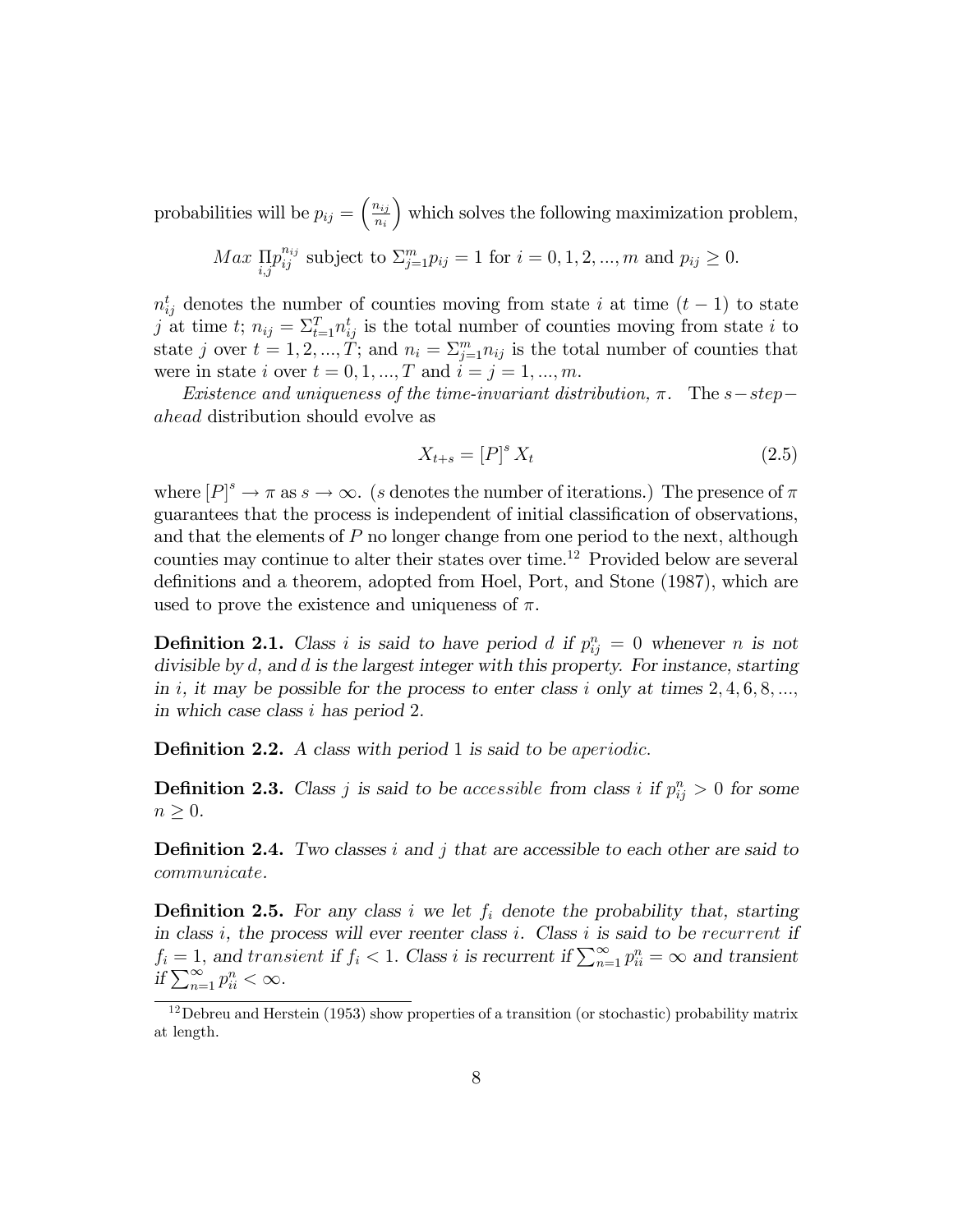**Definition 2.6.** A Markov chain is said to be *irreducible* if there is only one grouping of classes; that is, if all classes communicate with each other.

**Definition 2.7.** If a class i is recurrent, then it is said to be positive recurrent if, starting in i, the expected time until the process returns to class i is finite. Positive recurrent, aperiodic classes are called ergodic.

**Theorem 2.8.** For an irreducible ergodic Markov chain,  $\lim_{n\to\infty} p_{ij}^n$  exists and is independent of *i*. Furthermore, letting  $\pi_j = \lim_{n \to \infty} p_{ij}^n$ ,  $j \geq 0$ , then  $\pi_j$  is the unique non-negative solution of  $\pi_j = \sum_{i=0}^{\infty} \pi_i p_{ij}$ ,  $j \ge 0$  and  $\sum_{j=0}^{\infty} \pi_j = 1$ .

### 3. Description of data and variables

The data used in this study were obtained from the Census of Agriculture (USDA, 1992). The following variables were retrieved for each county over the three census periods 1982, 1987, and 1992: total sales of agricultural produce, harvested land in acres, and the number of farms. Sales were deflated by the annual consumer price index to obtain sales at constant prices. County  $i$ 's farm size is defined as the ratio of harvested acres to the number of farms in that county. The productivity measures, sales per farm and sales per acre, are defined as the ratio of sales to the number of farms and the ratio of sales to the harvested acres, respectively. Each county is associated with Öve Ögures: average farm size, productivity per farm, productivity per acre, longitude, and latitude.

Since we are interested in the distributions (Figures 1, 3, 5) and less in the level of the variables, the following modifications were done in the original data to stratify (or classify) counties on the basis of minimum variance criterion (Cochran, 1966). We first remove the right-skewness prevalent in the original data on the size and productivity measures (Figures 1, 3, 5), next express the variables in natural logarithm, and then divide them by their respective means. The resulting distributions are plotted in Figures 2, 4, 6 making comparisons relatively easy as to how far a farm is away from the average farm represented by the value 1.0 on the horizontal axis. A farm with a value greater than 1.0 represents a larger-than-average farm or a more-productive-than-average farm.

The strata (or classes) required by the Markov chain model divide equally the range of the horizontal axis in Figure 2, 4, 6. Presented in Table 1 is an example of how the  $6 \text{ cut-off points determined for the } 7 \text{ strata of productivity per acre}$ and are the associated values in constant 1990 US dollar for each census year. In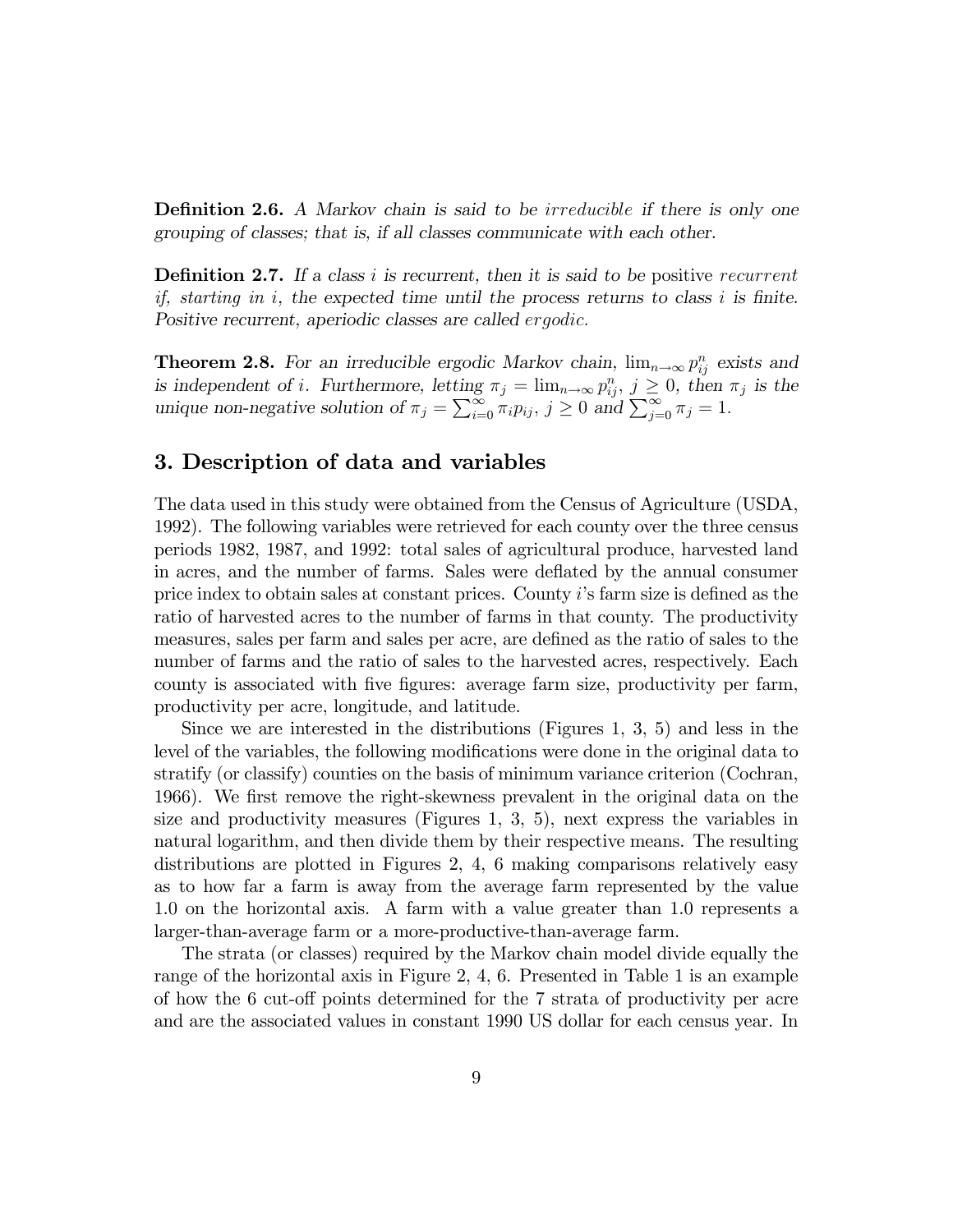this table, the value  $0.850$  represents the cut-off point for stratum 1 and the value 1.225 for the sixth stratum. The associated values of the original data are 161 in 1982 and 1521 in 1992, respectively.

Spatial variability is estimated using the grouping of U.S. states that is suggested by the USDA; and according to this, the 51 states are grouped in 9 divisions which in turn comprise four regions. The states of Alaska, Hawaii and Puerto Rico are excluded, due to their low level of agricultural activities and their geographical position. Table 2 gives in the first column this grouping and the number of valid observations in each stratum or class. Figure 7 gives the state map with the region and division classifications. Table 3 gives the average size and productivity at the national level, demonstrating that the two productivity measures increased by 100 percent as size increased only by 10 percent during the period of 1982-1992.

### 4. Dynamics of transition

In what follows we describe the main features of a transition probability matrix P calculated using productivity per acre at the national level and discuss the conditions under which this matrix represents an irreducible ergodic Markov chain. The same interpretations also apply to other transition matrices.

An element  $p_{ij}$  of P represents the probability that a farm will, when in state i at time t, next make a transition into state j at time  $(t+1)$ . The elements in the first row are denoted by  $p_{1j}, j = 1, ..., 7$ , where  $p_{11} = 0.72, p_{12} = 0.27$ , and  $p_{13} =$ 0.01. Of the entire sample of 5,878 farms over the period 1982-1992, a total of 426 farms fell in State 1. Of those farms, 72 percent  $(p_{11})$  remained in that same state; 27 percent  $(p_{12})$  moved into State 2; one percent  $(p_{13})$  moved into State 3; and transition to States 4-7 did not occur in the following period. Similarly, of 5,878 farms, a total of 1,201 farms fell in State 2. Of 1,201 farms, 76 percent  $(p_{22})$ remained in that same state, 16 percent  $(p_{23})$  moved into State 3, one percent into State 4, and no transition occurred into States 5-7 in the following period.

The matrix P has seven states (or intervals). State 2 (corresponding to the interval  $[0.85, 0.93]$  is *accessible* from State 1 (corresponding to the interval  $[0, 0.85]$ ) since  $p_{12} \neq 0$ . States 1 and 2 are accessible to each other, hence they are said to *communicate*, and it is denoted by  $1 \leftrightarrow 2$ . In fact, all of the seven states are communicating, implying that all of the states are in the same class. The Markov chain is then *irreducible* since there is only one class. It is easy to verify that  $P$  is irreducible. For example, it is possible to go from State 1 to State 7 through the path  $1 \longleftrightarrow 2 \longleftrightarrow 3 \longleftrightarrow 4 \longleftrightarrow 5 \longleftrightarrow 6 \longleftrightarrow 7$ . That is, one way of getting from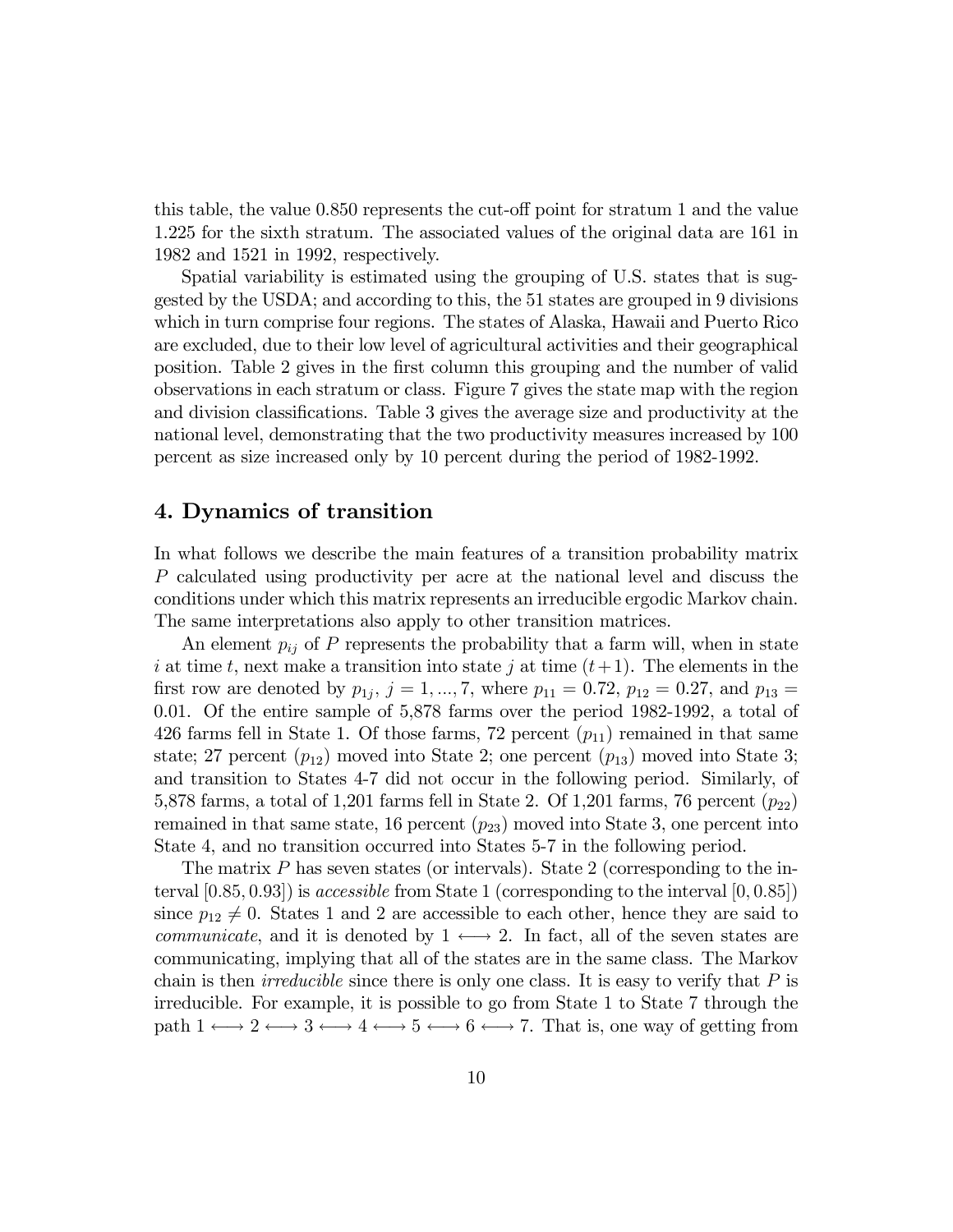State 1 to State 7 is to go from State 1 to State 2 (with probability  $p_{12} = 0.27$ ), then go from State 2 to State 3 (with probability  $p_{23} = 0.16$ ),..., finally go from State 6 to State 7 (with probability  $p_{67} = 0.17$ ).

Persistence is measured by the probabilities in the diagonal elements of P: large values for high, small values for low persistence. Over this one-period horizon, the predominant feature of  $P$  is high persistence among those farms in States 2 and 7, and low persistence in States 5 and 6, implied by the diagonal entries 0.76, 0.82, 0.55, and 0.59, respectively. This is interpreted as productivity tending to move away from the national average, roughly represented by States 4 and 5. A close look at the off-diagonal elements of  $P$  also reveals two patterns of movements. In the first pattern, farms tend to move toward States 2, 3, and 4. Consider, for example, 426 farms in State 1. Of these, 27 percent tend to move into State 2 and only 1 percent to State 3 in the following period; likewise, of 1,201 farms in State 2, 16 percent tend to move into State 3, while only one percent into State 4, and seven percent back into State 1. A similar pattern is also prevalent in States 3, 4, and 5. In the second pattern, farms in States 1 through 5 appear to move 2 states up, one state down. These two patterns are reáected in the time-invariant distribution. Persistence can also be measured using a measure of mobility  $\mu : \mu(P) = (m - Trace(P))/(m - 1) = (7 - 4.837)/6 = 0.36$  where m is the dimension of P, which is equal to 7. The lower the mobility  $\mu$  is, the more persistence there is in  $P$  (Quah, 1993, 1996). The value 0.36 indicates that  $P$  is not significantly persistent.

The *time-invariant* distribution  $\pi$  characterizes the limiting behavior of farms as the number of iterations (s) of P goes to  $\infty$ . Nothing enforces existence or uniqueness of this distribution. That precisely one such distribution was found is a consequence of  $P$  at hand. Note that the invariant distribution can be read as projections of what will happen in the future, provided that policies remain unchanged for a sufficiently long period of time and that no unforeseen events occur. The invariant distribution obtained is  $(\pi_1 = 0.06, \pi_2 = 0.27, \pi_3 = 0.27,$  $\pi_4 = 0.19, \pi_5 = 0.08, \pi_6 = 0.06, \pi_7 = 0.06$ . Everything else constant, this distribution states that in the final period, States 2, 3, and 4 should include 74 percent (=  $\pi_2 + \pi_3 + \pi_4$ ) of 5,878 farms in the U.S. This establishes a right-skewed distribution in which there is a *peak* at States 2 and 3, suggesting that at the limit the majority of farms would move away from the national average productivity and that productivity would converge to a less-than-average level. Since there is only one peak to emerge, *polarization* should not be expected. If, however, there had been two peaks, one on the lower tail and the other on the upper tail of the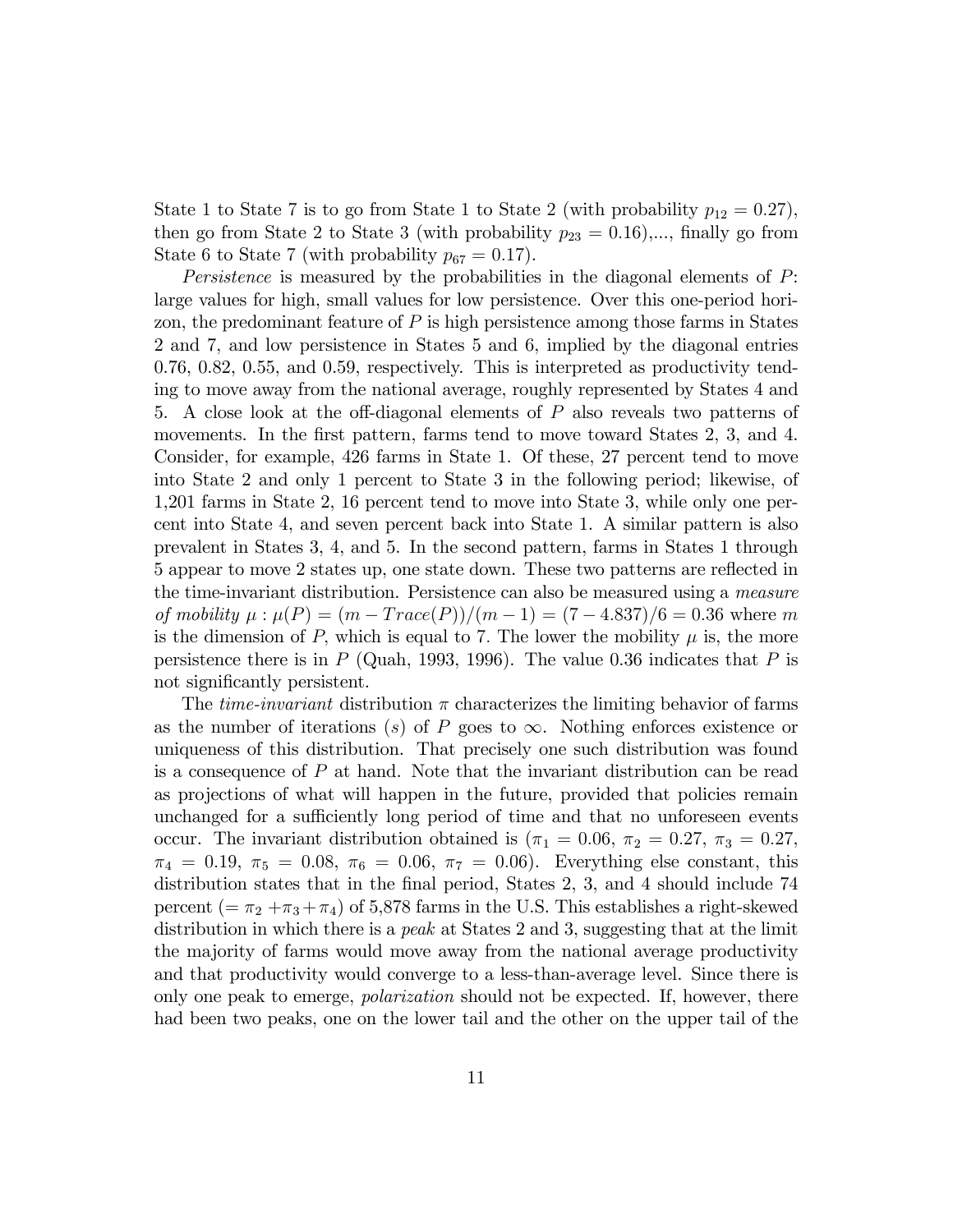invariant distribution, then coexistence of high and low-productivity farms would have been the conclusion. Finally, a comparison of the time-invariant distribution with the actual terminal period distribution, $13$  which are almost identical, suggests the presence of a common tendency among U.S. farms with respect to the variable of interest.

The speed of convergence, measured by the second largest eigenvalue  $\lambda$  of P, is the rate at which the stochastic process converges to the time-invariant distribution.<sup>14</sup> (This concept is different from the one used in the convergence studies applying parametric regression method. Passing time in our context corresponds to the speed of convergence in the parametric regression.) In our example, the speed of convergence is equal to 0.938, which implies that time-invariant distribution is reached after few iterations of  $P$ . For example, if  $P$  is a diagonal matrix, then the number of iteration  $s$  will be zero since  $P$  is already in equilibrium. In other words, the further the matrix  $P$  is away from the equilibrium, the lower the speed of convergence will be, and hence the bigger the number of iterations will be.

Assumption 2, time stationarity of P, is tested by  $\chi^2$  statistic, which is explained in Appendix A in detail. If the calculated  $\chi^2$  is greater than the table value of  $\chi^2_{m(m-1)(T-1)}$  where  $T=2$ , then P is said to be stationary over time. In the case of a nonstationary  $P$ , one should examine time-specific transition matrices individually:

<sup>&</sup>lt;sup>13</sup>The actual terminal period distribution is calculated as  $(\pi_1 = \frac{426}{5,878} = 0.07, \pi_2 = \frac{1,201}{5,878}$ 0.20,  $\pi_3 = \frac{1,730}{5,878} = 0.29$ ,  $\pi_4 = \frac{1,268}{5,878} = 0.22$ ,  $\pi_5 = \frac{565}{5,878} = 0.10$ ,  $\pi_6 = \frac{345}{5,878} = 0.06$ ,  $\pi_7 = \frac{343}{5,878} =$ 0:06).

<sup>&</sup>lt;sup>14</sup>Since the time-invariant distribution is the lefteigenvector corresponding to the (isolated) unit eigenvalue, the second eigenvalue would be the speed of convergence.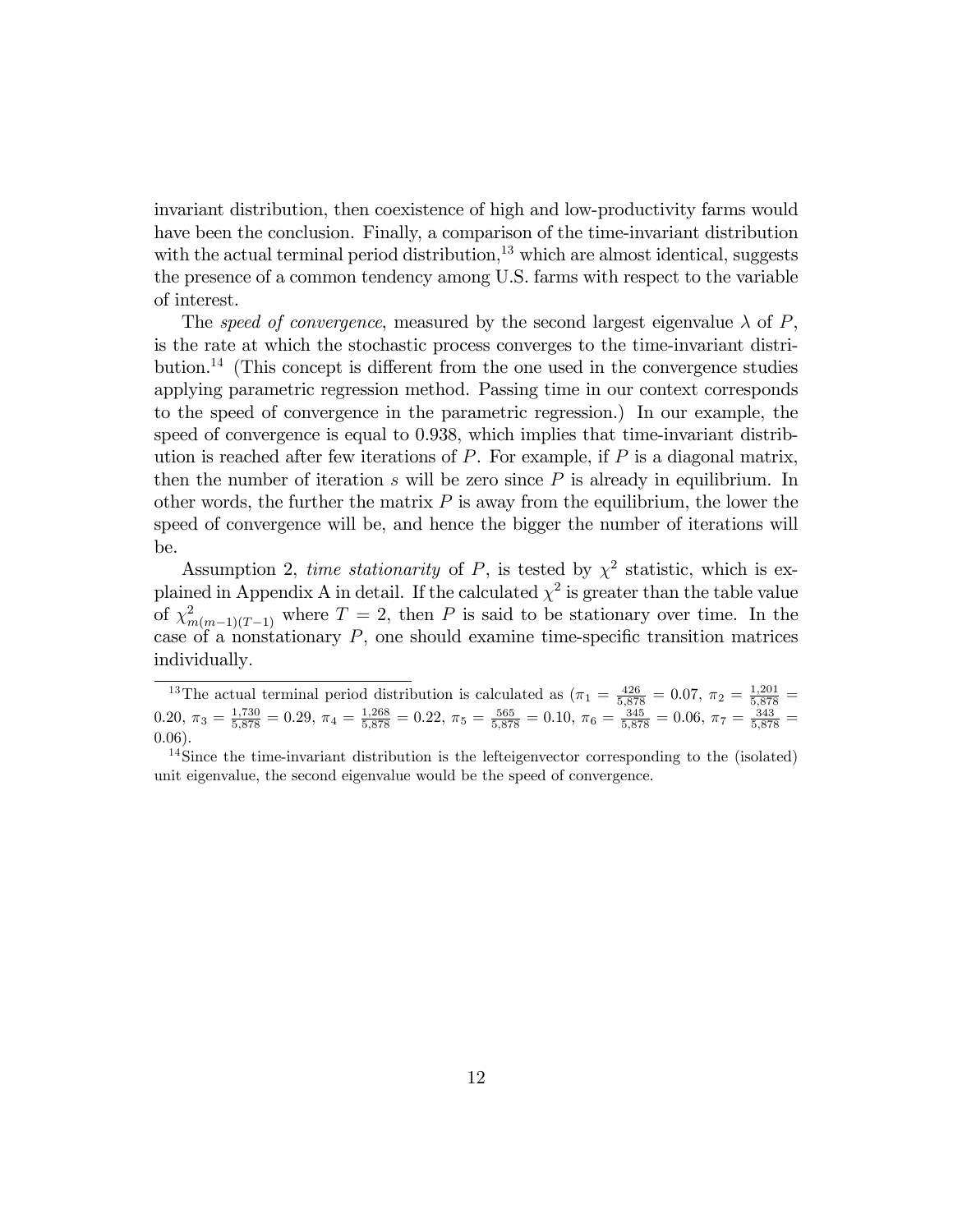|                  |       | Transition probability matrix at the national level |       |       |       |       |       |       |
|------------------|-------|-----------------------------------------------------|-------|-------|-------|-------|-------|-------|
| <b>States</b>    |       | $\overline{2}$                                      | 3     | 4     | 5     | 6     |       | N     |
|                  | 0.72  | 0.27                                                | 0.01  |       |       |       |       | 426   |
| $\overline{2}$   | 0.07  | 0.76                                                | 0.16  | 0.01  |       |       |       | 1,201 |
| 3                |       | 0.17                                                | 0.70  | 0.12  | 0.01  |       |       | 1,730 |
| 4                |       |                                                     | 0.19  | 0.69  | 0.11  | 0.01  |       | 1,268 |
| 5                |       |                                                     |       | 0.28  | 0.55  | 0.15  | 0.02  | 565   |
| 6                |       |                                                     |       | 0.02  | 0.22  | 0.59  | 0.17  | 345   |
|                  |       |                                                     |       |       | 0.02  | 0.16  | 0.82  | 343   |
| Invariant dist.  | 0.06  | 0.27                                                | 0.28  | 0.19  | 0.08  | 0.06  | 0.06  | 5,878 |
| Iterations $(s)$ | 11    |                                                     |       |       |       |       |       |       |
| $\chi^2$         |       | $C-\chi^2 = 68.96 > T-\chi^2_{m(m-1)(T-1)} = 55.76$ |       |       |       |       |       |       |
| Eigenvalues      | 1.000 | 0.938                                               | 0.828 | 0.693 | 0.583 | 0.479 | 0.316 |       |

where States 1 through 7 in the above transition matrix correspond to the intervals [0, 0.85), [0.85, 0.93), [0.93, 1.0), [1.0, 1.08), [1.08, 1.15), [1.15, 1.23), [1.23 and above], respectively.

### 5. Empirical results

#### 5.1. Spatial patterns during 1982-92

For each time period separately, a cross-section nonparametric regression model is applied to investigate geographical patterns. For example, to examine patterns in productivity per acre in the period 1982 we estimate a cross-section regression model with productivity per acre as the dependent variable and longitude and latitude as the independent variables. We further repeat the same regression model for the periods 1987 and 1992 and obtain a total of three estimations for productivity per acre. To this end, a total of nine regression models are estimated as there are three independent variables (productivity per acre, farm size, and productivity per farm) and three time periods (1982, 1987, and 1992). The estimation results are then presented in colored graphs.

Productivity per acre. The period of 1982-1992 can be characterized by a threelayer productivity pattern at the national level. The first layer, which shows the highest productivity, starts from California, Arizona, Oregon, and Florida in 1982 (Figure 8), includes New Mexico, Washington, north of Georgia, Connecticut, and Maine in 1987 (Figure 9), and finally expands in 1992 to the west and east coasts and south of the U.S. (Figure 10). The second layer reflects the middle range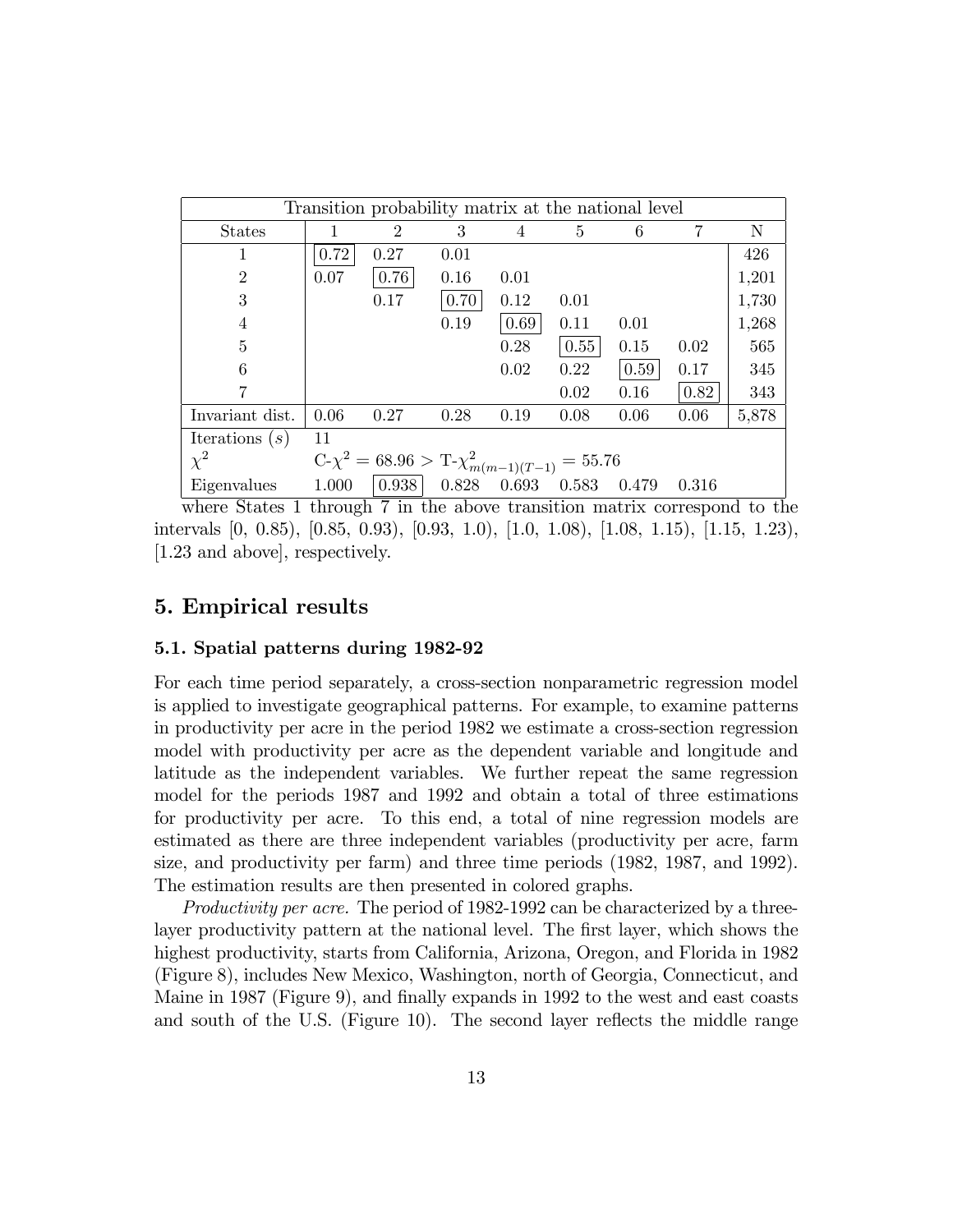productivity, stretching from west to east; and the third layer, which reveals the lowest productivity, dominates over the states in up north close to Canada (Figures 8, 9, 10). At the regional level, the West has always been the leading region in productivity, followed by the South and the Northeast. The Midwest, on the contrary, continuously remained at the bottom of the productivity scale. At the divisional level, according to the 1992 estimations illustrated in Figure 10, the Pacific division in West occupies the best position in productivity, East South Central and South Atlantic in South the second, New England and Middle Atlantic in Northeast the third, West South Central in South the fourth, Mountain in West the Öfth, West South Central in Midwest the sixth, and West North Central in Midwest the seventh.

Farm size. Figures 11, 12, and 13 show that size distribution to large extent remained unchanged in the period 1982-1992. This distribution is characterized by large farms in the middle belt and small farms in the East, West and South regions. With a size ranging from 300 to 1,000 acres, large farms appear especially in the states of North Dakota, South Dakota, Nebraska, Kansas, Minnesota, and Iowa in the Midwest; Montana, Wyoming, Washington, Nebraska, Idaho, and Colorado in the West; and Texas, Oklahoma, and Arizona in the South, while small farms in the range of 0-200 acres are especially clustered in the Northeast and in East South Central and South Atlantic divisions of the South, and in the Pacific division of the West.

Productivity per farm. As can be seen from Figures 14, 15, and 16, productivity per farm has continuously increased during the period 1982-1992. In 1982, high productivity was realized only in few states in the West and Midwest regions (Figure 14), but in 1992 the large majority of states experienced high productivity ranging from 150 to 450 thousand \$ (Figure 16). This suggests that the number of farms dropped rapidly in the period 1982-92. Productivity has steadily risen across all the regions, especially in a circle of states, including California, Arizona, New Mexico, Colorado, Kansas, Nebraska, Wyoming, Idaho, and Nevada. Revealed by this is the fact that a large number of farms in the dry area of the U.S. have suspended farming activities, and this increased productivity per farm. Similar observation is also prevalent in North Carolina, Florida, Texas, Washington, Montana, and Maine.

Inverse relation. A pairwise comparison of Figures 8 and 11, Figures 9 and 12, and Figures 10 and 13 indicates a persistent inverse relation between size and productivity per acre. This relation appears to get stronger towards 1992. (When productivity is measured in per farm unit, the inverse relation is not so apparent.)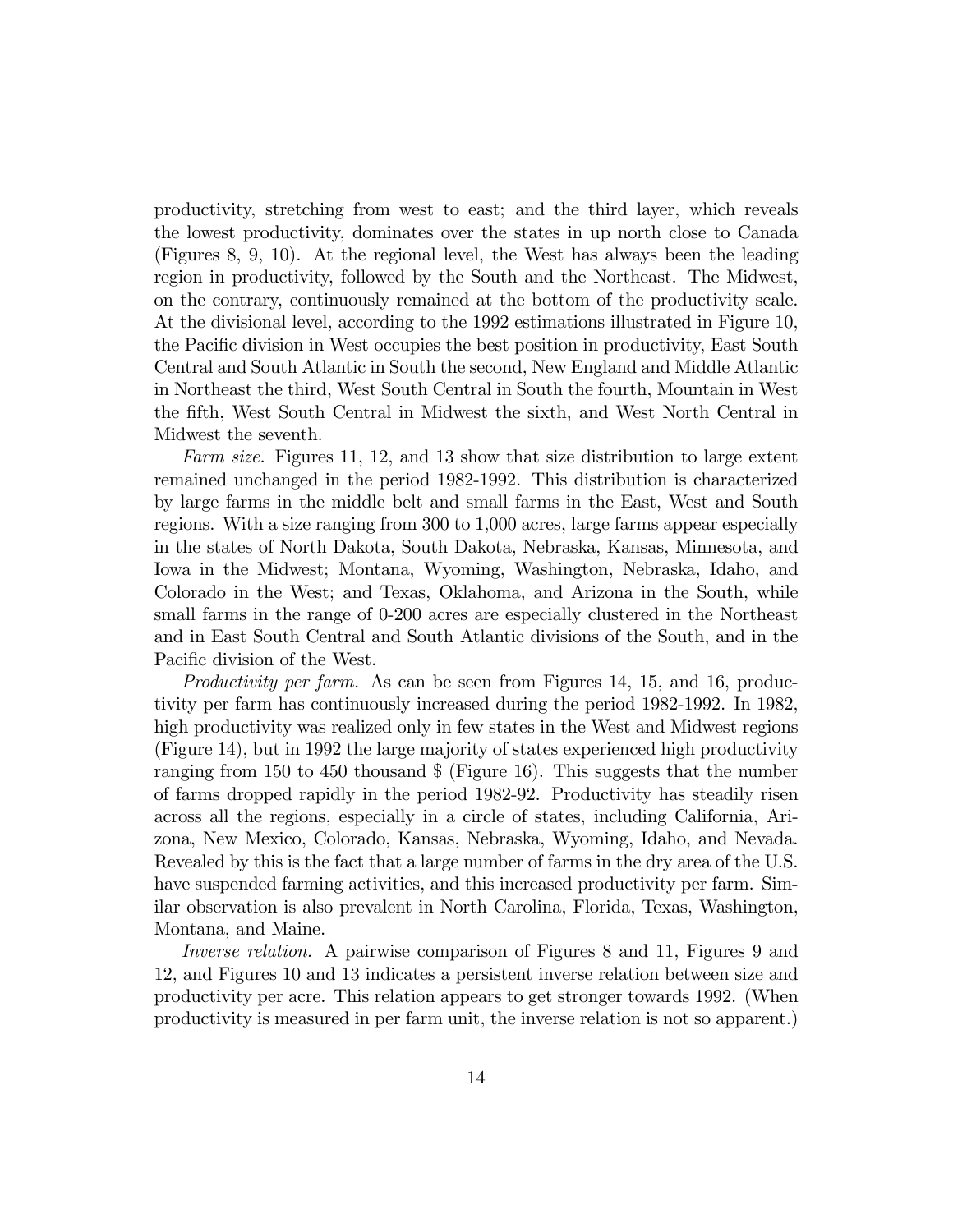The inverse relation was investigated parametrically as well. Reported in Table 4 are correlation coefficients which are all negative, supporting in general the assertion that at all levels large farms were relatively less productive than small ones.

#### 5.2. Convergence: projection into the future

Comparison of national and regional productivity per acre. The dark and thick lines in Figures 17, 18, 19 represent time-invariant distributions for productivity per acre, productivity per farm, and farm size at the national level, and the light and dashed lines represent the same variables at the regional level. As is shown in Figure 17, time-invariant distribution for productivity per acre is rightskewed at both national and regional levels, with a stronger tendency at the national level. From a regional perspective, convergence to a level lower than the respective regional average is especially pronounced in the Northeast and Midwest and less pronounced in the South and West. As can be seen from Figure 19, when productivity is measured at the farm level, convergence to the averages arises at the national and regional levels. But this should not be regarded as evidence that productivity per farm is likely to equalize across regions. This can only be interpreted as evidence that the-then-regional-averages act as the long run center of gravity since the regions are very likely to differ in the future with respect to their productivity level per farm.

Comparison of national and regional farm size. Figure 18 illustrates a mixed picture with respect to farm size. At the national level, small and large farms are likely to coexist (i.e., one peak in the lower tail, the other on the upper tail of the distribution), while at the regional level small farms in the South and large farms in the other three regions are likely to emerge. Surprisingly, medium-sized farms tend to disappear in the long run. These regional differences reflect in some way distinct farming activities, such as Northeast dominated by high value products, South by grains, crops, and fruits, Midwest by dairy products, and West by fruits and vegetables.

Comparison of regional and divisional distributions. The dark and thick lines in Figures 20 through 31 represent time-invariant distributions for productivity per acre, productivity per farm, and farm size at the regional level, and the light and dashed lines represent the same variables at the divisional level. Predictions for the Northeast region and its divisions are illustrated in Figures 20-22. According to Figure 20, in the Northeast, productivity per acre converges to a level smaller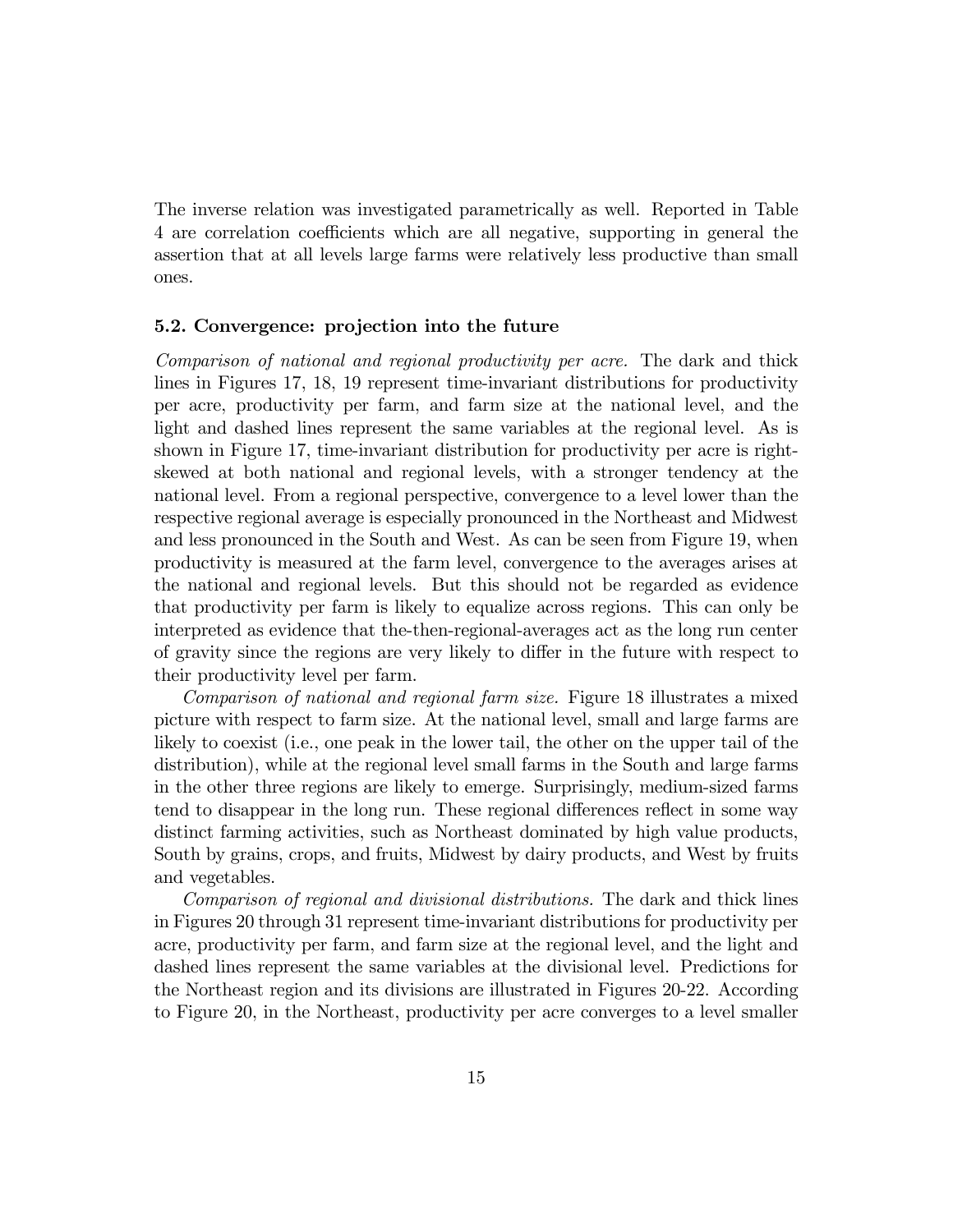than the regional average, and this relation also holds at the divisional level. Figure 22 suggests that convergence to the regional and divisional averages of productivity per farm is likely to occur at the regional and divisional levels, and Önally Figure 21 illustrates that with respect to farm size distribution the Middle Atlantic division determines the size and productivity distributions at the regional level.

Projections for the Midwest and its divisions are illustrated in Figures 23- 25. At the regional (divisional) level, productivity per acre moves towards the smaller-than-regional (divisional) average, whereas with a bell-shaped curve at the regional (divisional) level productivity per farm reveals converges to the regional (divisional) average. Finally, farm size is likely to increase to the higherthan-regional average (Figure 24). Distribution for the regional productivity per acre is determined by the East North Central division, whereas the regional size distribution determined by the West North Central.

Projections for the South and its divisions are illustrated in Figures 26-28. Productivity per acre and farm size converge to the smaller-than-regional average as productivity per farm converges to the regional average. With respect to productivity per acre, the regional and divisional distributions look alike, except for the East South Central division. A similar exception also arises with respect to farm size in the East South Central division, where size is expected to evolve around a level slightly smaller than the regional average. For the other two divisions, size is expected to be around a level much smaller than the regional average. For productivity per farm, the divisional distributions are almost identical to the regional one. It appears that the West South Central is the leading division in determining the regional farm size.

Predictions for the West and its divisions are illustrated in Figures 29-31. Productivity per acre and productivity per farm both converge to the regional average, while size shows polarization around two peaks. One emerges around the smaller-than, the other around the larger-than-regional average size. With respect to productivity per acre, both divisions are anticipated to be around the regional average, but the Mountain division has slightly more pronounced effect on the whole region.

#### 5.3. Inverse relation: projection into the future

In the context of Markov chains, a long run negative (positive) relationship between size and productivity per acre is said to exist if their time-invariant distri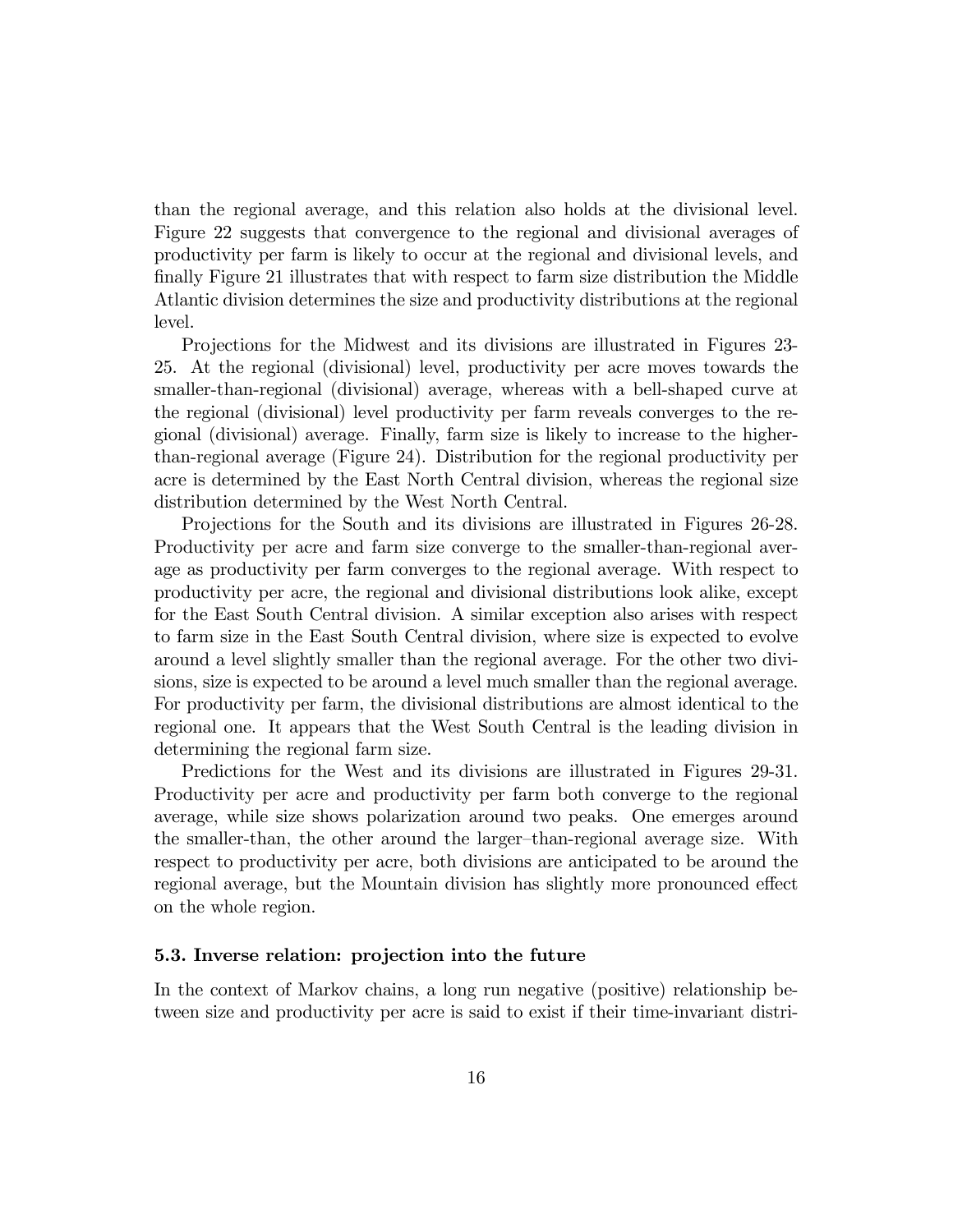butions are skewed in the opposite (same) directions.<sup>15</sup>

National analysis. An unclear relation between size and productivity arises at the national level when their invariant distributions are compared. Productivity has a right-skewed time-invariant distribution, represented by the dark and thick line in Figure 17 as farm size has a distribution with two peaks shown in Figure 18. This suggests that the long run productivity is most likely to stabilize at a level lower than the average, whereas regarding farm size large and small farms are expected to coexist.

Regional analysis. Three observations are immediate when the regional timeinvariant distributions for size and productivity are compared. First, a positive relation emerges in the South, an inverse relation in the Northeast and Midwest, and an unclear relation in the West. With the right-skewed distributions, illustrated in Figures 26 and 27, the South manifests a typical positive relation at the regional as well as divisional levels. In this region, farms incline to get smaller as they become less productive than the average farm. In the Northeast, farm size and productivity are negatively related, illustrated in Figures 20 and 21. The Middle Atlantic division plays a dominant role in this relation, reflected by the fact that its invariant distribution mimics the regional distribution. The Midwest, illustrated in Figures 23 and 24, is the region where a typical inverse relation is observed not only at the regional but also divisional level. One peak emerges in both size and productivity, appearing on the opposite sides of the invariant distributions. In the West, productivity converges to the average at the regional and divisional levels (Figure 29), but size wiggles in the region and the Mountain division as it converges to the average in the Pacific division (Figure 30).

### 6. Comments and conclusions

This study examined the patterns of farm size and productivity in U.S. agriculture over the period 1982-1992, and projected these ex post patterns into the future. The examination was carried out at the divisional, regional, and national levels. First, a nonparametric kernel regression method was applied to detect ex post geographical patterns in changes of size and productivity. Estimations show that (i) in 1982 productivity per acre was high in the East, West, and South, modest in the middle part of the U.S., and low in the North, and this pattern remained the same in the period 1987-1992, while the level of productivity continuously

<sup>&</sup>lt;sup>15</sup>Note that in the following paragraphs the inverse relationship is investigated only by comparing farm size with productivity per acre.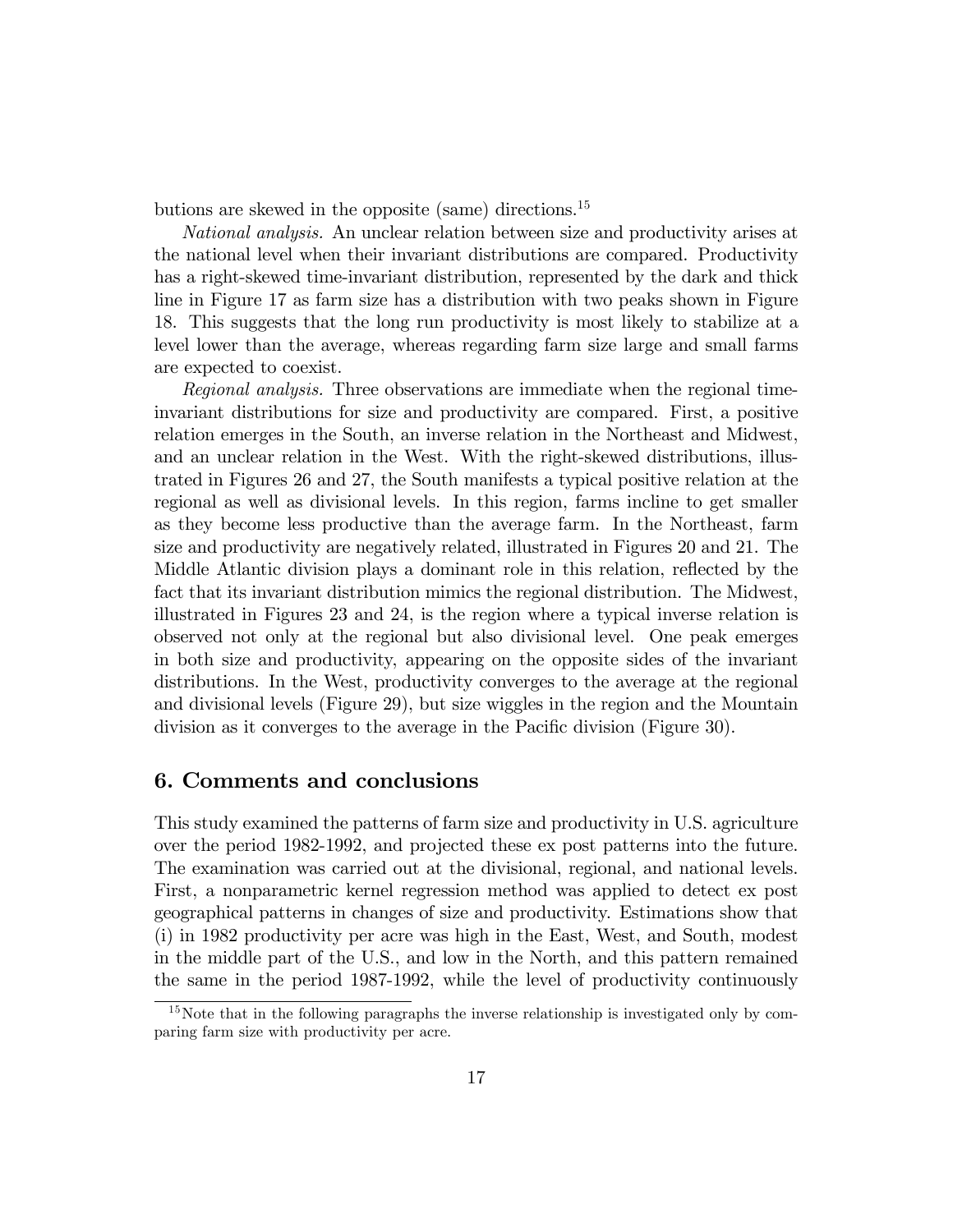increased over time; (ii) during 1982-1992 farm size remained unchanged, large farms being in the middle belt stretching from north to down south and small ones in the East, West and South; and finally (iii) over the period 1982-1992 an inverse relationship grew stronger between size and productivity per acre. Furthermore, Markov chain method was employed to project the ex post patterns into the future. Predictions suggest that at the national and regional levels (i) farms are likely to experience lower productivity per acre; (ii) small and large farms are likely to coexist as medium-sized farms tend to vanish; and lastly (iii) the relationship between size and productivity is predicted to be negative in the Northeast and Midwest regions, positive in the South, and unclear in the West and nation wide.

These results shed light on several issues hotly discussed among academicians and among policy makers. First, long lasting academic curiosity that small farms are more productive than large farms seems to be a locational phenomenon, not necessarily a stylized fact nor a spurious result caused by bias due to the omission of land quality.<sup>16</sup> During the period 1982-1992 the IR has been observed all over the U.S., but in the future it is expected that such relationship would hold only in the Northeast and Midwest regions. In the context of off-farm work participation, Tavernier, Temel, and Li (1997) has also estimated the IR in the Northeast during the same period. The fact that the Northeast is highly populated, relatively poorly endowed with farm land, and highly urbanized leads to increasing land prices. Naturally, farms opt for specialization in high-value agricultural produce, like greenhouse farming, resulting in higher productivity per acre in small farms than productivity in large farms. Agricultural and environmental regulations that prohibit the conversion of farm land into urban use further become restrictive for large farms, in view of a severe need in the Northeast for out-of-state labor during the harvest time. On the contrary, an expected positive relationship in the South can partly be attributed to upcoming changes in farming structure, not necessarily to better farm management nor better supervision of large farms. Possibly, these changes have already been implanted in the farming sector through past macro policies and developments, including changes in interest rates, continuously increasing returns in Önancial markets, the introduction and adoption of new technologies, changes in regulations with respect to tax exemption and direct government subsidies, and developments in labor markets. All in all, an assessment of the relationship between size and productivity should consider multiple

 $16$  In an ongoing research, we investigate the IR from an ecological perspective, estimating the relationship between size and productivity over three agro-ecological zones in the U.S. By doing so, soil, land, and climate conditions of an agro-ecological zone are taken into account.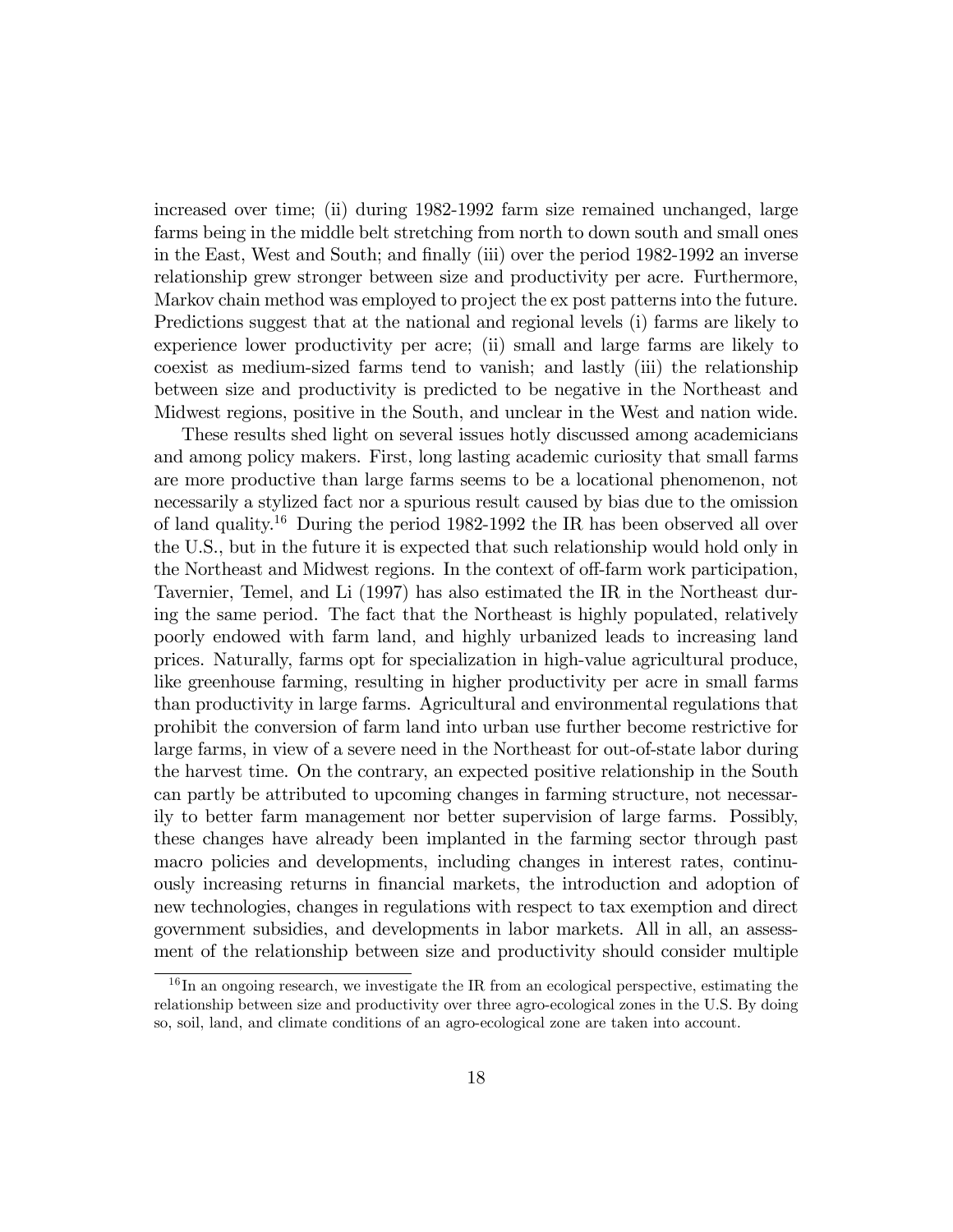factors, and give special emphasis to management of location-specific resources and the effects on the utilization of these resources of changes in domestic terms of trade between agriculture and nonagriculture.

A second issue, which relates to the future distribution of farm size, has remained on the agenda of policy makers for a long time. Policy makers have clearly been favoring the dominance of family farms, usually small scale, over large scale corporate enterprises, and this preference has even been formulated as a policy of the U.S., approved by the Congress. The Food and Agriculture Act of 1977 includes the following declaration: "Congress hereby specifically reaffirms the historical policy of the US to foster and encourage the family farm system of agriculture in this country. Congress Örmly believes that the maintenance of the family farm system is essential to the social well-being of the Nation and the competitive production of adequate supplies of food and Öber. Congress further believes that any significant expansion of non-family owned, large scale corporate enterprises will be detrimental to the national welfare." Although small family farms have been favored, at least emotionally and politically, for almost a quarter of a century, their full dominance in agricultural markets is still questionable. Our finding from Markov chain method indicates that in the future small and large farms are likely to coexist and medium-seized farms to vanish at the national level, whereas at the regional level small farms are likely to be dominant in the South, large farms in the other three regions.

With respect to growth in farm size, often neglected in the literature is to uncover factors that are associated with farmers' risk taking behavior and with their performance under uncertainty. In this connection, a special emphasis needs to be given to the effects on farm size of such variables as the timing of operations, labor management and supervision, the exercise of control in a biological context (i.e., control over diseases, pests, and other natural hazards) on one hand and financial on the other. An additional factor, whose significance was empirically shown by Kislev and Peterson (1982) in the context of the long run growth in the U.S. agricultural firm size, is changes in relative factor prices. In their study, they showed that virtually all of the growth in firm size is explained by this factor, without reference to technological change or economies of scale.

A third issue concerns the expected geographical patterns in productivity per acre. Our results suggest that at the national and regional levels, productivity has a tendency to decline in the long run. In other words, productivity is not expected to show a regional pattern, one which is high in one region and low in the other, although these expectations grew out of a strong regional orientation.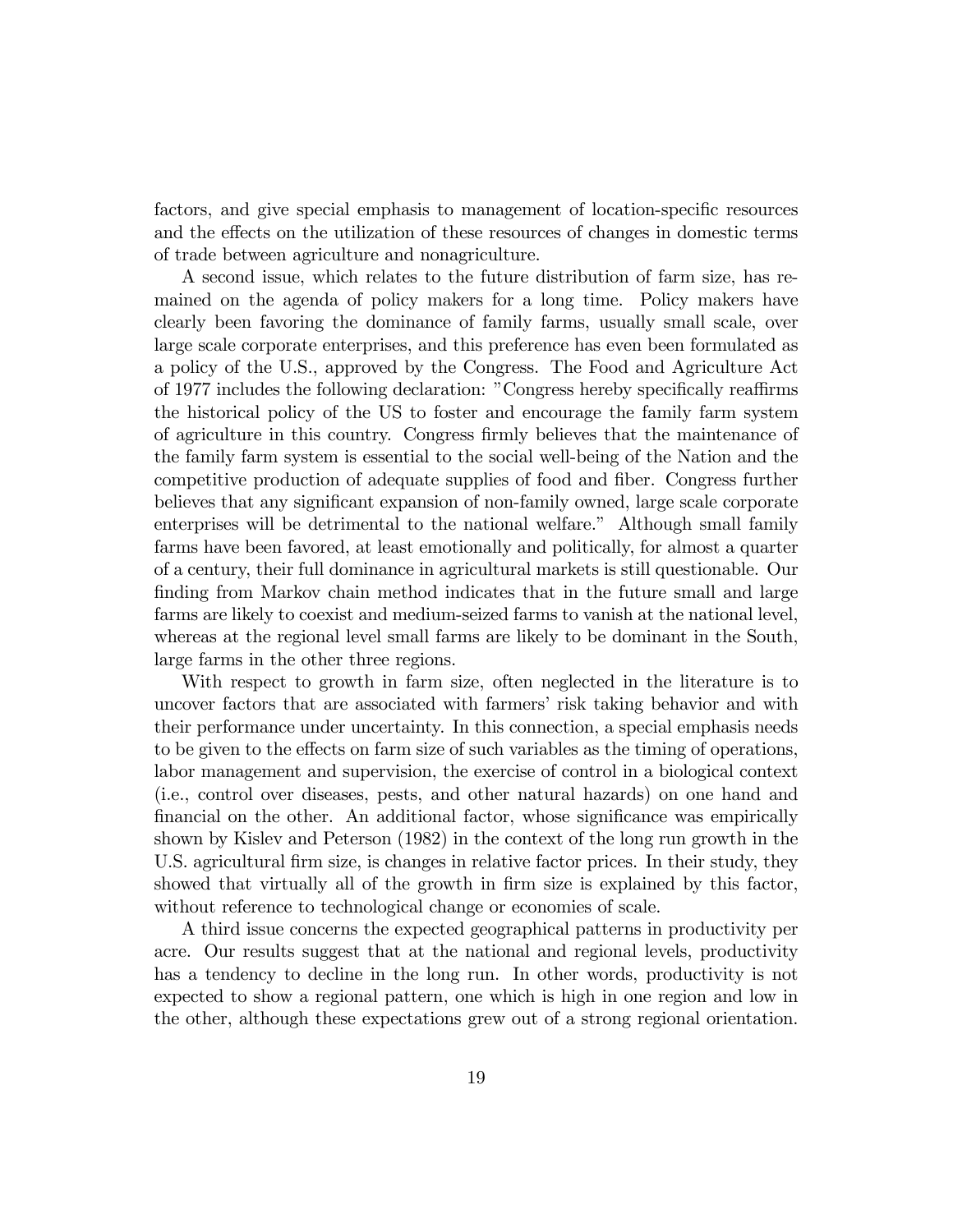High productivity Örst appeared among the farms in California and Arizona in the West, in Florida in the South, and Connecticut in the Northeast, and in subsequent years it grew stronger around these regional hubs.

A fourth remark relates to the future of U.S. farm organization. The shrinking number of young people raised on farms during the period 1982-97 may lead in the future to more nontraditional farm entrants, such as diversified nonfarm business entities, farm corporations, or vertically integrated food processing or marketing firms (Gale, 1993). This may presage a shift in the social and economic organization of U.S. farming away from the traditional arrangements where one person or family owns, operates, and provides most of the labor for a single farm toward increased specialization and concentration of ownership.

Finally, exit from farming has gained momentum in the 1980s, following a general increase during the 1970s. Also estimated for the 1990s is the shrinking in the pool of potential entrants. As reported by Gale (1993), during the period 1982- 1987 entry of farmers less than 25 years old and 25-34 years old fell by 30 and 50 percent, respectively. Varying in the range 36-59 percent for less than 25 years age and in the range 8-41 percent for between 25-34 years age, this decline has mostly seen in the states of the Midwest and Texas in the South. The number of 20-24 year-old males raised on farms will shrink 25 percent in the period 1982-1987, 38 percent in the 1987-1992, and 19 percent in the 1992-1997. The decrease in the number of 25-34 year-old will be 9 percent in the 1982-1987, 18 percent in the 1987-1992, and 31 percent in the 1992-1997. These declines might be considered signs of increasing financial barriers and better nonfarm opportunities.

This study, of course, cannot be viewed, nor is it presented, as conclusive. Additional research is needed to specify more precisely the relationship between size and productivity across ecological zones. This should provide insights into the role that soil, land, and climate conditions play in agricultural production. A second field that deserves further research relates to methodological development. A challenging task for future research in this respect is to extend the Markov chain method in such a way that more specific management and human capital variables can also be included in the analysis to explain the transition in farm size and productivity. It is clear that estimating the specific effects of such factors requires a dynamic analysis.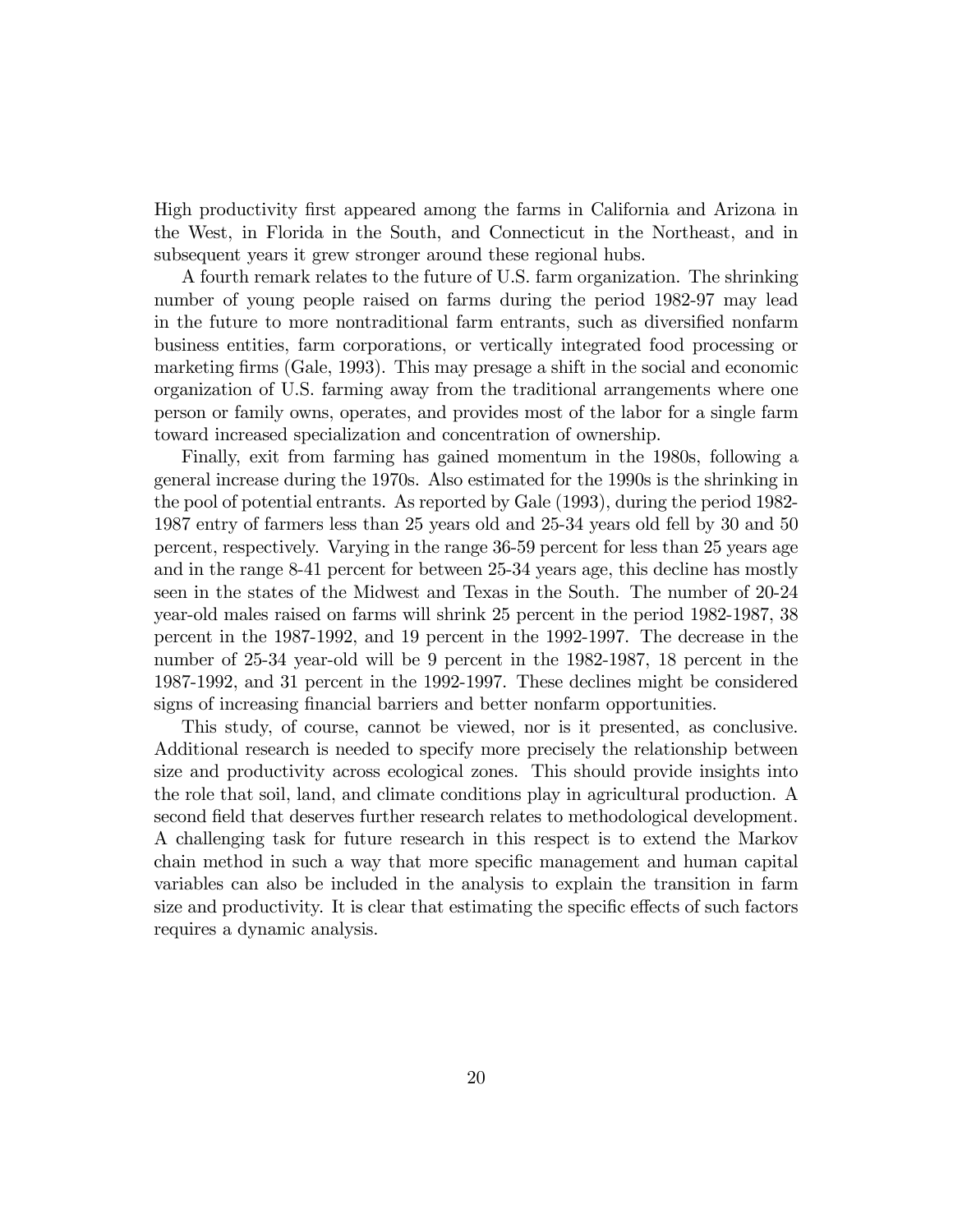### References

- [1] Barrett, C. (1993). On the price risk and the inverse farm size-productivity relationship (Staff Paper No. 369). Wisconsin: University of Wisconsin-Madison, Department of Agricultural Economics.
- [2] Binswanger, H., & Rozensweig, M. (1986). Behavioral and material determinants of production relations in agriculture. Journal of Development Studies, 22, 503-539.
- [3] Chavas, J. P., & Cox, T. (1988). A nonparametric analysis of agricultural technology. American Journal of Agricultural Economics, 70, 303-310.
- [4] Cochran, W. (1966). Sampling techniques. New York: John Wiley & Sons. Inc. (2nd edition).
- [5] Cornia, G. (1985). Farm size, land yields, and the agricultural production function: An analysis for fifteen developing countries. World Development, 13, 513-534.
- [6] Cox, T., & Chavas, J. P. (1990). A nonparametric analysis of productivity: The case of US agriculture. European Review of Agricultural Economics, 17, 449-464.
- [7] Debreu, G. & Herstein, I.N. (1953). Non-negative square matrices. Econometrica, 21, 597-607.
- [8] de Janvry, A. (1987). Farm structure, productivity, and poverty (Working Paper no. 432). Berkeley, CA: University of California, Giannini Foundation of Agricultural Economics.
- [9] de Janvry, A., Fafchaamps, M., & Sadoulet, E. (1991). Peasant household behavior with missing markets: Some paradoxes explained. *Economic Journal*, 101, 1400-1417.
- [10] Dismukes, R., Harwood, J. L., Bentley, S. E. (1997). Characteristics and risk management needs of limited-resource and socially disadvantaged farmers (Agriculture Information Bulletin No. 733). Commercial Agriculture Division, Economic Research Service, and Risk Management Agency, U.S. Department of Agriculture.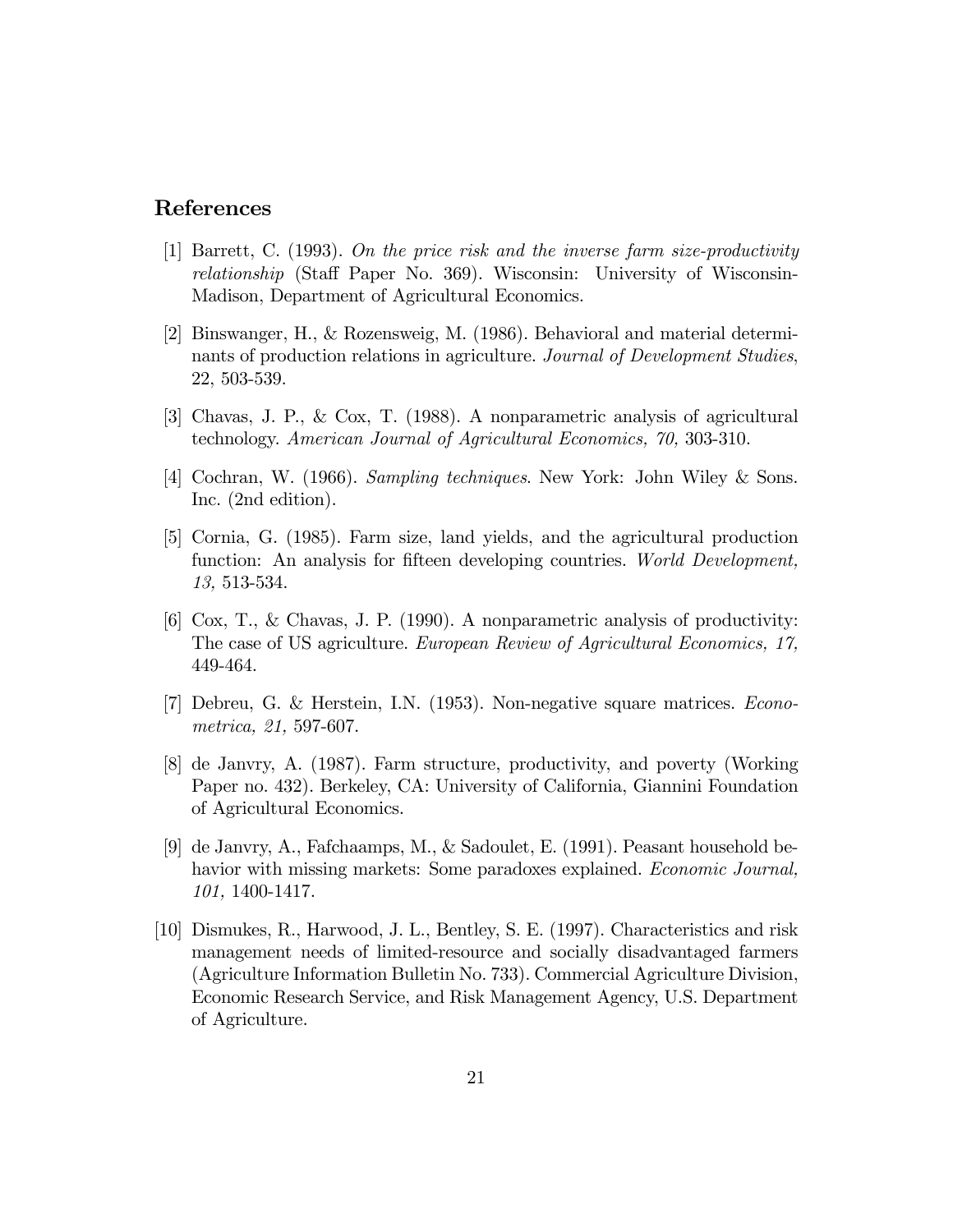- [11] Eckstein, S., Donald, G., Horton, D., & Caroll, T. (1978). Land reform in Latin America: Bolivia, Chile, Mexico, Peru, and Venezuela (World Bank Staff Working Paper No. 275). Washington, D.C.: World Bank.
- [12] Edwards, C., Smith, M. G., & Patterson, R. N. (1985). The changing distribution of farms by size: A Markov analysis. Agricultural Economics Resources, 37, 1-16.
- [13] Eswaran, M., & Kotwal, A. (1986). Access to capital as a determinant of the organization of production and resource allocation in an agrarian economy. Economic Journal, 96, 482-498.
- [14] Evenson, R. E., & Huffman, W. B. (1997). Long-run structural and productivity change in U.S. agriculture: Effects of prices and policies. Unpublished manuscript, Yale-Economic Growth Center at New Haven.
- [15] Fawson, C., & Shumway, R. C. (1988). A nonparametric investigation of agricultural production behavior for U.S. subregions. American Journal of Agricultural Economics, 70, 311-317.
- [16] Feder, G. (1985). The relation between farm size and farm productivity: The role of family labor, supervision and credit constraints. Journal of Development Economics, 18, 297-313.
- [17] Gale, F. F. (1993). Why did the number of young farm entrants decline? American Journal of Agricultural Economics, 75, 138-146.
- [18] Garcia, P., Offutt, S. E., & Sonka, S. T. (1987). Size distribution and growth in a sample of Illinois cash grain farms. American Journal of Agricultural Economics, 69(2), 471-476.
- [19] Gardner, D. B., & Rope, R. D. (1978). How is scale and structure determined in agriculture? American Journal of Agricultural Economics, 60(2), 295-302.
- [20] Goodman, A. L., & Anderson, W. T. (1957). Statistical inference about Markov chains. The Annals of Mathematical Statistics, XXVIII, 89-110.
- [21] Goodman, A. L. (1962). Statistical methods for analyzing processes of change. The American Journal of Sociology, 68, 57-78.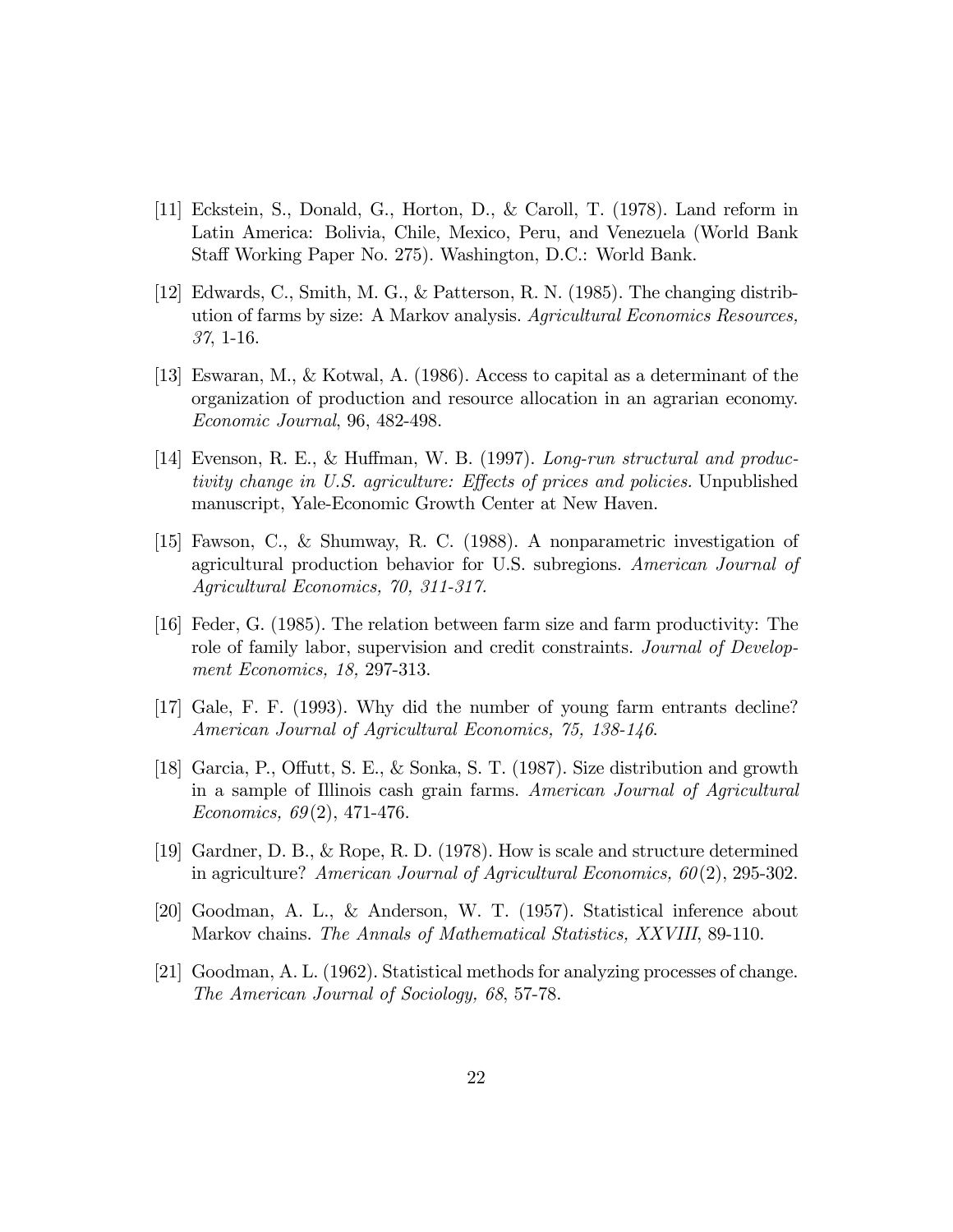- [22] Hardle, W. (1990). Applied nonparametric regression. New York: Cambridge University Press.
- [23] Harris, G. D., & Nehring, R. F. (1976). Impact of farm size on the bidding potential for agricultural land. American Journal of Agricultural Economics, 58, 161-69.
- [24] Hoel, P. G., Port, S. C., & Stone, C. J. (1987). Introduction to stochastic processes. Illinois: Waveland Press, Inc.
- [25] Hoppe, R. A., Green, R. C., Banker, D., Kalbacher, J. Z., & Bentley, S. E. (1993). Structural and Önancial characteristics of U.S. farms, 1995: 18th annual family farm report to the congress (Agriculture Information Bulletin No. 728). Rural Economy Division, Economic Research Service, U.S. Department of Agriculture.
- [26] Keyzer, M. A., & Sonneveld, B. G. J. S.  $(1997)$ . Using the mollifier method to characterize data sets and models: The case of the universal soil loss equation. ITC Journal, 97(3-4), 263-272.
- [27] Kislev, Y., & Peterson, W. (1982). Prices, technology, and farm size. Journal of Political Economy,  $90(31)$ , 578-595.
- [28] Lipton, M. (1993). Land reform as commenced business: the evidence against stopping. World Development, 21(4), 641-657.
- [29] Quah, D. (1993). Empirical cross-section dynamics in economic growth. European Economic Review, 37(2-3), 426-34.
- [30] Quah, D. (1996). Empirics for economic growth and convergence. European Economic Review, 40, 1353-1375.
- [31] Peterson, L. W. (1997). Are large farms more efficient? (Staff Papers No. P97-02). Minnesota: University of Minnesota, Department of Applied Economics.
- [32] Repetto, R., & Holmes, T. (1983). The role of population in resource depletion in developing countries. Population and Development Review, 9(4), 609-632.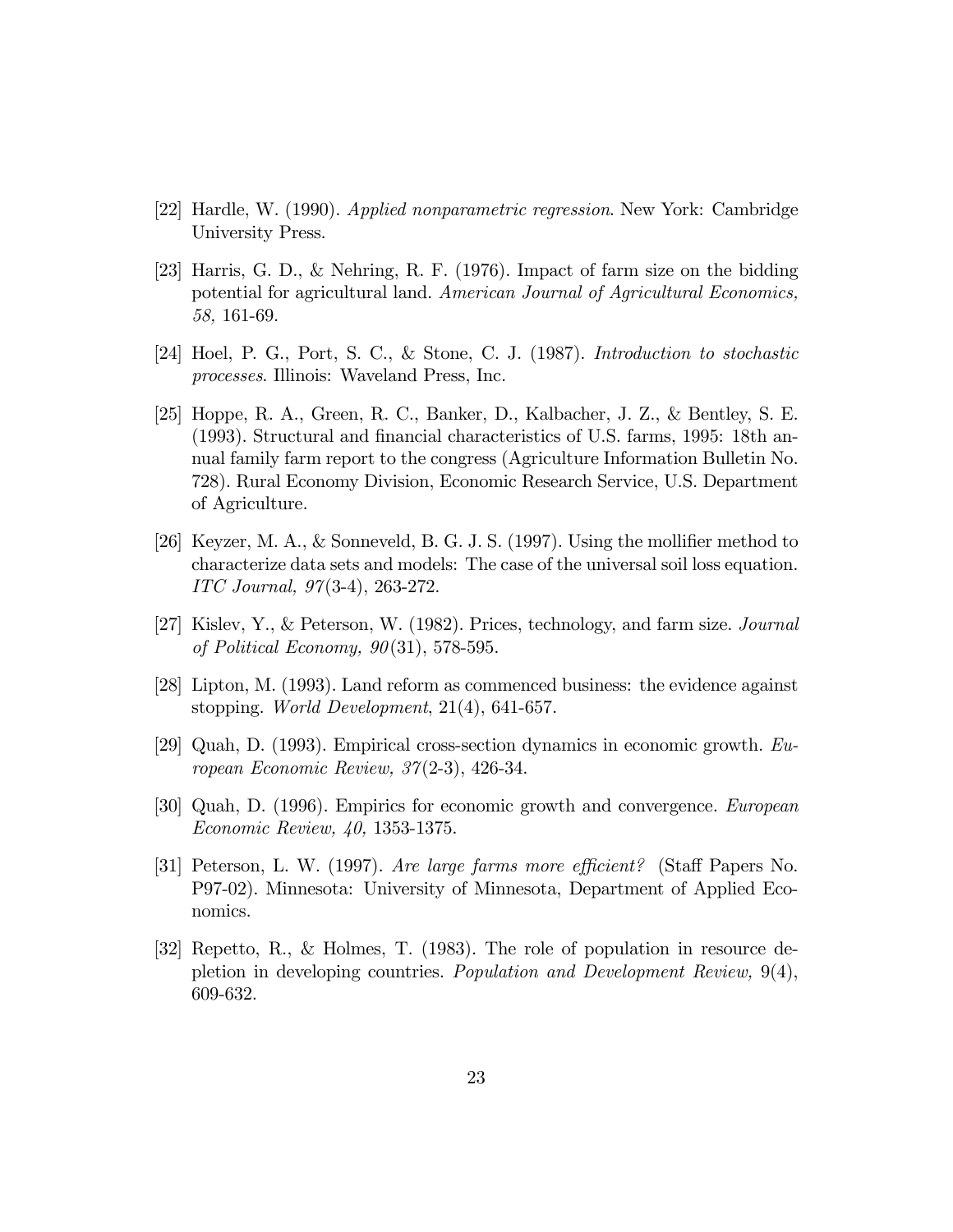- [33] Silverman, B. W. (1986). Density estimation for statistics and data analysis. New York: Chapman and Hall.
- [34] Sommer, J. E., Hoppe, R. A., Green, R. C., & Korb, P. J. (1995). Structural and Önancial characteristics of U.S. farms, 1995: 20th annual family farm report to the congress (Agriculture Information Bulletin No. 746). Resource Economics Division, Economic Research Service, U.S. Department of Agriculture.
- [35] Stanton, F. B. (1978). Perspective on farm size. American Journal of Agricultural Economics, 60, 727-37.
- [36] Taslim, M. (1989). Supervision problems and the size-productivity relation in Bangladesh agriculture. Oxford Bulletin of Economics and Statistics, 51, 55-71.
- [37] Tavernier, M. E., Temel, T., & Li, F. (1997). The role of farm ownership in off-farm work participation. Agricultural and Resource Economics Review, 26(1), 67-81.
- [38] USDA. (1992). CD-Rom by USDA. Washington, DC: U.S. Department of Agriculture.
- [39] Yatchew, A. (1998). Nonparametric regression techniques in economics. Journal of Economic Literature, XXXVI, 669-721.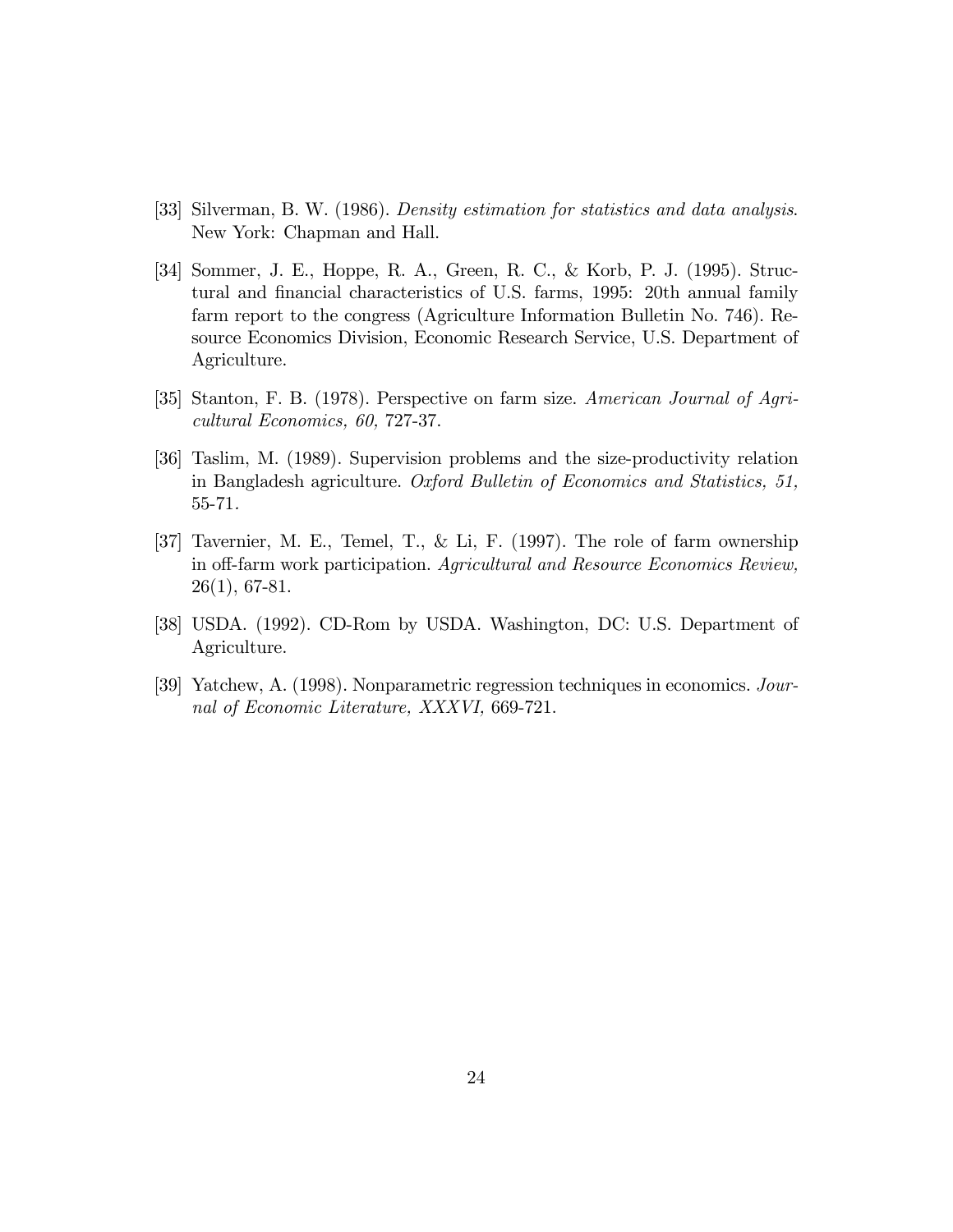#### A. Assumptions of Markov chains

Here we present hypothesis testing procedures, adopted from Anderson and Goodman (1957) and Goodman (1962), to investigate whether or not the transition probability matrices at hand are time-stationary and follow a first-order process. For illustrative purposes, the following contingency table will be referred to throughout this Appendix:

|  | <b>States</b> |                          |                                                | otal                           |     |          |             | $=$          |
|--|---------------|--------------------------|------------------------------------------------|--------------------------------|-----|----------|-------------|--------------|
|  |               | $n_{1}^{\circ}$          | $\sim$<br>$1^{11}$                             | $\mathbf{v}$<br>1 U 1          | and |          |             | ;າ           |
|  |               | $n_{2}^{\prime}$         | $^{\prime}$ <sup><math>\iota_{22}</math></sup> | $n^{v}$<br>1 U O               |     |          | $\triangle$ | $\sim$<br>;າ |
|  | otal          | $\sim$<br>$\iota$<br>. . | $\sim$<br>$1\iota$ o<br>تە .                   | $\boldsymbol{\eta}$<br>$\iota$ |     | $\Omega$ | - ^ 2       | $\wedge$     |

:

If  $T = 3$ , then we will have 3 contingency tables,  $A(t)$  for  $t = 1, 2, 3$ , given two states  $i = j = 1, 2$ . In this example,  $n_{ij} = \sum_{t=1}^{3} n_{ij}^t$  and  $n_i = \sum_{j=1}^{2} n_{ij} = \sum_{t=1}^{3} n_{i}^t$ .

Assumption 1. The transition probabilities are time-stationary. Here the null hypothesis is  $H_0: p_{ij}^t = \hat{p}_{ij}$  for all t, and an alternative to this assumption is that the transition probability depends on t,  $H_1$  :  $p_{ij}^t = \hat{p}_{ij}^t$  where  $\hat{p}_{ij}^t = \left(\frac{n_{ij}^t}{n_t^{t-1}}\right)$  $\overline{n_i^{t-1}}$  $\setminus$ is the estimate of the transition probability for time  $t$ . Under these hypotheses, the likelihood ratio is of the form,  $\lambda = \Pi_t \Pi_{i,j} \left[ \frac{\hat{p}_{ij}}{\hat{p}_{ij}^t} \right]$  $\left(\frac{\hat{p}_{ij}}{\hat{p}^t_{ij}}\right]^{n^t_{ij}}$  , where  $\Pi_{t=1}^T\Pi_{i,j}\hat{p}^{n^t_{ij}}_{ij}$  hold under  $H_0$  and  $\Pi_{t=1}^T \Pi_{i,j} (\hat{p}_{ij}^t)^{n_{ij}^t}$  holds under  $H_1$ . And  $-2 \log \lambda$  is distributed as  $\chi^2_{(T-1)[m(m-1)]}$  when  $H_0$  is true. It should be noted that the likelihood ratio resembles likelihood ratios obtained for standard tests of homogeneity in contingency table  $A(t)$ . The null hypothesis states that the random variables represented by the  $T$  rows in  $Z_i$  have the same distribution. In order to test it, we calculate  $\chi_i^2 = \sum_{i,j} n_i^{t-1} (\hat{p}_{ij}^t - \hat{p}_{ij})^2 / \hat{p}_{ij}$ . If  $H_0$  is true,  $\chi_i^2$  has the limiting distribution with  $(m-1)(T-1)$  degrees of freedom, and the set of  $\chi_i^2$  's is asymptotically independent, and the sum,  $\chi^2 = \sum_{i=1}^2 \chi_i^2 = \sum_i \sum_{t,j} n_i^{t-1} (\hat{p}_{ij}^t - \hat{p}_{ij})^2 / \hat{p}_{ij}$ , has the usual limiting distribution with  $(T-1)[m(m-1)]$  degrees of freedom.

Another way of testing the same hypothesis is to calculate  $\lambda_i = \prod_{t,j} \left[ \frac{\hat{p}_{ij}}{\hat{p}_{ij}^t} \right]$  $\frac{\hat{p}_{ij}}{\hat{p}_{ij}^t} \bigg]^{n_{ij}^t}$ for  $i = 1, 2$  by using  $Z_i$ . The asymptotic distribution of  $-2 \log \lambda_i$  is  $\chi_i^2$  with  $(m-1)(T-1)$  degrees of freedom. The test criterion based on  $\lambda$  can then be written as  $\sum_{i=1}^{m} -2 \log \lambda_i = -2 \log \lambda$ .

Assumption 2. The Markov chain is of a given order. Intuitively speaking, this assumption states that the location of a county at time  $(t+1)$  is independent of its location at time  $t$ . A Markov chain is second-order if a county is in class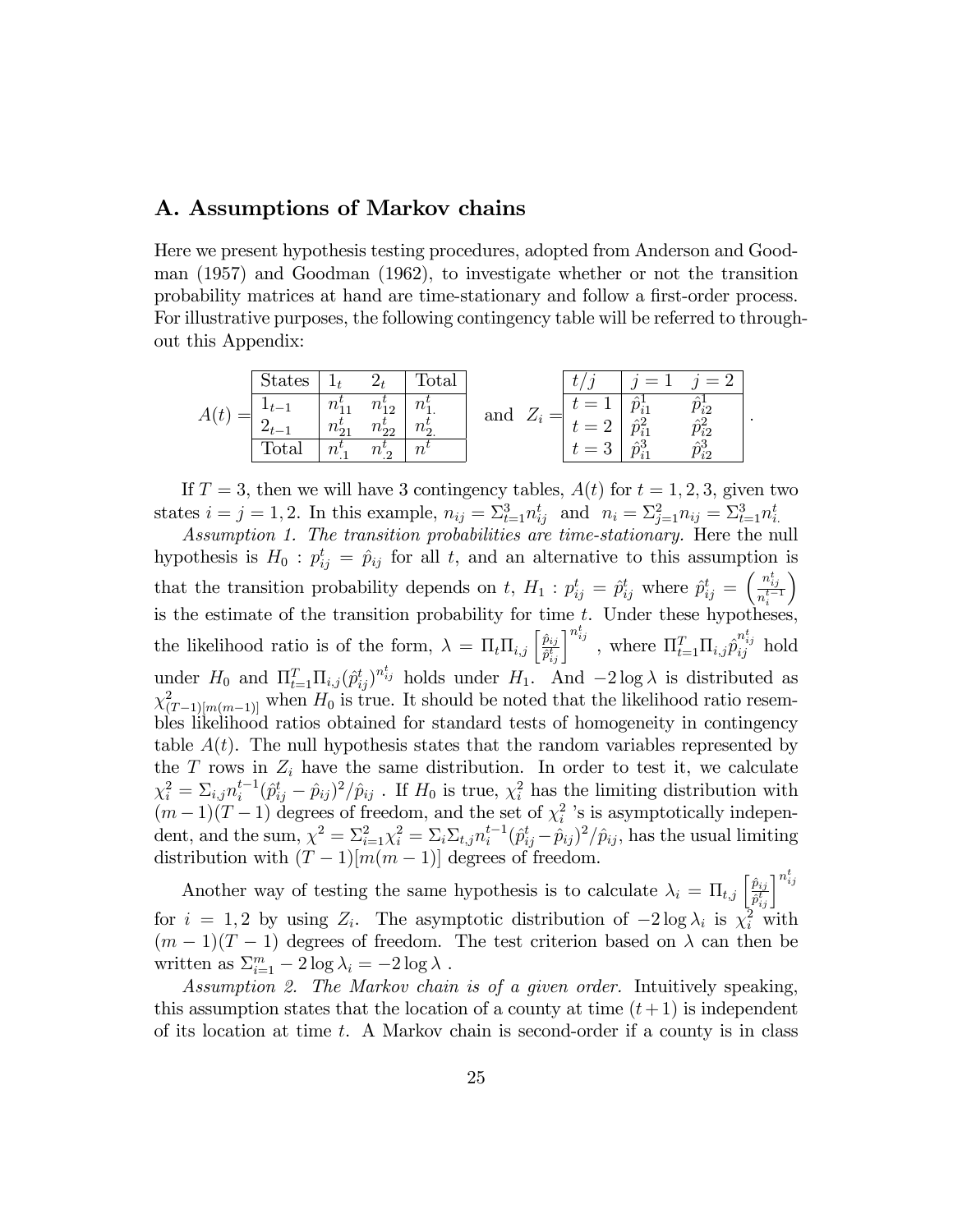i at time  $(t-2)$ , in j at time  $(t-1)$ , and in k at time t. Let  $p_{ijk}^t$  denote the probability that a county follows a second-order chain. Time stationarity then implies  $p_{ijk}^t = p_{ijk}$  for all  $t = 2, \ldots, T$ . A first-order stationary chain is a special case of second-order chain, one for which  $p_{ijk}^t$  does not depend on i.

Now let  $n_{ijk}^t$  be the number of counties in class i at  $(t-2)$ , in class j at  $(t-1)$ , and in class k at t. Let  $n_{ij}^{t-1} = \sum_k n_{ijk}^t$  and  $n_{ijk} = \sum_{t=2}^T n_{ijk}^t$ . The maximum likelihood estimate of  $p_{ijk}$  for stationary chains is  $\hat{p}_{ijk} = (n_{ijk}/\sum_{l=1}^{m}n_{ijl}) =$  $\left(\sum_{t=2}^T n_{ijk}^t / \sum_{t=2}^T n_{ij}^{t-1}\right)$ . The null hypothesis in this case is  $H_0$ :  $p_{1jk} = p_{2jk}$  $\ldots = p_{mjk} = p_{jk}$  for  $j, k = 1, \ldots, m$ . The likelihood ratio test criterion is  $\lambda = \prod_{i,j,k=1}^m \left[ \frac{\hat{p}_{jk}}{\hat{p}_{ijk}} \right]^{n_{ijk}}$  where  $\hat{p}_{jk} = (\sum_{i=1}^m n_{ijk}/\sum_{i=1}^m \sum_{l=1}^m n_{ijl}) = (\sum_{t=2}^T n_{jk}^t/\sum_{t=1}^{T-1} n_{ij}^t)$ is the maximum likelihood estimate of  $p_{jk}$ . Under the null hypothesis,  $-2 \log \lambda$ has an asymptotic-  $\chi^2_{m(m-1)^2}$  distribution where  $\chi^2_j = \Sigma_{i,k} n^*_{ij} (\hat{p}_{ijk} - \hat{p}_{jk})^2 / \hat{p}_{jk}$  and  $n_{ij}^* = \sum_k n_{ijk} = \sum_k \sum_{t=2}^T n_{ijk}^t = \sum_{t=2}^T n_{ij}^{t-1} = \sum_{t=1}^{T-1} n_{ij}^t$  with  $(m-1)^2$  degrees of freedom. The corresponding test using the likelihood ratio is  $\lambda_j = \prod_{i,k=1}^m \left[ \frac{\hat{p}_{jk}}{\hat{p}_{ijk}} \right]^{n_{ijk}}$ . The asymptotic distribution of  $-2 \log \lambda_j$  is chi-square with  $(m-1)^2$  degrees of freedom.

To test the joint hypothesis  $H_0: p_{ijk} = p_{jk}$  for all  $i, j, k = 1, 2, \ldots, m$ , we calculate  $\chi^2 = \sum_{j=1}^m \chi_j^2 = \sum_{j,i,k} n_{ij}^*(\hat{p}_{ijk} - \hat{p}_{jk})^2 / \hat{p}_{jk}$  which has the limiting distribution with  $m(m-1)^2$ . Similarly, the joint test criterion is  $\sum_{j=1}^m -2\log\lambda_j = -2\log\lambda =$  $2\Sigma_{j,i,k}n_{ijk}[\log \hat{p}_{ijk} - \log \hat{p}_{jk}]$ .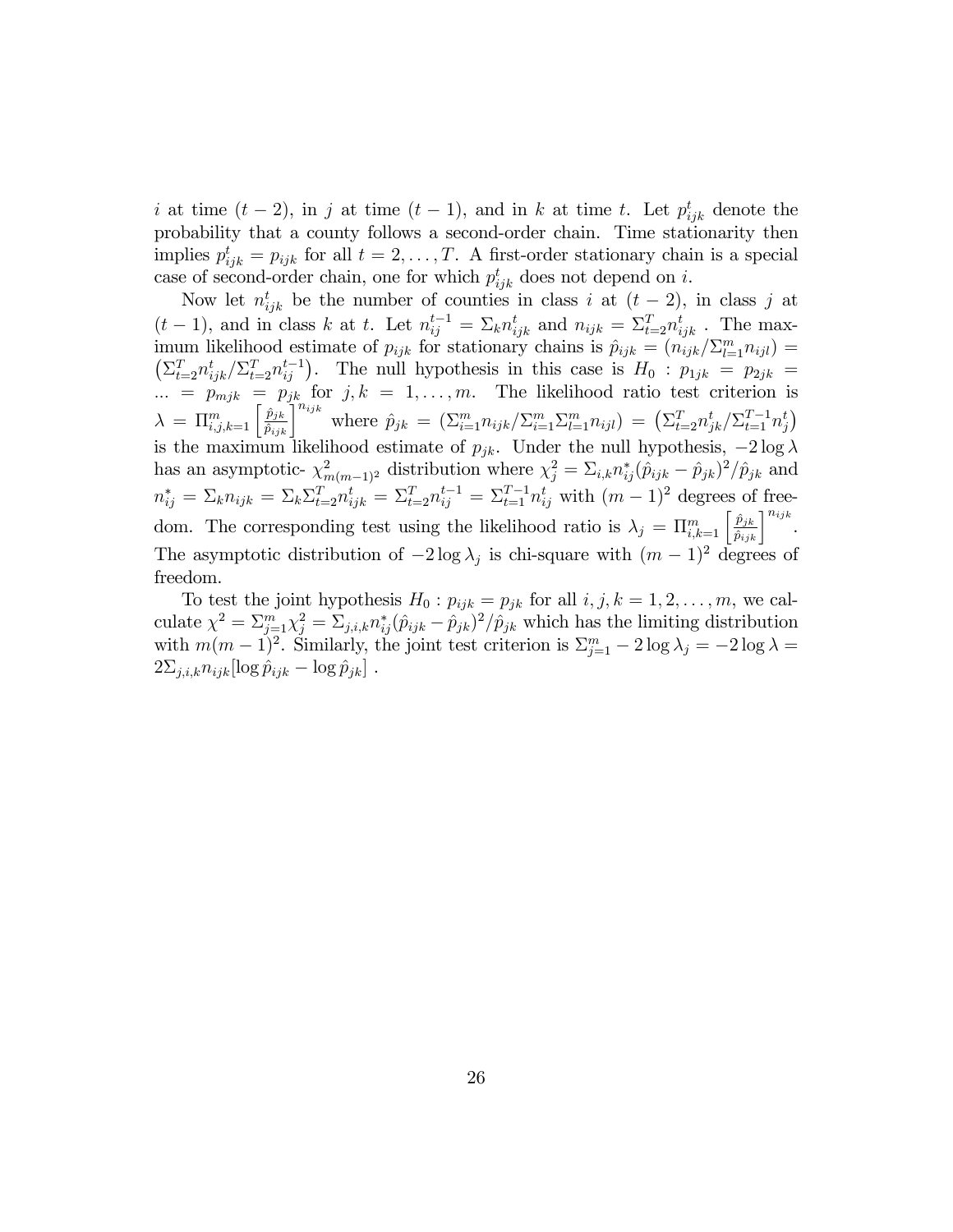



Figure 1. Productivity per farm ('000 \$) Figure 2. Productivity per farm (transformed)





Figure 3. Size per farm (acres) Figure 4. Size per farm (transformed)



 Percentage of counties Percentage of counties  $\overline{0}$ 0.7 1.0 1.5

Figure 5. Productivity per acre (\$) Figure 6. Productivity per acre (transformed)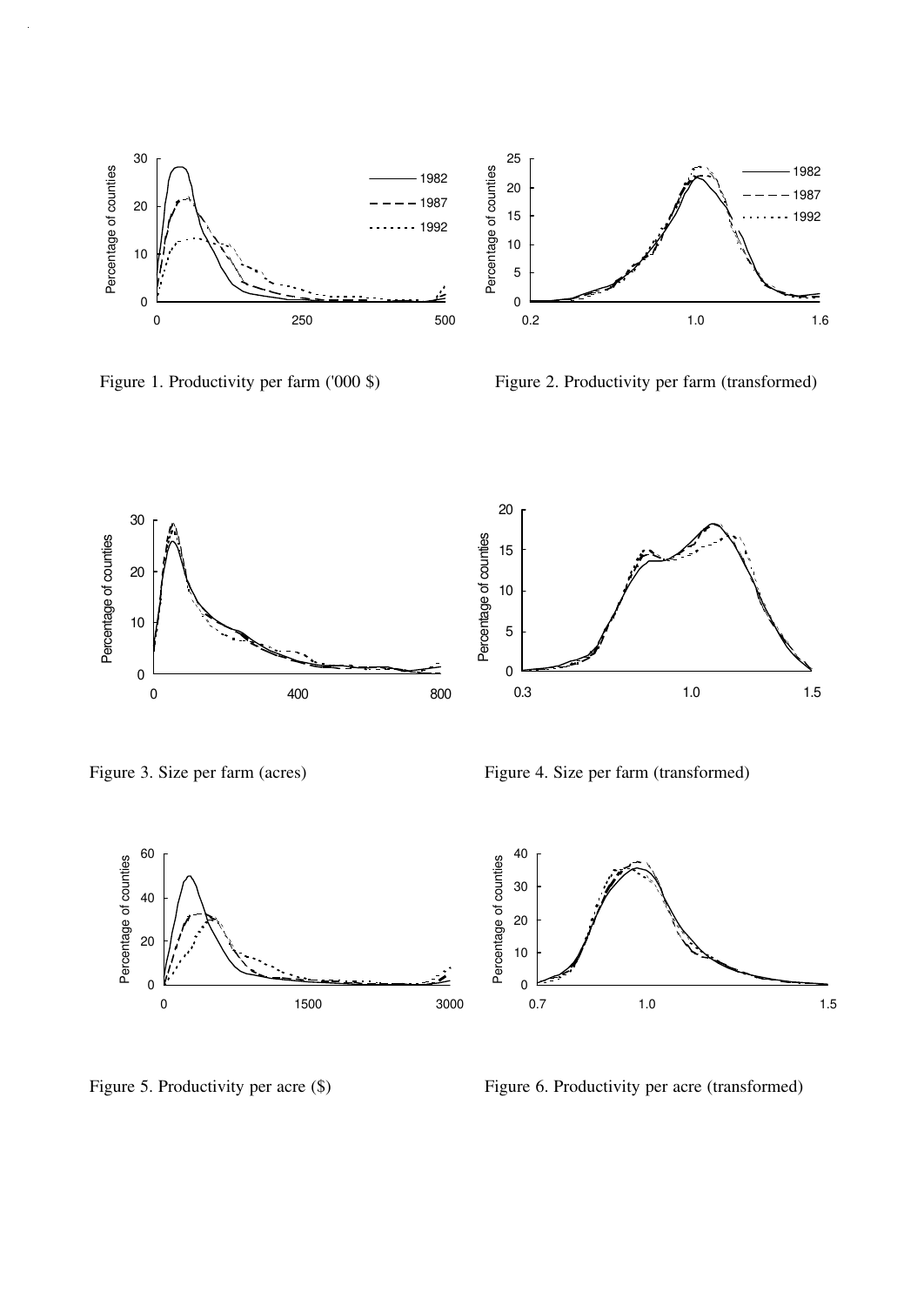

Figure 7. USA: regions and divisions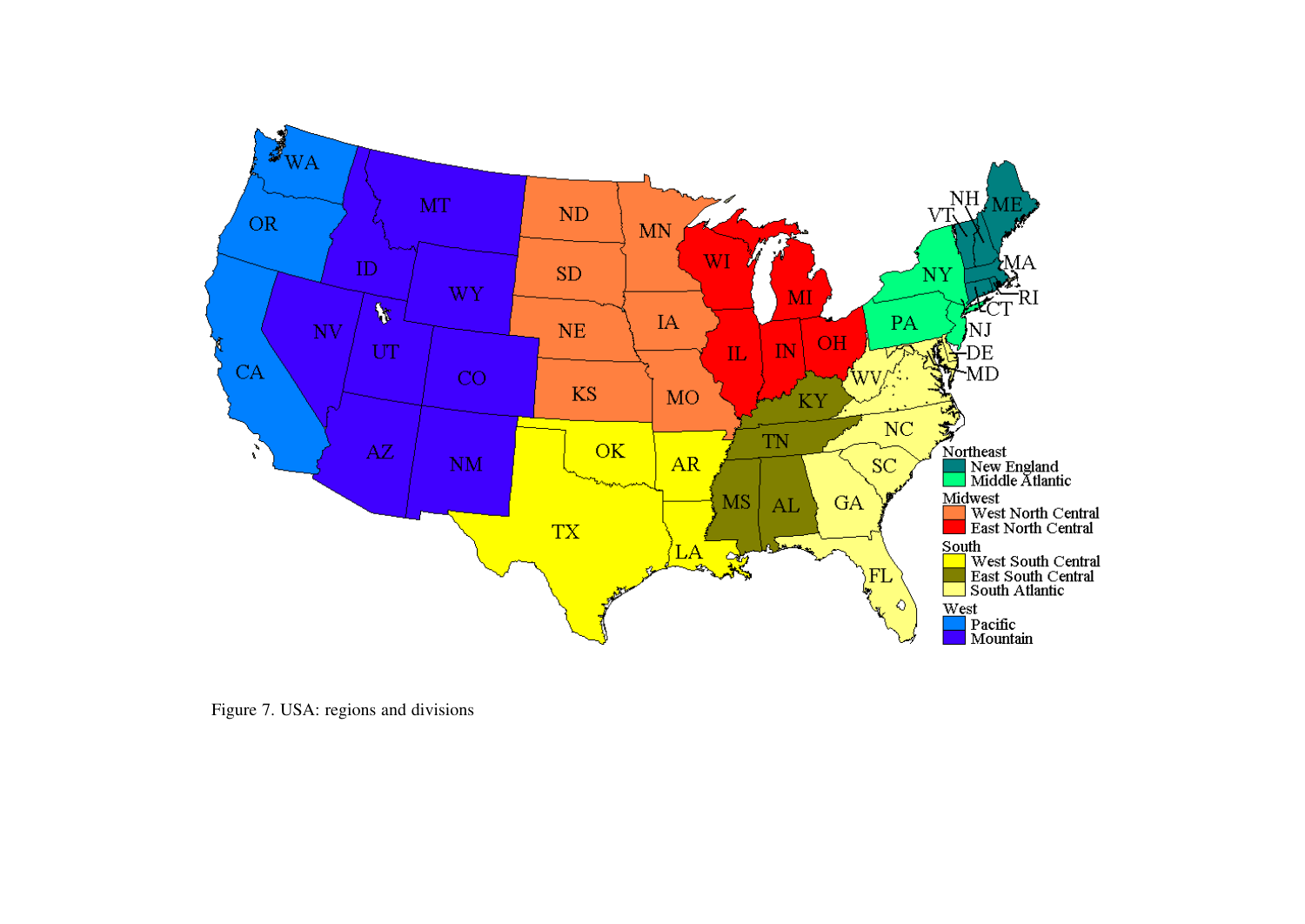









 $\hat{ }$ 



Figure 11. Size per farm in 1982 (acres) Figure 12. Size per farm in 1987 (acres) Figure 13. Size per farm in 1992 (acres)







Figure 14. Productivity per farm in 1982 ('000 \$) Figure 15. Productivity per farm in 1987 ('000 \$) Figure 16. Productivity per farm in 1992 ('000 \$)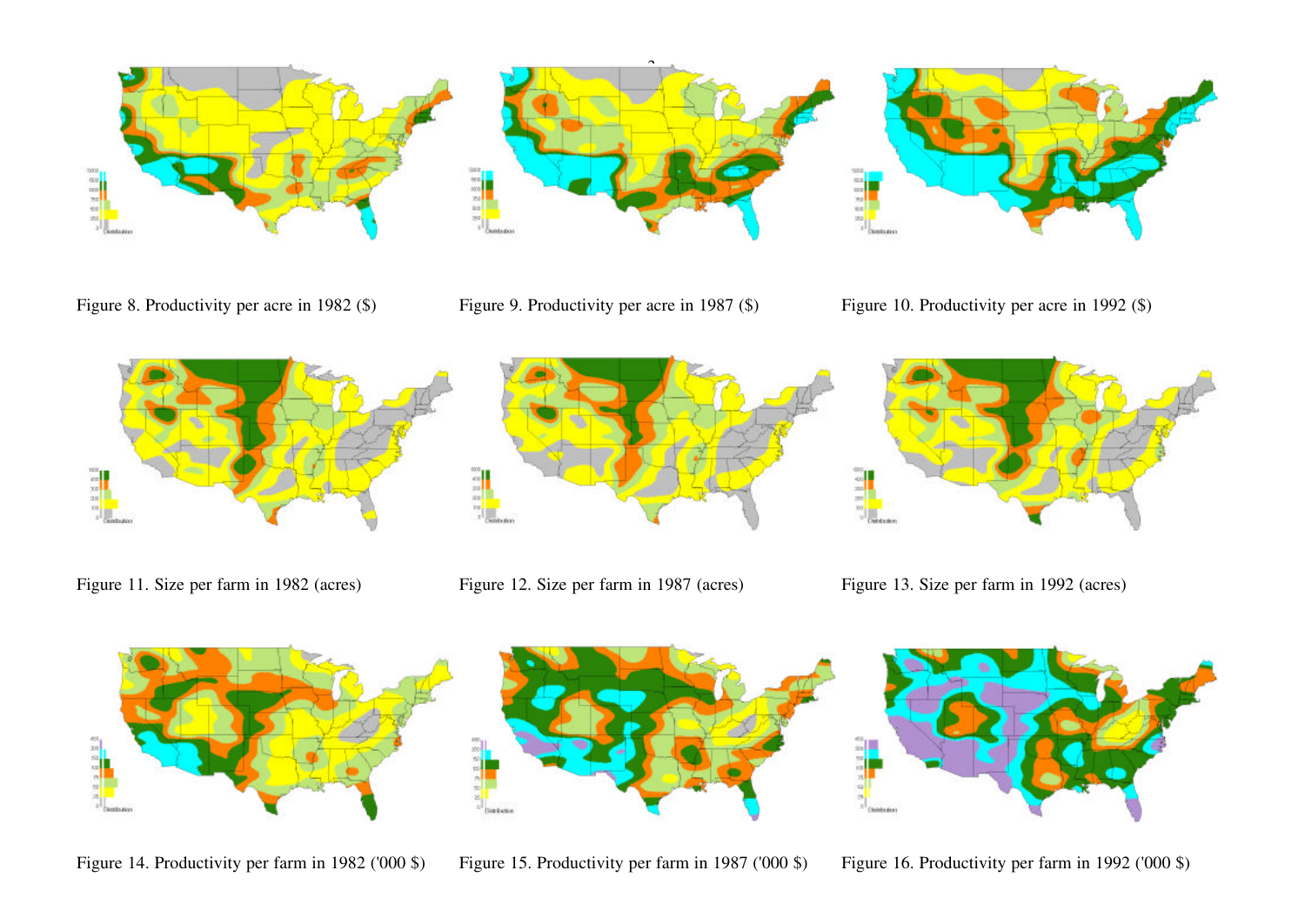

4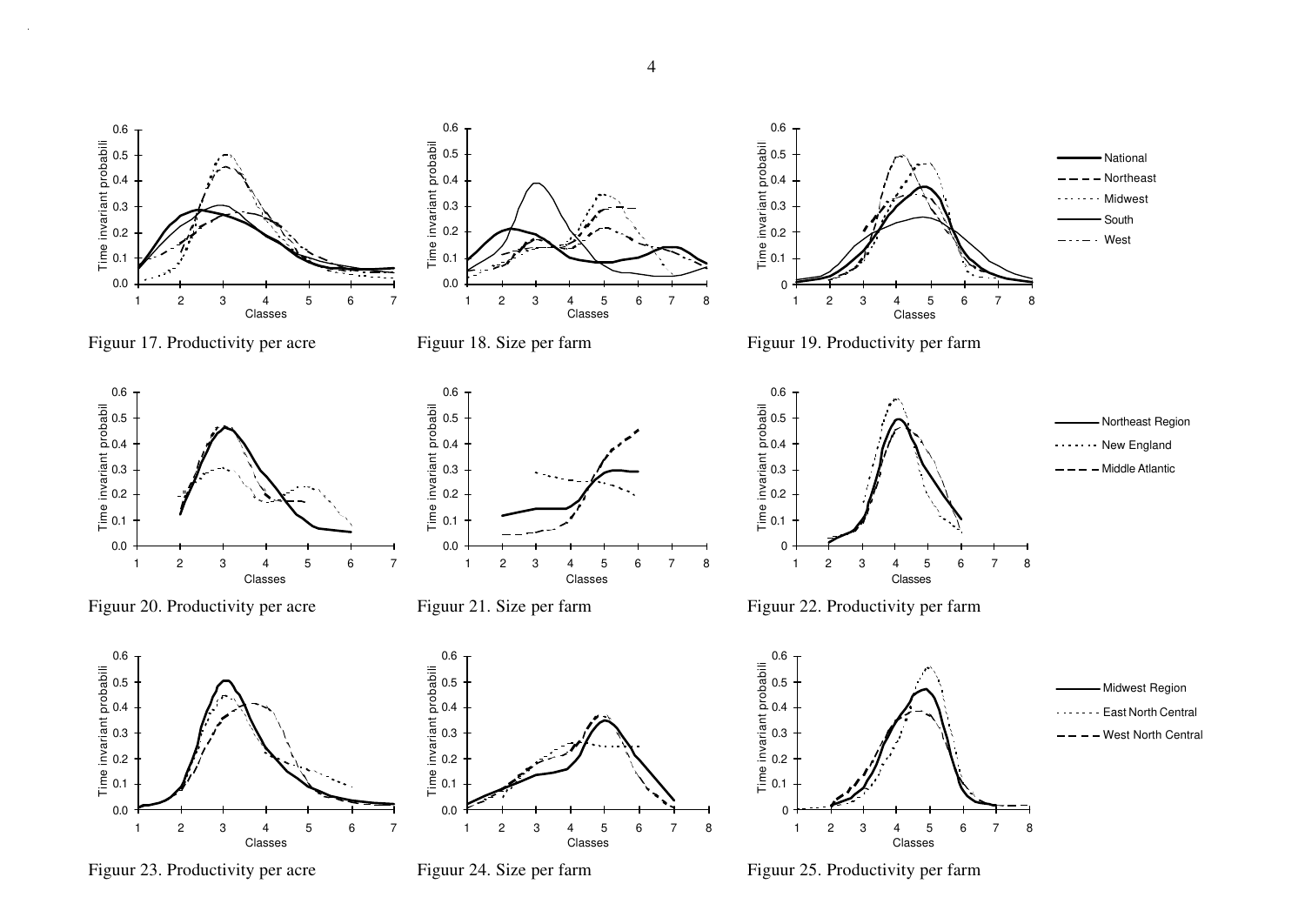

Figuur 29. Productivity per acre Figuur 30. Size per farm Figuur 31. Productivity per farm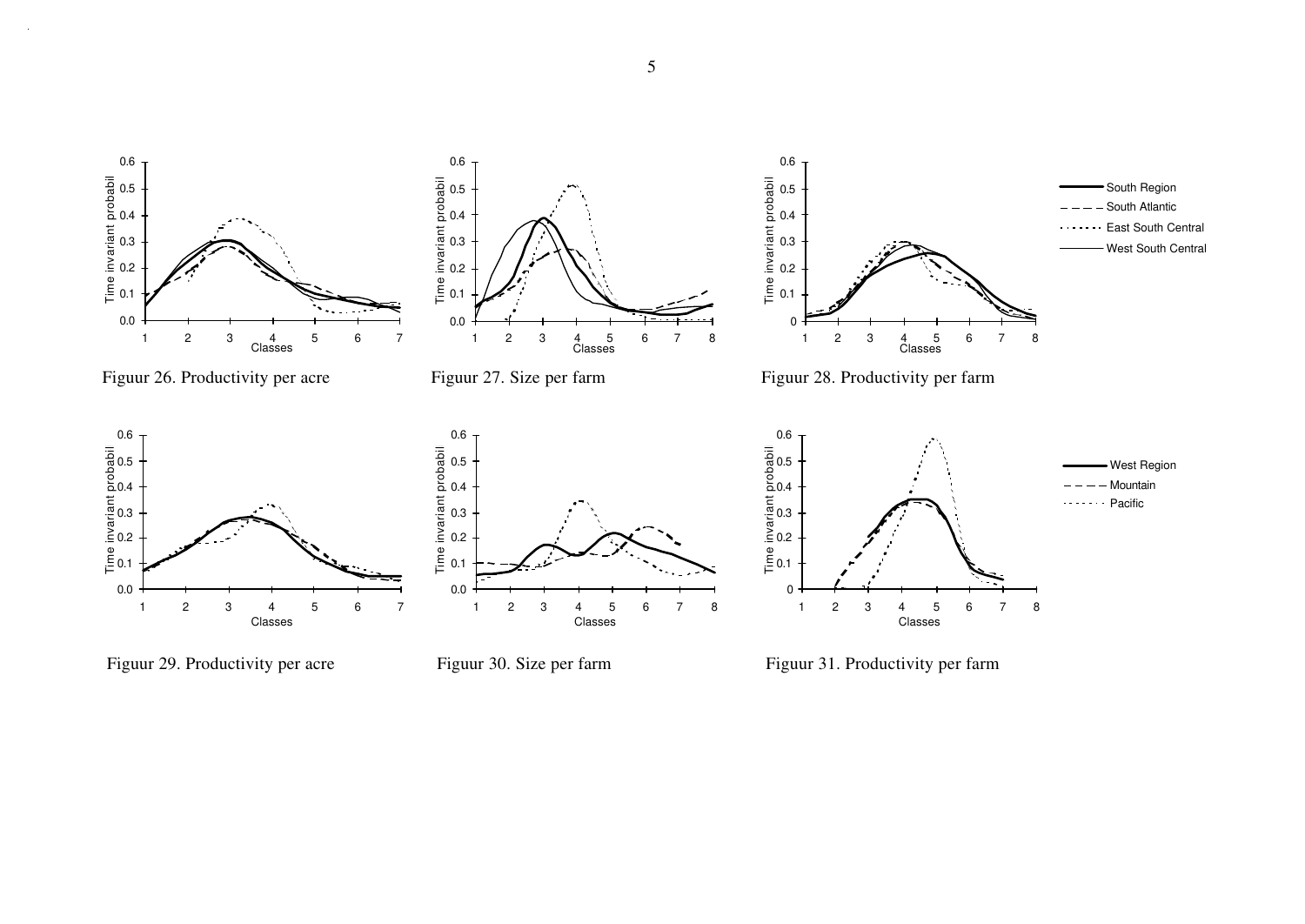Table 1. Class definitions of productivity per acre and associate values of the original data.

|      | Cut-off point |       |       |      |      |                 |               |
|------|---------------|-------|-------|------|------|-----------------|---------------|
| Year |               | 0.850 | 0.925 | .000 | .075 | .150            | 225<br>ن کا ک |
| 1982 |               | 101   | 299   | 396  | 620  | 97 <sub>1</sub> | 1521          |
| 1987 |               | 221   | 356   | 574  | 924  | 1487            | 2395          |
| 1992 |               | 289   | 476   | 784  | 1293 | 2131            | 3513          |

Table 2. Administrative regions and divisions

| Region/Division           | Obs. |                           | Obs. |
|---------------------------|------|---------------------------|------|
| Northeast                 | 201  | West                      | 363  |
| New England               | 63   | <b>East North Central</b> | 430  |
| Middle Atlantic           | 138  | <b>West North Central</b> | 615  |
| South                     | 1331 | Midwest                   | 1045 |
| South Atlantic            | 529  | Mountain                  | 241  |
| <b>East South Central</b> | 362  | Pacific                   | 122  |
| <b>West South Central</b> | 440  | National                  | 2940 |

Table 3. Average productivity and size at national level

|      | Productivity per farm in<br>constant 1990 US \$ | Size per farm in constant<br>1990 US \$ | Productivity per acre |
|------|-------------------------------------------------|-----------------------------------------|-----------------------|
| 1982 | 67,714                                          | 180                                     | 377                   |
| 1987 | 94,932                                          | 171                                     | 554                   |
| 1992 | 147,406                                         | 199                                     | 742                   |

Table 4. Pearson correlation coefficient Productivity per Farm / Productivity per acre.

| Region/Division |                           | 1982     | 1987     | 1992     |
|-----------------|---------------------------|----------|----------|----------|
| National        |                           | $-0.220$ | $-0.106$ | $-0.186$ |
| Northeast       |                           | $-0.373$ | $-0.273$ | $-0.317$ |
|                 | New England               | $-0.384$ | $-0.377$ | $-0.426$ |
|                 | Middle Atlantic           | $-0.414$ | $-0.310$ | $-0.372$ |
| Midwest         |                           | $-0.286$ | $-0.216$ | $-0.164$ |
|                 | <b>East North Central</b> | $-0.223$ | $-0.227$ | $-0.199$ |
|                 | <b>West North Central</b> | $-0.304$ | $-0.223$ | $-0.177$ |
| South           |                           | $-0.192$ | $-0.177$ | $-0.137$ |
|                 | South Atlantic            | $-0.208$ | $-0.197$ | $-0.209$ |
|                 | East South Central        | $-0.286$ | $-0.186$ | $-0.188$ |
|                 | <b>West South Central</b> | $-0.212$ | $-0.216$ | $-0.146$ |
| West            |                           | $-0.381$ | $-0.119$ | $-0.366$ |
|                 | Mountain                  | $-0.343$ | $-0.327$ | $-0.332$ |
|                 | Pacific                   | $-0.358$ | $-0.121$ | $-0.354$ |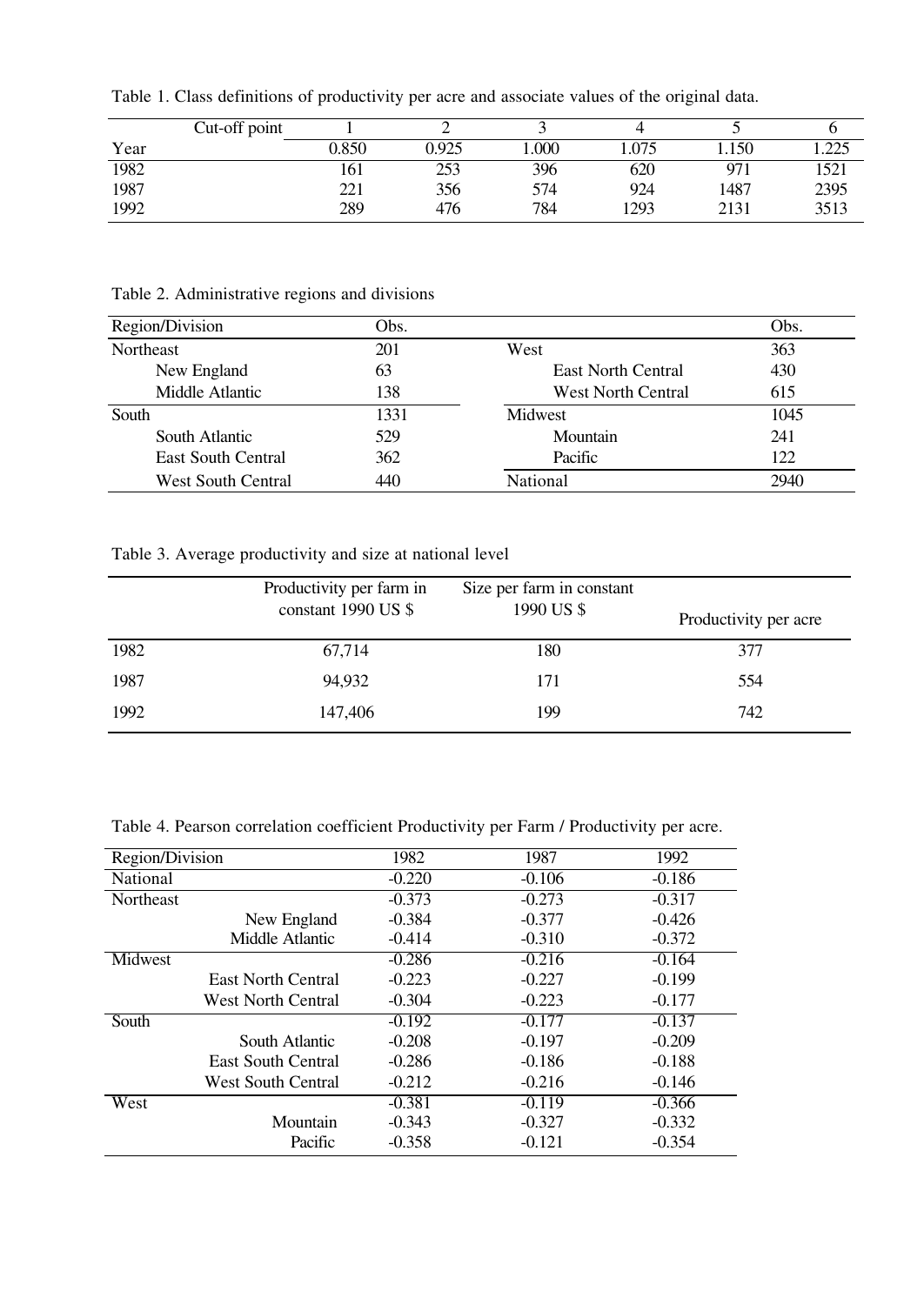| <b>National</b> |        |           |           |            |             |               |             |       |      |
|-----------------|--------|-----------|-----------|------------|-------------|---------------|-------------|-------|------|
| Classes         |        | $.7 - .8$ | $.8 - .9$ | $.9 - 1.0$ | $1.0 - 1.1$ | $-1.2$<br>1.1 | $1.2 - 1.3$ | 1.3 > | N    |
| $\prec$ .7      | 0.835  | 0.165     |           |            |             |               |             |       | 434  |
| $.7 - .8$       | 0.072  | 0.792     | 0.136     |            |             |               |             |       | 682  |
| $.8 - .9$       | 0.004  | 0.144     | 0.771     | 0.080      | 0.001       |               |             |       | 796  |
| $.9 - 1.0$      |        | 0.005     | 0.137     | 0.773      | 0.084       |               |             |       | 934  |
| $1.0 - 1.1$     |        |           | 0.002     | 0.107      | 0.777       | 0.112         | 0.001       |       | 970  |
| $1.1 - 1.2$     |        |           |           |            | 0.082       | 0.801         | 0.117       |       | 1057 |
| $1.2 - 1.3$     |        |           |           |            | 0.005       | 0.078         | 0.849       | 0.068 | 618  |
| 1.3 >           |        |           |           |            | 0.002       |               | 0.121       | 0.876 | 421  |
| Time-invariant  | 0.095  | 0.208     | 0.187     | 0.105      | 0.083       | 0.102         | 0.142       | 0.078 | 5912 |
| Iterations      | 2      |           |           |            |             |               |             |       |      |
| $\chi^2$        | 70.835 |           |           |            |             |               |             |       |      |
| Eigenvalues     | 1.000  | 0.985     | 0.907     | 0.847      | 0.784       | 0.716         | 0.644       | 0.576 |      |

# **Size per Farm by Administrative Regions and Divisions: Transition Matrices**

| <b>North East Region</b>        |           |           |            |                          |       |     |
|---------------------------------|-----------|-----------|------------|--------------------------|-------|-----|
| Classes                         | $\leq .8$ | $.8 - .9$ | $.9 - 1.0$ | LO.<br>$\qquad \qquad -$ |       |     |
| $\leq$ 8                        | 0.890     | 0.110     |            |                          |       |     |
| $.8 - .9$                       | 0.088     | 0.737     | 0.175      |                          |       | 46  |
| $.9 - 1.0$                      |           | 0.152     | 0.685      | 0.164                    |       | 92  |
| $1.0 - 1.1$                     |           | 0.006     | 0.083      | 0.815                    | 0.096 | 157 |
| 1.1 >                           |           |           |            | 0.093                    | 0.907 | 86  |
| Time-invariant                  | 0.116     | 0.145     | 0.156      | 0.287                    | 0.295 | 408 |
| <i><u><b>Iterations</b></u></i> | 10        |           |            |                          |       |     |
| $\chi^2$                        | 6.851     |           |            |                          |       |     |
| Eigenvalues                     | 1.000     | 0.95      | 0.846      | 0.729                    | 0.509 |     |

# New England

| <b>Classes</b>    | $\leq .9$ | .9 – 1.0 | $1.0 - 1.1$ |       |     |
|-------------------|-----------|----------|-------------|-------|-----|
| $\leq .9$         | 0.919     | 0.081    |             |       | 25  |
| $.9 - 1.0$        | 0.091     | 0.836    | 0.073       |       | 40  |
| $1.0 - 1.1$       |           | 0.075    | 0.825       | 0.100 | 40  |
| 1.1 >             |           |          | 0.129       | 0.871 | 23  |
| Time-invariant    | 0.291     | 0.259    | 0.253       | 0.197 | 128 |
| <b>Iterations</b> | IO.       |          |             |       |     |
| $\chi^2$          | 5.061     |          |             |       |     |
| Eigenvalues       | 1.000     | 0.949    | 0.804       | 0.698 |     |

### Middle Atlantic

| <b>Classes</b>    | $&$ .8 | $.8 - .9$ | $.9 - 1.0$ | $1.0 - 1.1$ | 1.1 > | N   |
|-------------------|--------|-----------|------------|-------------|-------|-----|
| $\leq 8$          | 0.778  | 0.222     |            |             |       | 18  |
| $.8 - .9$         | 0.153  | 0.676     | 0.170      |             |       | 19  |
| $.9 - 1.0$        | 0.015  | 0.074     | 0.728      | 0.183       |       | 66  |
| $1.0 - 1.1$       |        |           | 0.058      | 0.861       | 0.081 | 134 |
| 1.1 >             |        |           |            | 0.060       | 0.940 | 43  |
| Time-invariant    | 0.046  | 0.056     | 0.107      | 0.337       | 0.455 | 280 |
| <b>Iterations</b> | 10     |           |            |             |       |     |
| $\chi^2$          | 9.170  |           |            |             |       |     |
| Eigenvalues       | 1.000  | 0.946     | 0.855      | 0.681       | 0.500 |     |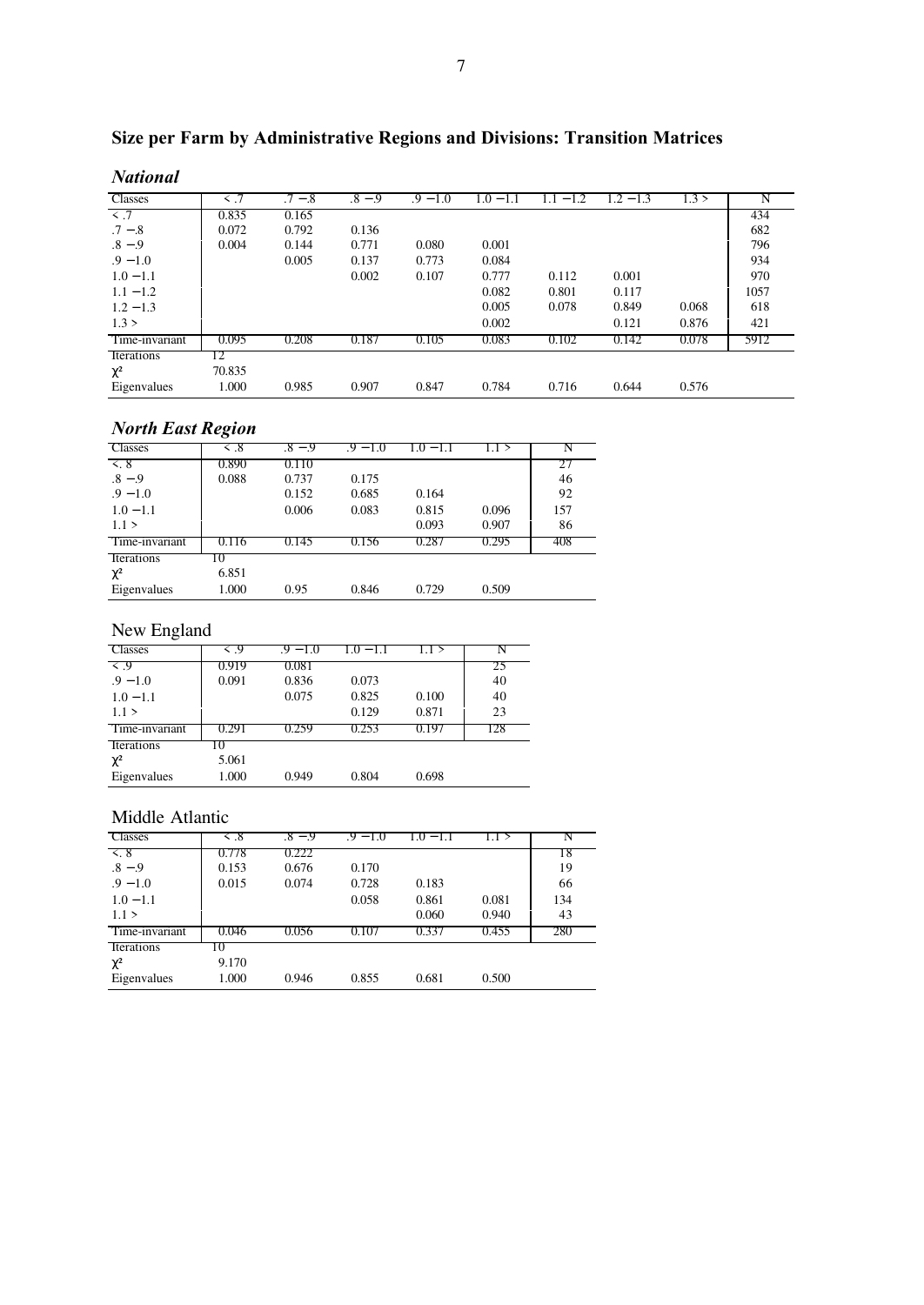# *Mid West Region*

| <b>Classes</b>    |        | $.7 - .8$ | $.8 - .9$ | $.9 - 1.0$ | $1.0 - 1.1$ | $1 - 1.2$ | 1.2 > |      |
|-------------------|--------|-----------|-----------|------------|-------------|-----------|-------|------|
| $\prec$ .7        | 0.833  | 0.167     |           |            |             |           |       | 20   |
| $.7 - .8$         | 0.051  | 0.863     | 0.086     |            |             |           |       | 138  |
| $.8 - .9$         |        | 0.053     | 0.872     | 0.075      |             |           |       | 281  |
| $.9 - 1.0$        |        |           | 0.058     | 0.858      | 0.083       |           |       | 530  |
| $1.0 - 1.1$       |        |           |           | 0.041      | 0.900       | 0.059     |       | 705  |
| $1.1 - 1.2$       |        |           |           |            | 0.107       | 0.870     | 0.024 | 298  |
| 1.2 >             |        |           |           |            |             | 0.125     | 0.875 | 120  |
| Time-invariant    | 0.026  | 0.084     | 0.136     | 0.174      | 0.350       | 0.193     | 0.036 | 2092 |
| <b>Iterations</b> |        |           |           |            |             |           |       |      |
| $\chi^2$          | 44.299 |           |           |            |             |           |       |      |
| Eigenvalues       | 1.000  | 0.974     | 0.913     | 0.875      | 0.81        | 0.768     | 0.731 |      |

### East North Central

| парт годин сепиш  |                   |           |            |             |       |     |
|-------------------|-------------------|-----------|------------|-------------|-------|-----|
| Classes           | $\overline{<}$ .8 | $.8 - .9$ | $.9 - 1.0$ | $1.0 - 1.1$ | 1.1 > |     |
| $\leq .8$         | 0.862             | 0.138     |            |             |       | 48  |
| $.8 - .9$         | 0.039             | 0.882     | 0.079      |             |       | 103 |
| $.9 - 1.0$        |                   | 0.055     | 0.864      | 0.081       |       | 235 |
| $1.0 - 1.1$       |                   |           | 0.085      | 0.846       | 0.068 | 304 |
| 1.1 >             |                   |           |            | 0.068       | 0.932 | 172 |
| Time-invariant    | 0.052             | 0.185     | 0.263      | 0.249       | 0.251 | 862 |
| <b>Iterations</b> | 10                |           |            |             |       |     |
| $\chi^2$          | 20.406            |           |            |             |       |     |
| Eigenvalues       | 1.000             | 0.959     | 0.888      | 0.801       | 0.738 |     |
|                   |                   |           |            |             |       |     |

### West North Central

| <b>Classes</b> | $\overline{5}$ .7 | $.7 - .8$ | $.8 - .9$ | $.9 - 1.0$ | $1.0 - 1.1$ | $1.1 - 1.2$ | 1.2 > | N    |
|----------------|-------------------|-----------|-----------|------------|-------------|-------------|-------|------|
| $\leq$ .7      | 0.579             | 0.421     |           |            |             |             |       | 19   |
| $.7 - .8$      | 0.050             | 0.891     | 0.059     |            |             |             |       | 72   |
| $.8 - .9$      |                   | 0.025     | 0.909     | 0.066      |             |             |       | 122  |
| $.9 - 1.0$     |                   |           | 0.052     | 0.853      | 0.095       |             |       | 346  |
| $1.0 - 1.1$    |                   |           |           | 0.060      | 0.903       | 0.036       |       | 413  |
| $1.1 - 1.2$    |                   |           |           |            | 0.109       | 0.862       | 0.029 | 238  |
| 1.2 >          |                   |           |           |            |             | 0.396       | 0.604 | 20   |
| Time-invariant | 0.009             | 0.077     | 0.183     | 0.233      | 0.367       | 0.123       | 0.009 | 1230 |
| Iterations     | Ю                 |           |           |            |             |             |       |      |
| $\chi^2$       | 27.828            |           |           |            |             |             |       |      |
| Eigenvalues    | 1.000             | 0.967     | 0.914     | 0.863      | 0.773       | 0.564       | 0.521 |      |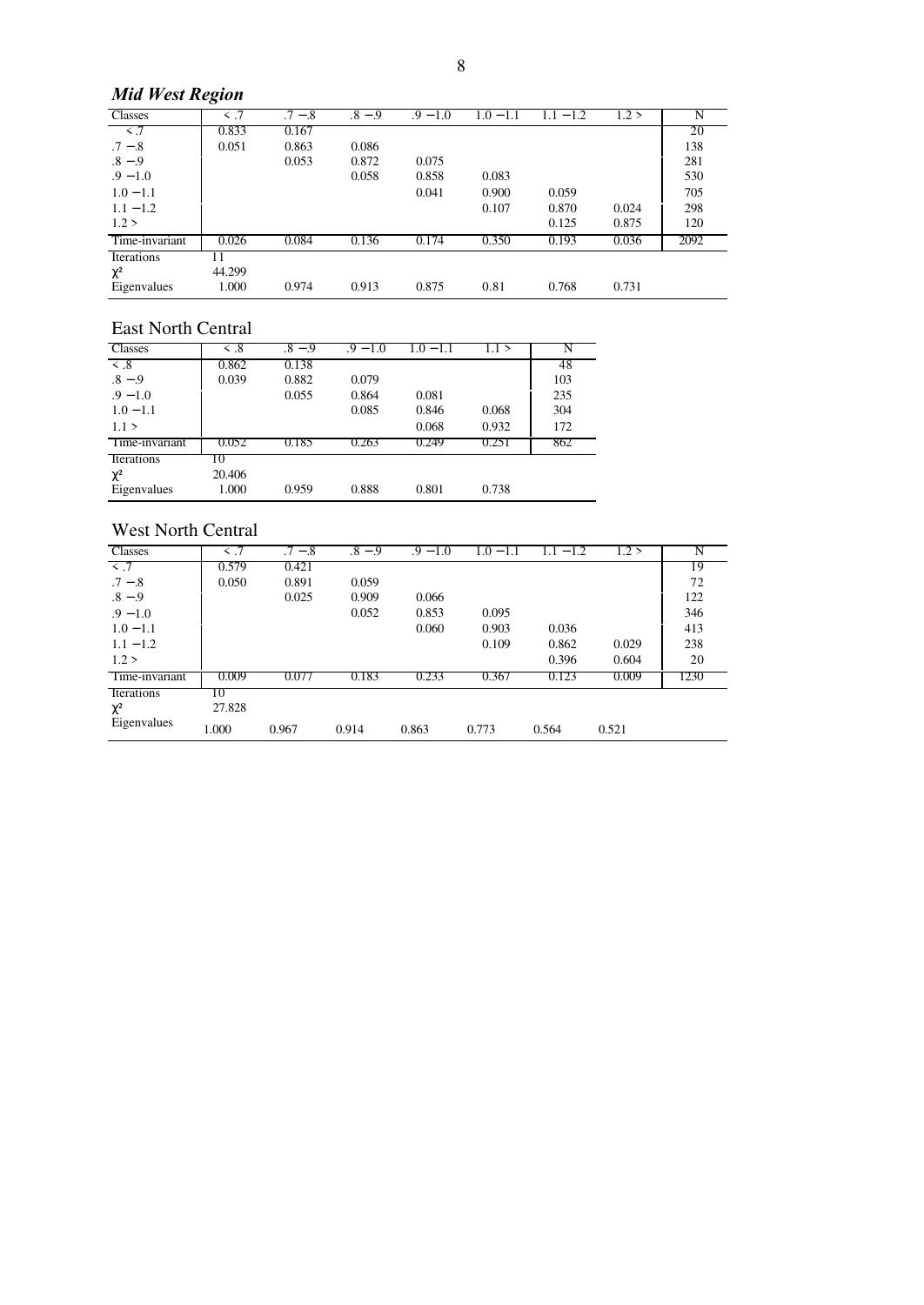# *South Region*

| ◡                 |        |       |           |            |               |       |             |       |      |
|-------------------|--------|-------|-----------|------------|---------------|-------|-------------|-------|------|
| <b>Classes</b>    |        | $-.8$ | .8<br>- 9 | $.9 - 1.0$ | 0.1<br>$-1.1$ | $-1$  | 2<br>$-1.3$ | .3 >  |      |
| $\leq$ .7         | 0.782  | 0.209 | 0.009     |            |               |       |             |       | 193  |
| $.7 - .8$         | 0.060  | 0.695 | 0.242     | 0.003      |               |       |             |       | 317  |
| $.8 - .9$         | 0.006  | 0.079 | 0.786     | 0.125      | 0.002         | 0.002 |             |       | 498  |
| $.9 - 1.0$        | 0.005  | 0.010 | 0.225     | 0.688      | 0.072         |       |             |       | 424  |
| $1.0 - 1.1$       |        |       | 0.003     | 0.232      | 0.668         | 0.094 | 0.003       |       | 361  |
| $1.1 - 1.2$       |        |       |           | 0.009      | 0.195         | 0.670 | 0.122       | 0.003 | 315  |
| $1.2 - 1.3$       |        |       |           |            | 0.004         | 0.131 | 0.742       | 0.123 | 252  |
| 1.3 >             |        |       |           |            |               | 0.009 | 0.050       | 0.941 | 318  |
| Time-invariant    | 0.055  | 0.146 | 0.389     | 0.210      | 0.069         | 0.036 | 0.030       | 0.065 | 2678 |
| <b>Iterations</b> |        |       |           |            |               |       |             |       |      |
| $\chi^2$          | 78.639 |       |           |            |               |       |             |       |      |
| Eigenvalues       | 1.000  | 0.978 | 0.87      | 0.814      | 0.719         | 0.615 | 0.531       | 0.445 |      |

### South Atlantic

| <b>Classes</b>    |        | $.7 - .8$ | $.8 - .9$ | $.9 - 1.0$ | $1.0 - 1.1$ | $-1.2$ | $1.2 - 1.3$ | 1.3 > |      |
|-------------------|--------|-----------|-----------|------------|-------------|--------|-------------|-------|------|
| $\prec$ .7        | 0.794  | 0.206     |           |            |             |        |             |       | 67   |
| $.7 - .8$         | 0.052  | 0.666     | 0.283     |            |             |        |             |       | 119  |
| $.8 - .9$         | 0.012  | 0.108     | 0.657     | 0.223      |             |        |             |       | 173  |
| $.9 - 1.0$        | 0.005  | 0.015     | 0.180     | 0.711      | 0.089       |        |             |       | 209  |
| $1.0 - 1.1$       |        |           | 0.020     | 0.273      | 0.567       | 0.140  |             |       | 150  |
| $1.1 - 1.2$       |        |           |           | 0.006      | 0.230       | 0.575  | 0.189       |       | 148  |
| $1.2 - 1.3$       |        |           |           |            |             | 0.121  | 0.626       | 0.253 | 115  |
| 1.3 >             |        |           |           |            |             |        | 0.146       | 0.854 | 89   |
| Time-invariant    | 0.051  | 0.121     | 0.242     | 0.262      | 0.079       | 0.047  | 0.073       | 0.126 | 1070 |
| <b>Iterations</b> |        |           |           |            |             |        |             |       |      |
| $\chi^2$          | 37.945 |           |           |            |             |        |             |       |      |
| Eigenvalues       | 1.000  | 0.977     | 0.846     | 0.754      | 0.645       | 0.515  | 0.409       | 0.304 |      |

### East South Central

| East South Central |        |           |           |            |             |                     |                     |       |     |  |
|--------------------|--------|-----------|-----------|------------|-------------|---------------------|---------------------|-------|-----|--|
| <b>Classes</b>     |        | $.7 - .8$ | $.8 - .9$ | $.9 - 1.0$ | $1.0 - 1.1$ | $-1.2$              | $1.2 - 1.3$         | .3 >  |     |  |
| $\sim$ $7$         | 0.790  | 0.210     |           |            |             |                     |                     |       | 70  |  |
| $.7 - .8$          | 0.088  | 0.653     | 0.259     |            |             |                     |                     |       | 69  |  |
| $.8 - .9$          |        |           | 0.784     | 0.216      |             |                     |                     |       | 122 |  |
| $.9 - 1.0$         |        | 0.008     | 0.131     | 0.812      | 0.048       |                     |                     |       | 144 |  |
| $1.0 - 1.1$        |        |           | 0.010     | 0.218      | 0.728       | 0.044               |                     |       | 92  |  |
| $1.1 - 1.2$        |        |           |           | 0.014      | 0.223       | 0.675               | 0.088               |       | 79  |  |
| $1.2 - 1.3$        |        |           |           | 0.011      |             | 0.223               | 0.664               | 0.102 | 77  |  |
| 1.3 >              |        |           |           |            |             | 0.013               | 0.079               | 0.908 | 75  |  |
| Time-invariant     | 0.006  | 0.015     | 0.331     | 0.507      | 0.106       | 0.019               | 0.007               | 0.008 | 728 |  |
| Iterations         | 10     |           |           |            |             |                     |                     |       |     |  |
| $\chi^2$           | 47.303 |           |           |            |             |                     |                     |       |     |  |
| Eigenvalues        | 0.999  | 0.949     | 0.87      | 0.826      | 0.708       | $0.583 +$<br>0.0221 | $0.583 -$<br>0.0221 | 0.495 |     |  |

### West South Central

| Classes        | $\leq$ .7 | $.7 - .8$ | $.8 - .9$ | $.9 - 1.0$ | $1.0 - 1.1$ | $-1.2$<br>L. | $1.2 - 1.3$ | 1.3 > | N   |
|----------------|-----------|-----------|-----------|------------|-------------|--------------|-------------|-------|-----|
| $\sim$ .7      | 0.625     | 0.375     |           |            |             |              |             |       | 48  |
| $.7 - .8$      | 0.007     | 0.840     | 0.154     |            |             |              |             |       | 141 |
| $.8 - .9$      | 0.007     | 0.120     | 0.798     | 0.069      | 0.007       |              |             |       | 135 |
| $.9 - 1.0$     |           |           | 0.246     | 0.696      | 0.058       |              |             |       | 122 |
| $1.0 - 1.1$    |           |           |           | 0.164      | 0.759       | 0.068        | 0.009       |       | 116 |
| $1.1 - 1.2$    |           |           |           |            | 0.107       | 0.760        | 0.133       |       | 128 |
| $1.2 - 1.3$    |           |           |           |            | 0.009       | 0.087        | 0.755       | 0.149 | 114 |
| 1.3 >          |           |           |           |            |             |              | 0.146       | 0.854 | 76  |
| Time-invariant | 0.012     | 0.306     | 0.370     | 0.113      | 0.055       | 0.035        | 0.053       | 0.055 | 880 |
| Iterations     |           |           |           |            |             |              |             |       |     |
| $\chi^2$       | 24.928    |           |           |            |             |              |             |       |     |
| Eigenvalues    | 1.001     | 0.983     | 0.869     | 0.781      | 0.69        | 0.61         | 0.599       | 0.555 |     |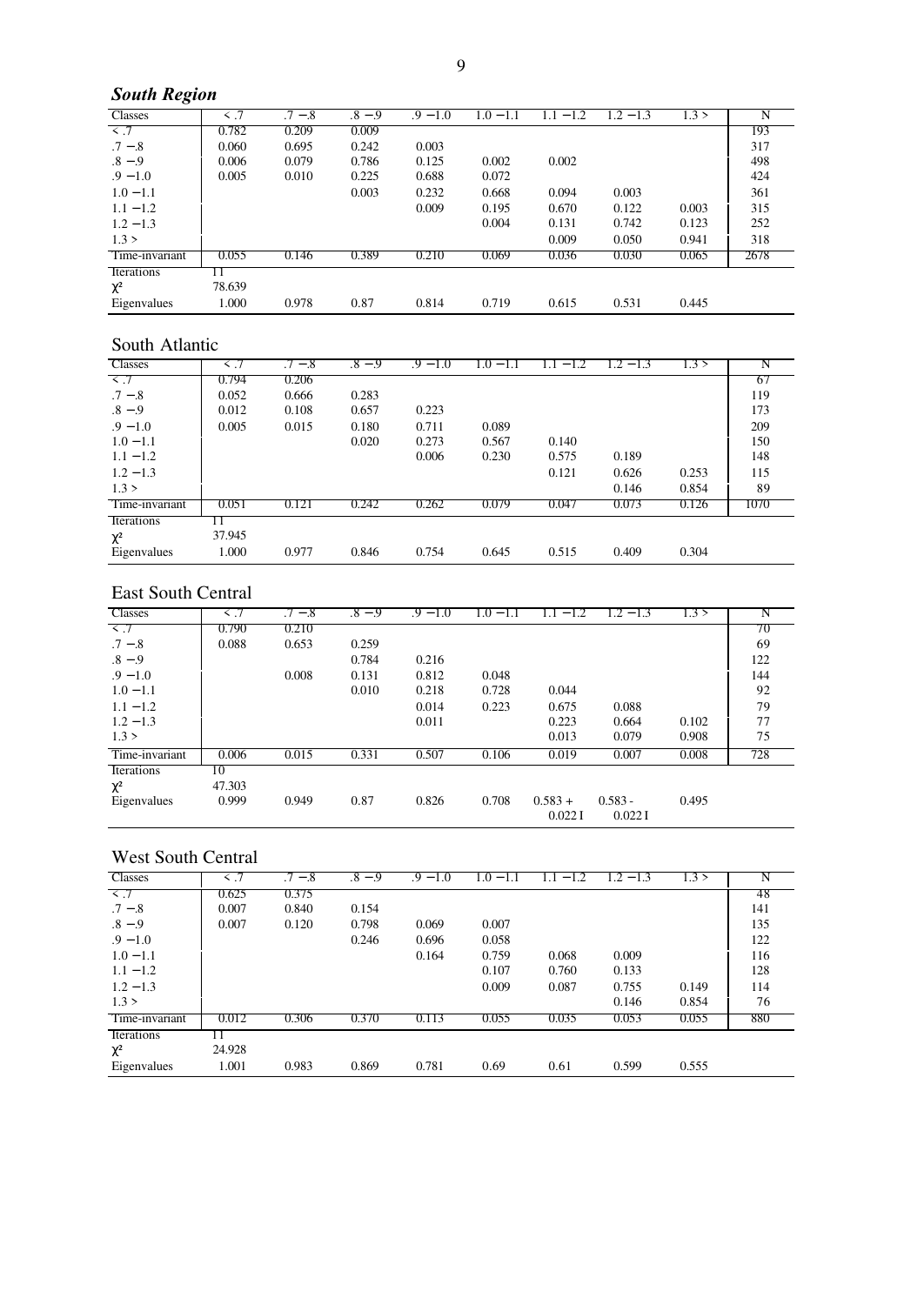# *West Region*

| <b>Classes</b>    |        | $.7 - .8$ | $.8 - .9$ | $.9 - 1.0$ | $\epsilon = 1.1$ | $\overline{\phantom{0}}$ | $\cdot$ 2<br>$-1.3$ | 1.3 > |     |
|-------------------|--------|-----------|-----------|------------|------------------|--------------------------|---------------------|-------|-----|
| $\leq$ .7         | 0.842  | 0.158     |           |            |                  |                          |                     |       | 69  |
| $.7 - .8$         | 0.121  | 0.753     | 0.126     |            |                  |                          |                     |       | 84  |
| $.8 - .9$         |        | 0.052     | 0.855     | 0.093      |                  |                          |                     |       | 87  |
| $.9 - 1.0$        |        |           | 0.117     | 0.776      | 0.095            | 0.012                    |                     |       | 85  |
| $1.0 - 1.1$       |        |           |           | 0.066      | 0.838            | 0.089                    | 0.006               |       | 167 |
| $1.1 - 1.2$       |        |           |           |            | 0.130            | 0.791                    | 0.079               |       | 115 |
| $1.2 - 1.3$       |        |           |           |            | 0.011            | 0.090                    | 0.809               | 0.091 | 99  |
| 1.3 >             |        |           |           |            |                  | 0.023                    | 0.166               | 0.811 | 42  |
| Time-invariant    | 0.055  | 0.071     | 0.172     | 0.136      | 0.218            | 0.162                    | 0.126               | 0.061 | 748 |
| <i>lterations</i> |        |           |           |            |                  |                          |                     |       |     |
| $\chi^2$          | 24.423 |           |           |            |                  |                          |                     |       |     |
| Eigenvalues       | 1.000  | 0.974     | 0.923     | 0.876      | 0.748            | 0.688                    | 0.646               | 0.62  |     |

# Mountain

| www.           |       |           |           |            |             |        |       |     |
|----------------|-------|-----------|-----------|------------|-------------|--------|-------|-----|
| <b>Classes</b> | ≤ ∴/  | $.7 - .8$ | $.8 - .9$ | $.9 = 1.0$ | $1.0 - 1.1$ | $-1.2$ | .2 >  |     |
| $\prec$ .7     | 0.818 | 0.182     |           |            |             |        |       | 28  |
| $.7 - .8$      | 0.194 | 0.722     | 0.083     |            |             |        |       | 36  |
| $.8 - .9$      |       | 0.090     | 0.789     | 0.121      |             |        |       | 67  |
| $.9 - 1.0$     |       |           | 0.076     | 0.800      | 0.123       |        |       | 89  |
| $1.0 - 1.1$    |       |           |           | 0.131      | 0.767       | 0.103  |       | 120 |
| $1.1 - 1.2$    |       |           |           |            | 0.057       | 0.818  | 0.125 | 88  |
| 1.2 >          |       |           |           |            |             | 0.182  | 0.818 | 60  |
| Time-invariant | 0.106 | 0.099     | 0.092     | 0.146      | 0.138       | 0.249  | 0.171 | 488 |
| Iterations     |       |           |           |            |             |        |       |     |
| $\chi^2$       | 8.564 |           |           |            |             |        |       |     |
| Eigenvalues    | 1.000 | 0.981     | 0.924     | 0.788      | 0.681       | 0.609  | 0.55  |     |

# Pacific

| <b>Classes</b> | $\leq$ .7 | $.7 - .8$ | $.8 - .9$ | $.9 - 1.0$ | $1.0 - 1.1$ | $-1.2$<br>l.l | $1.2 - 1.3$ | 1.3 > | N   |
|----------------|-----------|-----------|-----------|------------|-------------|---------------|-------------|-------|-----|
| $\sim$ .7      | 0.818     | 0.182     |           |            |             |               |             |       | 18  |
| $.7 - .8$      | 0.071     | 0.690     | 0.238     |            |             |               |             |       | 42  |
| $.8 - .9$      |           | 0.174     | 0.739     | 0.087      |             |               |             |       | 46  |
| $.9 - 1.0$     |           |           | 0.026     | 0.888      | 0.086       |               |             |       | 34  |
| $1.0 - 1.1$    |           |           |           | 0.157      | 0.801       | 0.042         |             |       | 25  |
| $1.1 - 1.2$    |           |           |           |            | 0.074       | 0.781         | 0.145       |       | 41  |
| $1.2 - 1.3$    |           |           |           |            |             | 0.282         | 0.618       | 0.100 | 21  |
| 1.3 >          |           |           |           |            |             |               | 0.061       | 0.939 | 33  |
| Time-invariant | 0.030     | 0.077     | 0.105     | 0.346      | 0.189       | 0.107         | 0.055       | 0.091 | 260 |
| Iterations     |           |           |           |            |             |               |             |       |     |
| $\chi^2$       | 19.902    |           |           |            |             |               |             |       |     |
| Eigenvalues    | 1.000     | 0.977     | 0.947     | 0.887      | 0.796       | 0.713         | 0.485       | 0.469 |     |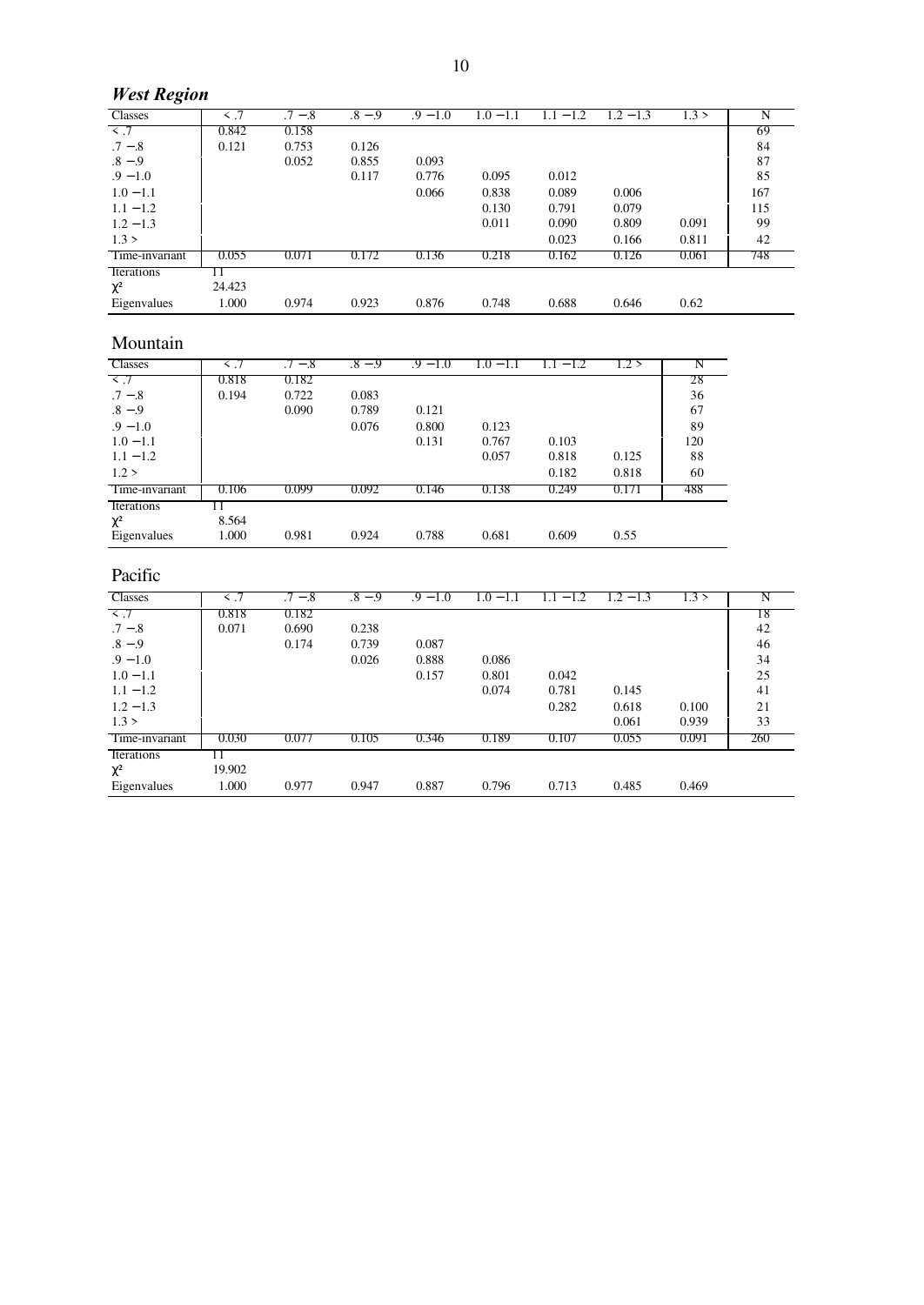# **Productivity per Acre by Administrative Regions and Divisions: Transition Matrices**

| <b>Classes</b>  |         |           |           |           |           |           |         | N    |
|-----------------|---------|-----------|-----------|-----------|-----------|-----------|---------|------|
|                 |         | $0.850 -$ | $0.925 -$ | $1.000 -$ | $1.075 -$ | $1.150 -$ | 1.225 > |      |
|                 | < 0.850 | 0.925     | 1.000     | 1.075     | 1.150     | 1.225     |         |      |
| < 0.850         | 0.726   | 0.262     | 0.012     |           |           |           |         | 423  |
| $0.850 - 0.925$ | 0.066   | 0.768     | 0.158     | 0.008     |           |           |         | 1197 |
| $0.925 - 1.000$ |         | 0.166     | 0.707     | 0.123     | 0.005     |           |         | 1726 |
| $1.000 - 1.075$ |         |           | 0.190     | 0.689     | 0.113     | 0.006     | 0.002   | 1268 |
| $1.075 - 1.150$ | 0.002   |           | 0.008     | 0.272     | 0.554     | 0.148     | 0.015   | 566  |
| $1.150 - 1.225$ |         |           |           | 0.017     | 0.222     | 0.593     | 0.168   | 347  |
| 1.225 >         |         |           | 0.003     | 0.003     | 0.017     | 0.157     | 0.820   | 337  |
| Time-invariant  | 0.065   | 0.268     | 0.273     | 0.191     | 0.083     | 0.058     | 0.062   | 5864 |
| Iterations      | 9       |           |           |           |           |           |         |      |
| $\chi^2$        | 65.767  |           |           |           |           |           |         |      |
| Eigenvalues     | 1.000   | 0.938     | 0.828     | 0.693     | 0.583     | 0.479     | 0.316   |      |

# *National*

# *North East Region*

| <b>Classes</b>                        |                      | $0.925 -$ | $1.000 -$ | $1.075 -$ | 1.150 > |     |
|---------------------------------------|----------------------|-----------|-----------|-----------|---------|-----|
|                                       | < 0.925              | 1.000     | 1.075     | 1.150     |         |     |
| < 0.925                               | 0.746                | 0.240     | 0.014     |           |         | 71  |
| $0.925 - 1.000$                       | 0.070                | 0.827     | 0.092     | 0.011     |         | 173 |
| $1.000 - 1.075$                       |                      | 0.159     | 0.728     | 0.113     |         | 88  |
| $1.075 - 1.150$                       |                      | 0.062     | 0.333     | 0.517     | 0.088   | 33  |
| 1.150 >                               |                      |           |           | 0.151     | 0.849   | 33  |
| Time-invariant                        | 0.125                | 0.457     | 0.273     | 0.091     | 0.053   | 398 |
| Iterations<br>$\chi^2$<br>Eigenvalues | 8<br>10.552<br>1.000 | 0.888     | 0.776     | 0.626     | 0.377   |     |

### New England

| <b>Classes</b>    |         | $0.925 -$ | $1.000 -$ | $1.075 -$ | 1.150 > |     |
|-------------------|---------|-----------|-----------|-----------|---------|-----|
|                   | < 0.925 | 1.000     | 1.075     | 1.150     |         |     |
| < 0.925           | 0.746   | 0.215     | 0.038     |           |         | 23  |
| $0.925 - 1.000$   | 0.145   | 0.750     | 0.105     |           |         | 48  |
| $1.000 - 1.075$   | 0.029   | 0.202     | 0.609     | 0.130     | 0.029   | 31  |
| $1.075 - 1.150$   |         |           | 0.118     | 0.701     | 0.181   | 17  |
| 1.150 >           |         |           |           | 0.583     | 0.417   | 7   |
| Time-invariant    | 0.198   | 0.310     | 0.174     | 0.236     | 0.082   | 126 |
| <b>Iterations</b> | 9       |           |           |           |         |     |
| $\chi^2$          | 5.191   |           |           |           |         |     |
| Eigenvalues       | 1.000   | 0.918     | 0.625     | 0.481     | 0.199   |     |

# Middle Atlantic

| <b>Classes</b>          |                | $0.925 -$ | $1.000 -$ | >1.075 |     |
|-------------------------|----------------|-----------|-----------|--------|-----|
|                         | < 0.925        | 1.000     | 1.075     |        |     |
| < 0.925                 | 0.881          | 0.119     |           |        | 25  |
| $0.925 - 1.000$         | 0.037          | 0.896     | 0.060     | 0.007  | 134 |
| $1.000 - 1.075$         |                | 0.154     | 0.768     | 0.078  | 78  |
| 1.075 >                 |                |           | 0.113     | 0.887  | 35  |
| Time-invariant          | 0.147          | 0.473     | 0.207     | 0.173  | 272 |
| Iterations              | 9              |           |           |        |     |
| $\chi^2$<br>Eigenvalues | 5.490<br>0.999 | 0.917     | 0.835     | 0.681  |     |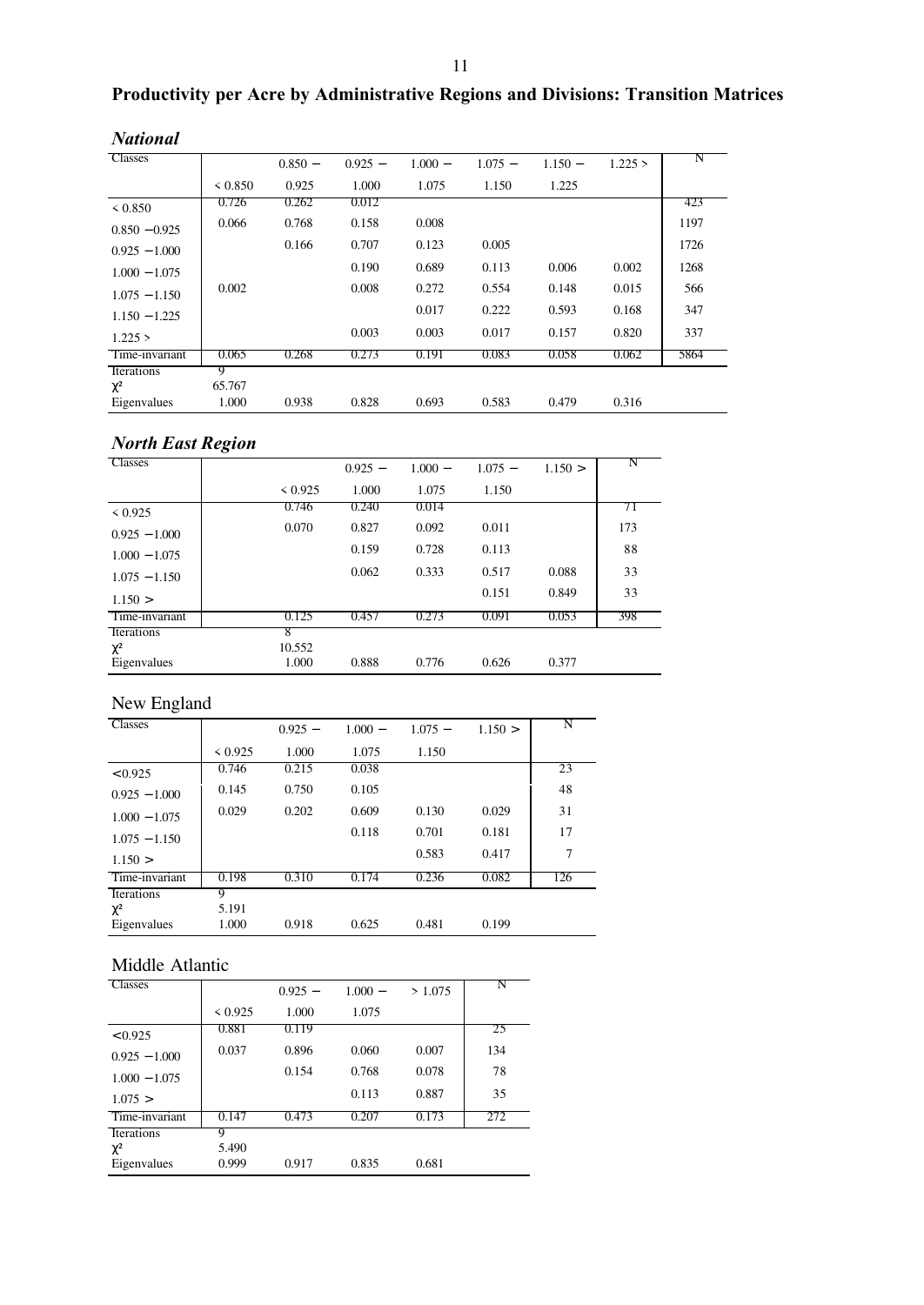# *Mid-West Region*

| <b>Classes</b>  |        | $0.850 -$ | $0.925 -$ | $1.000 -$ | $1.075 -$ | $1.150 -$ | 1.225 > | N    |
|-----------------|--------|-----------|-----------|-----------|-----------|-----------|---------|------|
|                 |        | 0.925     | 1.000     | 1.075     | 1.150     | 1.225     |         |      |
|                 | 0.721  | 0.279     |           |           |           |           |         | 115  |
| $0.850 - 0.925$ | 0.029  | 0.702     | 0.264     | 0.005     |           |           |         | 206  |
| $0.925 - 1.000$ |        | 0.048     | 0.859     | 0.088     | 0.003     | 0.001     |         | 712  |
| $1.000 - 1.075$ |        |           | 0.192     | 0.745     | 0.063     |           |         | 727  |
| $1.075 - 1.150$ |        | 0.004     | 0.004     | 0.177     | 0.748     | 0.067     |         | 265  |
| $1.150 - 1.225$ |        |           |           |           | 0.159     | 0.745     | 0.096   | 44   |
| 1.225 >         |        |           |           |           | 0.045     | 0.091     | 0.864   | 21   |
| Time-invariant  | 0.010  | 0.092     | 0.503     | 0.240     | 0.093     | 0.036     | 0.026   | 2090 |
| Iterations      | g      |           |           |           |           |           |         |      |
| $\chi^2$        | 16.444 |           |           |           |           |           |         |      |
| Eigenvalues     | 0.999  | 0.936     | 0.828     | 0.771     | 0.686     | 0.606     | 0.559   |      |

### East North Central

| <b>Classes</b>  |         | $0.925 -$ | $1.000 -$ | $1.075 -$ | 1.150 > | N   |
|-----------------|---------|-----------|-----------|-----------|---------|-----|
|                 | < 0.925 | 1.000     | 1.075     | 1.150     |         |     |
| < 0.925         | 0.780   | 0.220     |           |           |         | 60  |
| $0.925 - 1.000$ | 0.032   | 0.895     | 0.071     |           | 0.002   | 431 |
| $1.000 - 1.075$ |         | 0.128     | 0.785     | 0.080     | 0.007   | 298 |
| $1.075 - 1.150$ | 0.021   |           | 0.111     | 0.827     | 0.042   | 55  |
| 1.150 >         |         |           |           | 0.100     | 0.900   | 16  |
| Time-invariant  | 0.079   | 0.442     | 0.228     | 0.159     | 0.092   | 860 |
| Iterations      | 9       |           |           |           |         |     |
| $\chi^2$        | 30.418  |           |           |           |         |     |
| Eigenvalues     | 1.000   | 0.933     | 0.831     | 0.76      | 0.664   |     |

# West North Central

| <b>Classes</b>  |              | $0.850 -$ | $0.925 -$           | $1.000 -$           | $1.075 -$ | $1.150 -$ | 1.225 > | N    |
|-----------------|--------------|-----------|---------------------|---------------------|-----------|-----------|---------|------|
|                 | ${}_{0.850}$ | 0.925     | 1.000               | 1.075               | 1.150     | 1.225     |         |      |
| < 0.850         | 0.683        | 0.317     |                     |                     |           |           |         | 93   |
| $0.850 - 0.925$ | 0.026        | 0.759     | 0.215               |                     |           |           |         | 159  |
| $0.925 - 1.000$ |              | 0.050     | 0.834               | 0.108               | 0.009     |           |         | 344  |
| $1.000 - 1.075$ |              |           | 0.102               | 0.833               | 0.062     | 0.002     |         | 401  |
| $1.075 - 1.150$ |              |           |                     | 0.283               | 0.630     | 0.081     | 0.005   | 171  |
| $1.150 - 1.225$ |              |           |                     | 0.024               | 0.268     | 0.561     | 0.148   | 41   |
| 1.225 >         |              |           |                     |                     |           | 0.236     | 0.764   | 21   |
| Time-invariant  | 0.007        | 0.082     | 0.353               | 0.402               | 0.100     | 0.033     | 0.023   | 1230 |
| Iterations      | 9            |           |                     |                     |           |           |         |      |
| $\chi^2$        | 10.849       |           |                     |                     |           |           |         |      |
| Eigenvalues     | 1.105        | 0.874     | $0.727 +$<br>0.193I | $0.727 -$<br>0.193I | 0.712     | 0.6       | 0.319   |      |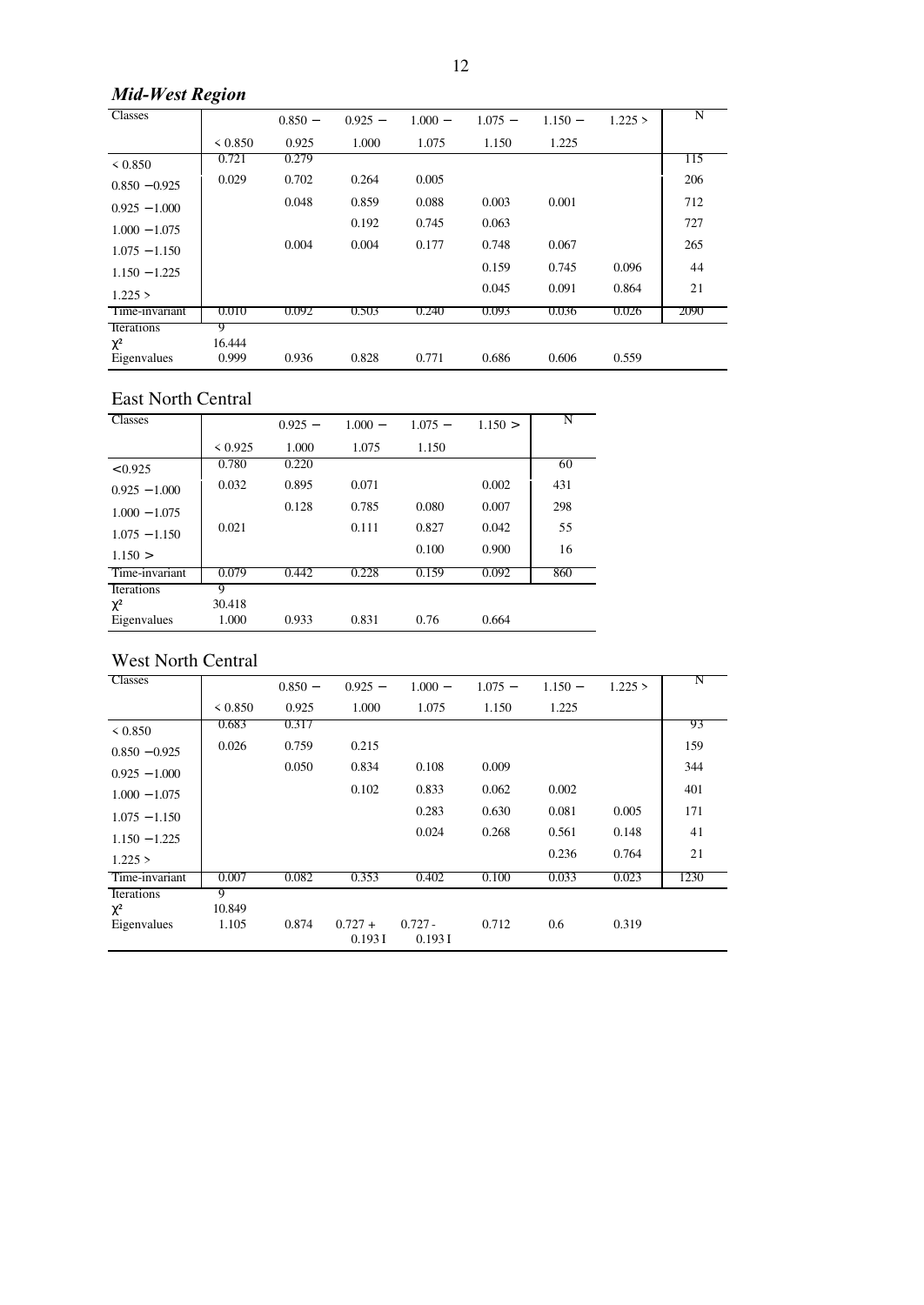# *South Region*

| <b>Classes</b>  |         | $0.850 -$ | $0.925 -$ | $1.000 -$ | $1.075 -$ | $1.150 -$ | 1.225 > | N    |
|-----------------|---------|-----------|-----------|-----------|-----------|-----------|---------|------|
|                 | < 0.850 | 0.925     | 1.000     | 1.075     | 1.150     | 1.225     |         |      |
| < 0.850         | 0.565   | 0.421     | 0.014     |           |           |           |         | 189  |
| $0.850 - 0.925$ | 0.113   | 0.696     | 0.172     | 0.019     |           |           |         | 577  |
| $0.925 - 1.000$ | 0.002   | 0.137     | 0.671     | 0.180     | 0.007     | 0.001     | 0.001   | 752  |
| $1.000 - 1.075$ |         | 0.008     | 0.307     | 0.548     | 0.127     | 0.011     |         | 532  |
| $1.075 - 1.150$ |         |           | 0.021     | 0.239     | 0.560     | 0.166     | 0.014   | 279  |
| $1.150 - 1.225$ |         |           | 0.017     | 0.007     | 0.267     | 0.599     | 0.110   | 173  |
| 1.225 >         |         |           |           |           | 0.026     | 0.171     | 0.803   | 152  |
| Time-invariant  | 0.060   | 0.226     | 0.306     | 0.187     | 0.103     | 0.069     | 0.048   | 2654 |
| Iterations      | 9       |           |           |           |           |           |         |      |
| $\chi^2$        | 75.688  |           |           |           |           |           |         |      |
| Eigenvalues     | 1.000   | 0.916     | 0.794     | 0.668     | 0.447     | 0.367     | 0.250   |      |

### South Atlantic

| Classes           |        |           |           |           |           |           |         | N    |
|-------------------|--------|-----------|-----------|-----------|-----------|-----------|---------|------|
|                   |        | $0.850 -$ | $0.925 -$ | $1.000 -$ | $1.075 -$ | $1.150 -$ | 1.225 > |      |
|                   |        | 0.925     | 1.000     | 1.075     | 1.150     | 1.225     |         |      |
| ${}_{\leq 0.850}$ | 0.740  | 0.260     |           |           |           |           |         | 77   |
| $0.850 - 0.925$   | 0.111  | 0.663     | 0.209     | 0.014     | 0.005     |           |         | 216  |
| $0.925 - 1.000$   | 0.007  | 0.138     | 0.694     | 0.155     | 0.003     | 0.003     |         | 308  |
| $1.000 - 1.075$   |        | 0.010     | 0.270     | 0.543     | 0.167     | 0.010     |         | 196  |
| $1.075 - 1.150$   |        |           | 0.015     | 0.221     | 0.594     | 0.163     | 0.007   | 137  |
| $1.150 - 1.225$   |        |           |           | 0.014     | 0.329     | 0.454     | 0.204   | 55   |
| 1.225 >           |        |           |           |           |           | 0.213     | 0.787   | 61   |
| Time-invariant    | 0.087  | 0.187     | 0.281     | 0.166     | 0.132     | 0.073     | 0.074   | 1050 |
| Iterations        | 9      |           |           |           |           |           |         |      |
| $\chi^2$          | 38.152 |           |           |           |           |           |         |      |
| Eigenvalues       | 1.000  | 0.929     | 0.815     | 0.687     | 0.496     | 0.354     | 0.193   |      |

### East South Central

| <b>Classes</b>  |         | $0.925 -$ | $1.000 -$ | $1.075 -$ | $1.150 -$ | 1.225 > | N   |
|-----------------|---------|-----------|-----------|-----------|-----------|---------|-----|
|                 | < 0.925 | 1.000     | 1.075     | 1.150     | 1.225     |         |     |
| < 0.925         | 0.731   | 0.258     | 0.012     |           |           |         | 174 |
| $0.925 - 1.000$ | 0.102   | 0.711     | 0.187     |           |           |         | 211 |
| $1.000 - 1.075$ | 0.004   | 0.225     | 0.670     | 0.095     | 0.005     |         | 213 |
| $1.075 - 1.150$ |         | 0.019     | 0.429     | 0.413     | 0.130     | 0.010   | 75  |
| $1.150 - 1.225$ |         |           |           | 0.150     | 0.650     | 0.200   | 25  |
| 1.225 >         |         |           | 0.033     | 0.045     | 0.033     | 0.888   | 26  |
| Time-invariant  | 0.148   | 0.377     | 0.309     | 0.064     | 0.035     | 0.067   | 724 |
| Iterations      | 9       |           |           |           |           |         |     |
| $\chi^2$        | 55.249  |           |           |           |           |         |     |
| Eigenvalues     | 1.000   | 0.922     | 0.752     | 0.652     | 0.492     | 0.246   |     |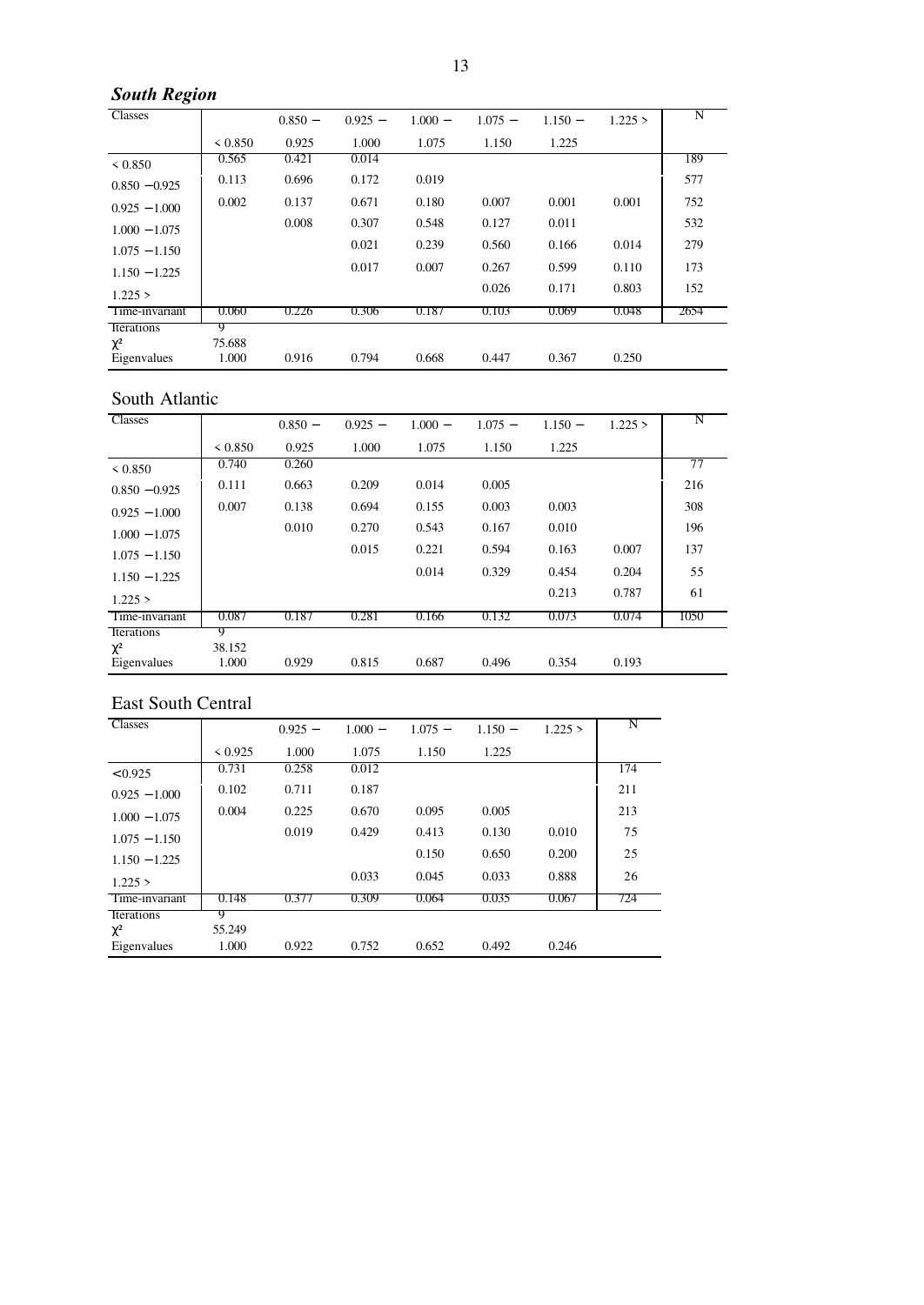### West South Central

| <b>Classes</b>  |        | $0.850 -$ | $0.925 -$ | $1.000 -$ | $1.075 -$ | $1.150 -$ | 1.225 > | N   |
|-----------------|--------|-----------|-----------|-----------|-----------|-----------|---------|-----|
|                 |        | 0.925     | 1.000     | 1.075     | 1.150     | 1.225     |         |     |
| ${}_{< 0.850}$  | 0.420  | 0.552     | 0.028     |           |           |           |         | 74  |
| $0.850 - 0.925$ | 0.123  | 0.691     | 0.173     | 0.014     |           |           |         | 220 |
| $0.925 - 1.000$ |        | 0.156     | 0.699     | 0.141     |           |           | 0.004   | 207 |
| $1.000 - 1.075$ |        |           | 0.233     | 0.650     | 0.111     | 0.006     |         | 172 |
| $1.075 - 1.150$ |        |           |           | 0.274     | 0.545     | 0.157     | 0.024   | 83  |
| $1.150 - 1.225$ |        |           | 0.014     |           | 0.187     | 0.720     | 0.080   | 56  |
| 1.225 >         |        |           |           |           | 0.012     | 0.306     | 0.682   | 68  |
| Time-invariant  | 0.052  | 0.245     | 0.302     | 0.197     | 0.085     | 0.087     | 0.032   | 880 |
| Iterations      | 9      |           |           |           |           |           |         |     |
| $\chi^2$        | 20.739 |           |           |           |           |           |         |     |
| Eigenvalues     | 1.000  | 0.922     | 0.78      | 0.614     | 0.511     | 0.337     | 0.243   |     |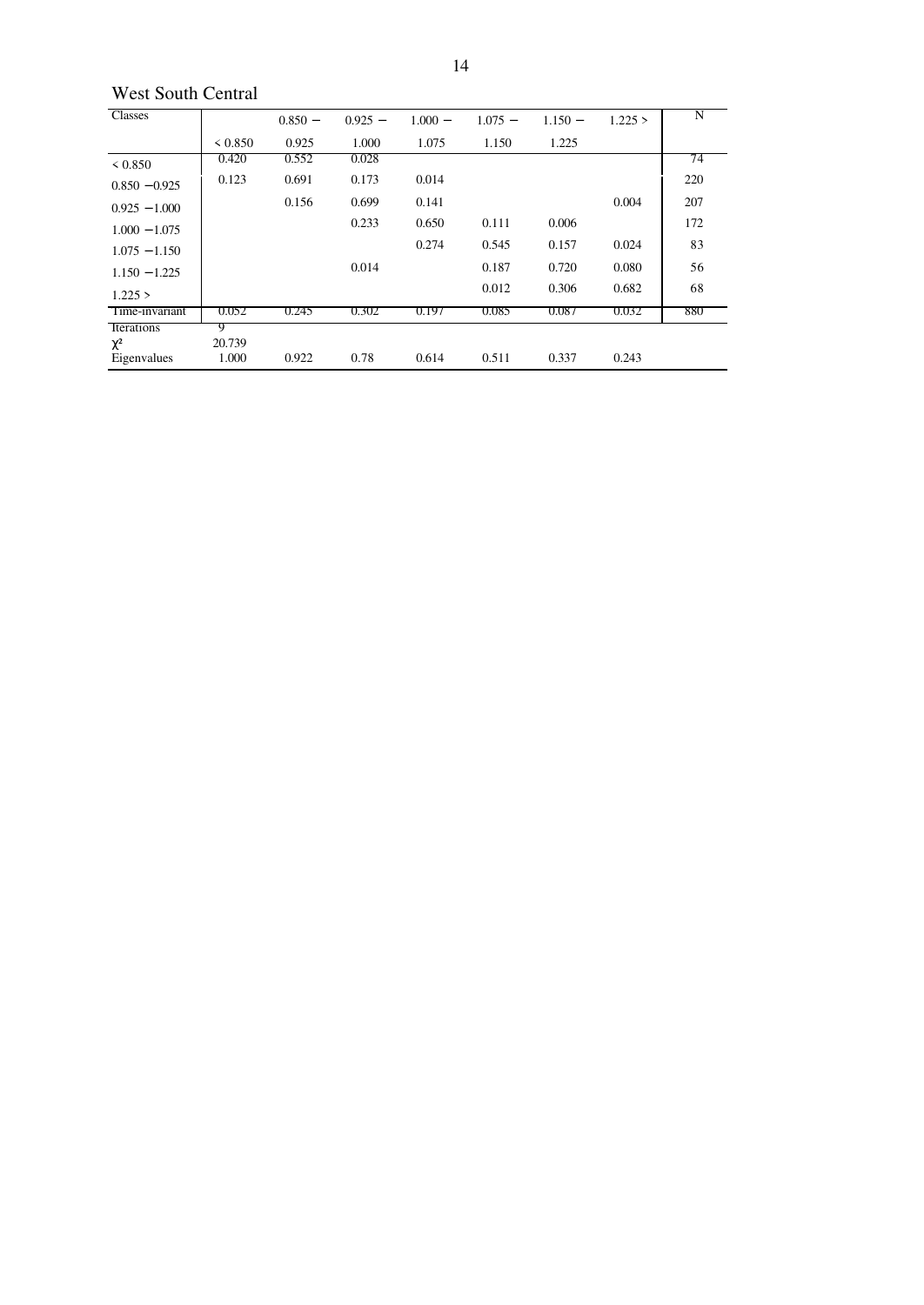# *West Region*

| Classes           |         | $0.850 -$ | $0.925 -$ | $1.000 -$ | $1.075 -$ | $1.150 -$ | 1.225 > | N   |
|-------------------|---------|-----------|-----------|-----------|-----------|-----------|---------|-----|
|                   | < 0.850 | 0.925     | 1.000     | 1.075     | 1.150     | 1.225     |         |     |
| ${}_{\leq 0.850}$ | 0.803   | 0.197     |           |           |           |           |         | 121 |
| $0.850 - 0.925$   | 0.093   | 0.682     | 0.203     | 0.022     |           |           |         | 137 |
| $0.925 - 1.000$   |         | 0.120     | 0.721     | 0.147     | 0.012     |           |         | 150 |
| $1.000 - 1.075$   |         | 0.011     | 0.153     | 0.749     | 0.078     | 0.009     |         | 101 |
| $1.075 - 1.150$   |         |           | 0.021     | 0.172     | 0.710     | 0.087     | 0.010   | 101 |
| $1.150 - 1.225$   |         |           | 0.014     |           | 0.235     | 0.626     | 0.125   | 65  |
| 1.225 >           |         |           |           |           |           | 0.175     | 0.825   | 61  |
| Time-invariant    | 0.074   | 0.156     | 0.269     | 0.260     | 0.130     | 0.060     | 0.051   | 736 |
| <b>Iterations</b> | g       |           |           |           |           |           |         |     |
| $\chi^2$          | 43.698  |           |           |           |           |           |         |     |
| Eigenvalues       | 1.000   | 0.931     | 0.861     | 0.746     | 0.626     | 0.488     | 0.463   |     |

### Mountains

| <b>Classes</b>    |         | $0.850 -$ | $0.925 -$ | $1.000 -$ | $1.075 -$ | $1.150 -$ | 1.225 > | N   |
|-------------------|---------|-----------|-----------|-----------|-----------|-----------|---------|-----|
|                   | < 0.850 | 0.925     | 1.000     | 1.075     | 1.150     | 1.225     |         |     |
| ${}_{\leq 0.850}$ | 0.790   | 0.210     |           |           |           |           |         | 55  |
| $0.850 - 0.925$   | 0.073   | 0.625     | 0.271     | 0.031     |           |           |         | 96  |
| $0.925 - 1.000$   | 0.008   | 0.176     | 0.649     | 0.159     | 0.009     |           |         | 119 |
| $1.000 - 1.075$   |         |           | 0.194     | 0.637     | 0.170     |           |         | 86  |
| $1.075 - 1.150$   |         |           |           | 0.258     | 0.625     | 0.098     | 0.019   | 50  |
| $1.150 - 1.225$   |         |           |           | 0.045     | 0.315     | 0.530     | 0.110   | 45  |
| 1.225 >           |         |           |           |           |           | 0.256     | 0.744   | 31  |
| Time-invariant    | 0.066   | 0.160     | 0.264     | 0.254     | 0.167     | 0.054     | 0.036   | 482 |
| Iterations        | 9       |           |           |           |           |           |         |     |
| $\chi^2$          | 13.594  |           |           |           |           |           |         |     |
| Eigenvalues       | 1.001   | 0.903     | 0.809     | 0.707     | 0.512     | 0.378     | 0.291   |     |

# Pacific

| <b>Classes</b>          |                 | $0.850 -$ | $0.925 -$ | $1.000 -$ | $1.075 -$ | $1.150 -$ | 1.225 > | N   |
|-------------------------|-----------------|-----------|-----------|-----------|-----------|-----------|---------|-----|
|                         |                 | 0.925     | 1.000     | 1.075     | 1.150     | 1.225     |         |     |
| ${}_{< 0.850}$          | 0.807           | 0.193     |           |           |           |           |         | 41  |
| $0.850 - 0.925$         | 0.067           | 0.787     | 0.146     |           |           |           |         | 39  |
| $0.925 - 1.000$         |                 | 0.104     | 0.722     | 0.174     |           |           |         | 42  |
| $1.000 - 1.075$         |                 |           | 0.095     | 0.810     | 0.078     | 0.017     |         | 62  |
| $1.075 - 1.150$         |                 | 0.028     |           | 0.230     | 0.586     | 0.157     |         | 29  |
| $1.150 - 1.225$         |                 |           |           |           | 0.283     | 0.587     | 0.129   | 24  |
| 1.225 >                 |                 |           |           |           |           | 0.340     | 0.660   | 17  |
| Time-invariant          | 0.058           | 0.167     | 0.201     | 0.331     | 0.122     | 0.088     | 0.033   | 254 |
| Iterations              | 9               |           |           |           |           |           |         |     |
| $\chi^2$<br>Eigenvalues | 25.135<br>1.000 | 0.927     | 0.851     | 0.731     | 0.617     | 0.536     | 0.298   |     |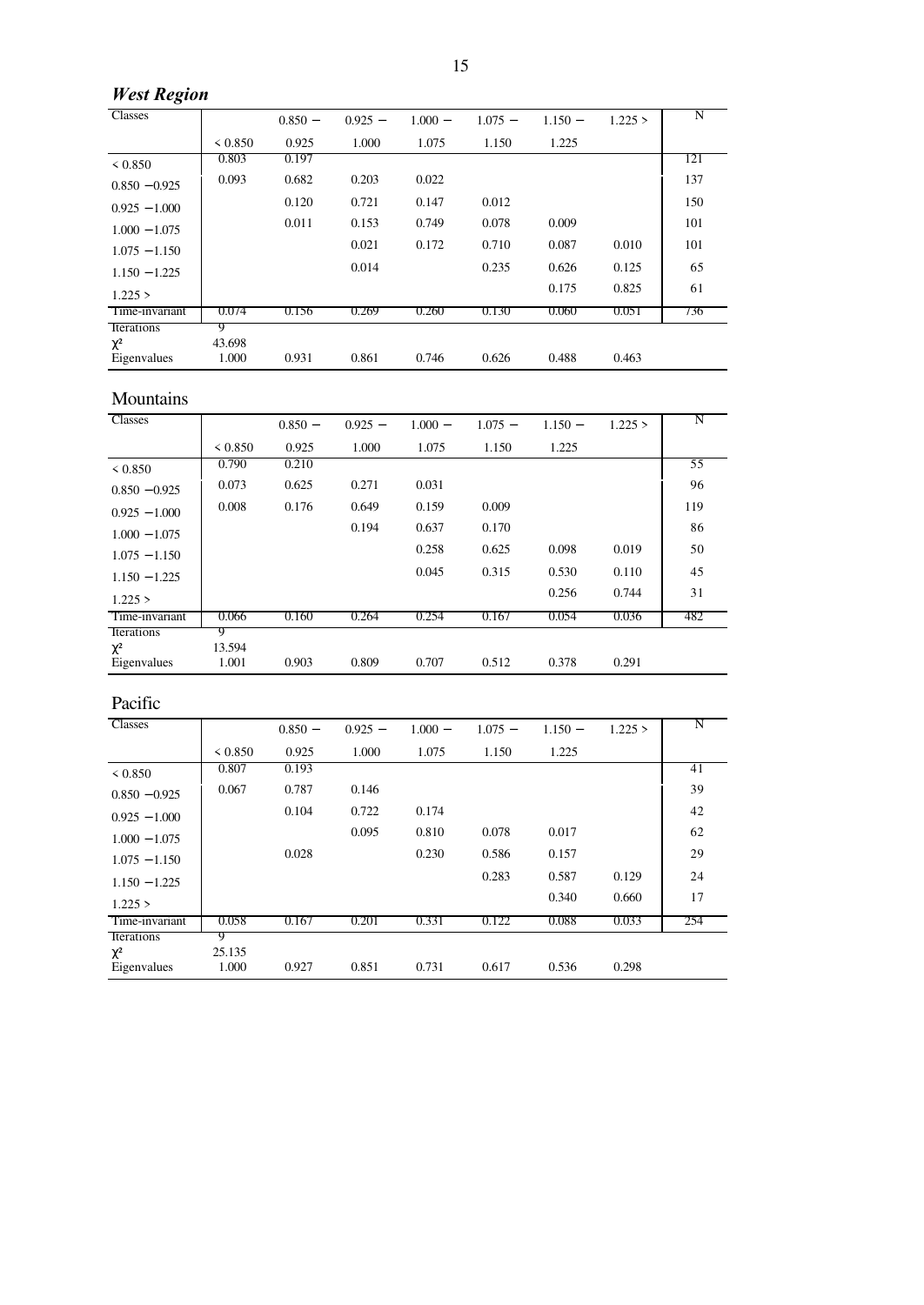# **Productivity per Farm by Administrative Regions and Divisions: Transition Matrices**

| <b>Classes</b>  |             | $0.675 -$ | $0.750 -$ | $0.875 -$ | $000-$ | $1.125 -$ | 1.250 – | 1.375 > | N    |
|-----------------|-------------|-----------|-----------|-----------|--------|-----------|---------|---------|------|
|                 | $\leq .675$ | 0.750     | 0.875     | 1.000     | 1.125  | 1.250     | 1.375   |         |      |
| 70.675          | 0.748       | 0.235     | 0.010     | 0.007     |        |           |         |         | 282  |
| $0.675 - 0.750$ | 0.041       | 0.670     | 0.265     | 0.022     | 0.002  |           |         |         | 420  |
| $0.750 - 0.875$ | 0.005       | 0.073     | 0.676     | 0.239     | 0.008  |           |         |         | 792  |
| $0.875 - 1.000$ |             |           | 0.105     | 0.737     | 0.153  | 0.004     |         |         | 1365 |
| $1.000 - 1.125$ |             |           | 0.004     | 0.128     | 0.780  | 0.087     | 0.002   |         | 1639 |
| $1.125 - 1.250$ |             |           |           | 0.003     | 0.274  | 0.645     | 0.077   |         | 1006 |
| $1.250 - 1.375$ |             |           |           |           | 0.003  | 0.302     | 0.641   | 0.054   | 314  |
| 1.375 >         |             |           |           |           | 0.004  | 0.017     | 0.183   | 0.795   | 230  |
| Time-invariant  | 0.008       | 0.035     | 0.130     | 0.299     | 0.365  | 0.122     | 0.033   | 0.009   | 6048 |
| Iterations      |             |           |           |           |        |           |         |         |      |
| $\chi^2$        | 49.583      |           |           |           |        |           |         |         |      |
| Eigenvalues     | 1.000       | 0.895     | 0.842     | 0.771     | 0.68   | 0.604     | 0.472   | 0.428   |      |

# *North East Region*

| $1101$ in Last Region |         |           |           |           |        |     |  |
|-----------------------|---------|-----------|-----------|-----------|--------|-----|--|
| <b>Classes</b>        |         | $0.750 -$ | $0.875 -$ | $1.000 -$ | >1.125 |     |  |
|                       | < 0.750 | 0.875     | 1.000     | 1.125     |        |     |  |
| $\leq 0.750$          | 0.619   | 0.310     |           | 0.071     |        | 13  |  |
| $0.750 - 0.875$       | 0.054   | 0.637     | 0.287     | 0.022     |        | 51  |  |
| $0.875 - 1.000$       |         | 0.060     | 0.847     | 0.093     |        | 138 |  |
| $1.000 - 1.125$       |         | 0.014     | 0.156     | 0.757     | 0.073  | 148 |  |
| 1.125 >               |         |           |           | 0.206     | 0.794  | 58  |  |
| Time-invariant        | 0.015   | 0.104     | (0.490)   | 0.289     | 0.103  | 408 |  |
| Iterations            |         |           |           |           |        |     |  |
| $\chi^2$              | 8.498   |           |           |           |        |     |  |
| Eigenvalues           | 1.000   | 0.851     | 0.714     | 0.616     | 0.473  |     |  |

# New England

| <b>Classes</b>  |         | $0.875 -$ | $1.000 -$ | 1.125 |     |
|-----------------|---------|-----------|-----------|-------|-----|
|                 | < 0.875 | 1.000     | 1.125     |       |     |
| 50.875          | 0.690   | 0.310     |           |       | 13  |
| $0.875 - 1.000$ | 0.077   | 0.831     | 0.092     |       | 54  |
| $1.000 - 1.125$ | 0.033   | 0.386     | 0.472     | 0.109 | 38  |
| 1.125 >         |         |           | 0.331     | 0.669 | 23  |
| Time-invariant  | 0.175   | 0.639     | 0.140     | 0.046 | 128 |
| Iterations      |         |           |           |       |     |
| $\chi^2$        | 9.282   |           |           |       |     |
| Eigenvalues     | 1.000   | 0.789     | 0.61      | 0.45  |     |

### Middle Atlantic

| <b>Classes</b>    |         | $0.750 -$ | $0.875 -$ | $1.000 -$ | 1.125 > | N   |
|-------------------|---------|-----------|-----------|-----------|---------|-----|
|                   | < 0.750 | 0.875     | 1.000     | 1.125     |         |     |
| $\leq 0.750$      | 0.686   | 0.243     |           | 0.071     |         | 12  |
| $0.750 - 0.875$   | 0.065   | 0.636     | 0.268     | 0.031     |         | 39  |
| $0.875 - 1.000$   |         | 0.048     | 0.858     | 0.094     |         | 84  |
| $1.000 - 1.125$   |         | 0.009     | 0.082     | 0.854     | 0.055   | 110 |
| 1.125 >           |         |           |           | 0.113     | 0.887   | 35  |
| Time-invariant    | 0.013   | 0.064     | 0.344     | 0.389     | 0.189   | 280 |
| <b>Iterations</b> |         |           |           |           |         |     |
| $\chi^2$          | 9.734   |           |           |           |         |     |
| Eigenvalues       | 1.000   | 0.876     | 0.789     | 0.756     | 0.513   |     |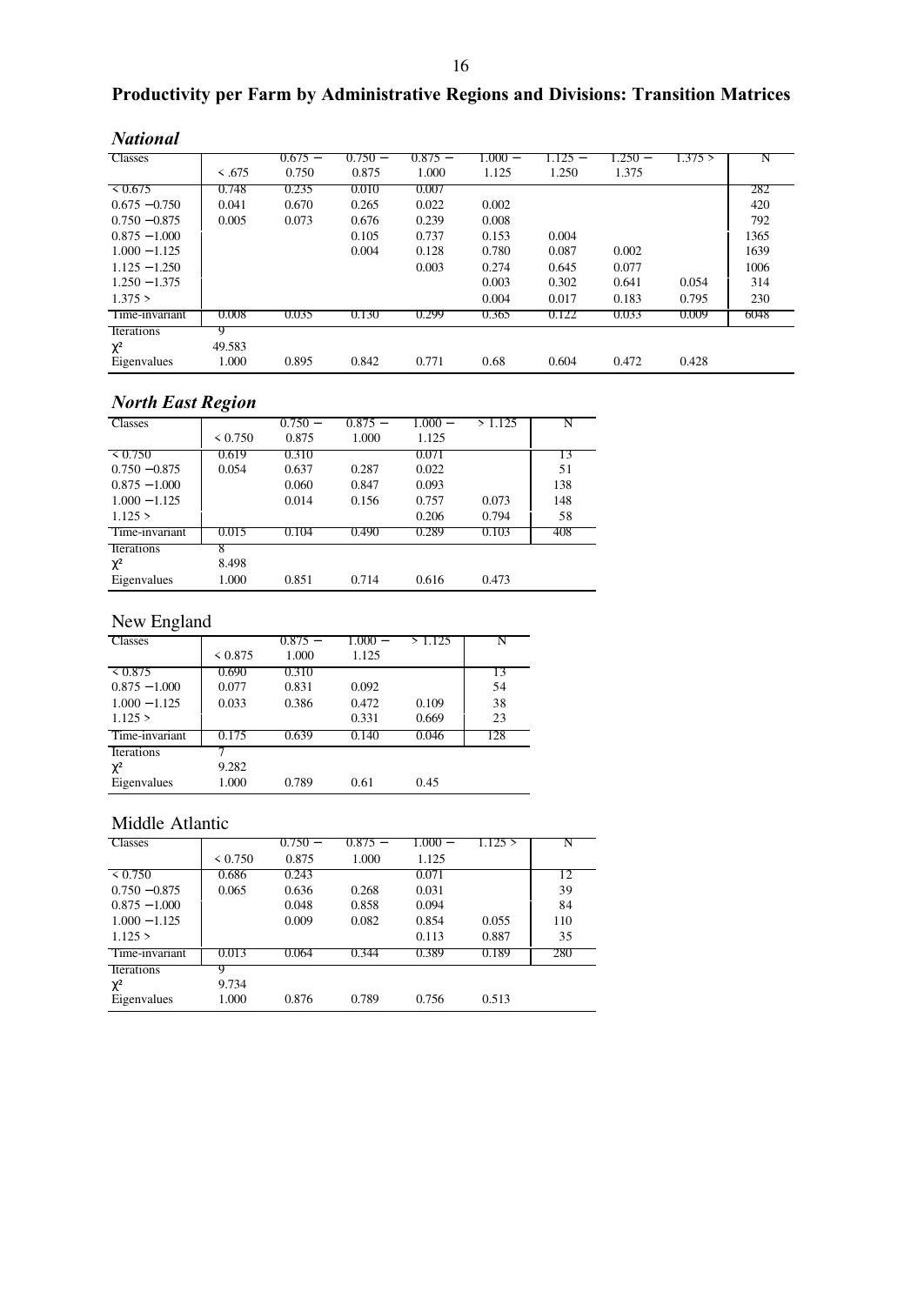# *Mid-West Region*

| Classes           |         | $0.750 -$ | $0.875 -$ | $1.000 -$ | 1.125 – | >1.250 | N    |
|-------------------|---------|-----------|-----------|-----------|---------|--------|------|
|                   | < 0.750 | 0.875     | 1.000     | 1.125     | 1.250   |        |      |
| 70.750            | 0.798   | 0.193     | 0.009     |           |         |        | 128  |
| $0.750 - 0.875$   | 0.035   | 0.771     | 0.191     | 0.004     |         |        | 231  |
| $0.875 - 1.000$   |         | 0.051     | 0.833     | 0.115     |         |        | 624  |
| $1.000 - 1.125$   |         |           | 0.088     | 0.861     | 0.049   | 0.001  | 774  |
| $1.125 - 1.250$   |         |           |           | 0.331     | 0.624   | 0.044  | 270  |
| 1.250 >           |         |           |           |           | 0.202   | 0.798  | 73   |
| Time-invariant    | 0.015   | 0.090     | 0.346     | 0.459     | 0.070   | 0.019  | 2100 |
| <b>Iterations</b> | Q       |           |           |           |         |        |      |
| $\chi^2$          | 24.056  |           |           |           |         |        |      |
| Eigenvalues       | 0.999   | 0.891     | 0.828     | 0.774     | 0.658   | 0.535  |      |

### East North Central

| вая годин сепиш |             |           |           |           |           |         |     |
|-----------------|-------------|-----------|-----------|-----------|-----------|---------|-----|
| <b>Classes</b>  |             | $0.675 -$ | $0.750 -$ | $0.875 -$ | $1.000 -$ | > 1.125 |     |
|                 | $\leq .675$ | 0.750     | 0.875     | 1.000     | 1.125     |         |     |
| 50.675          | 0.582       | 0.418     |           |           |           |         | 29  |
| $0.675 - 0.750$ | 0.066       | 0.670     | 0.247     | 0.017     |           |         | 61  |
| $0.750 - 0.875$ | 0.008       | 0.034     | 0.771     | 0.178     | 0.008     |         | 118 |
| $0.875 - 1.000$ |             |           | 0.030     | 0.859     | 0.110     |         | 298 |
| $1.000 - 1.125$ |             |           |           | 0.088     | 0.874     | 0.038   | 302 |
| 1.125 >         |             |           |           |           | 0.487     | 0.513   | 58  |
| Time-invariant  | 0.003       | 0.010     | 0.063     | 0.391     | 0.495     | 0.039   | 866 |
| Iterations      | 9           |           |           |           |           |         |     |
| $\chi^2$        | 17.878      |           |           |           |           |         |     |
| Eigenvalues     | 1.000       | 0.913     | 0.805     | 0.684     | 0.646     | 0.336   |     |

# West North Central

| $\cdots$ of $\cdots$ |         |           |           |           |         |           |         |      |
|----------------------|---------|-----------|-----------|-----------|---------|-----------|---------|------|
| <b>Classes</b>       |         | $0.750 -$ | $0.875 -$ | $0.000 -$ | 1.125 – | $1.250 -$ | 1.375 > | N    |
|                      | < 0.750 | 0.875     | 1.000     | 1.125     | 1.250   | 1.375     |         |      |
| $\leq 0.750$         | 0.759   | 0.241     |           |           |         |           |         | 38   |
| $0.750 - 0.875$      | 0.026   | 0.770     | 0.204     |           |         |           |         | 113  |
| $0.875 - 1.000$      |         | 0.070     | 0.810     | 0.120     |         |           |         | 326  |
| $1.000 - 1.125$      |         |           | 0.088     | 0.853     | 0.057   | 0.002     |         | 472  |
| $1.125 - 1.250$      |         |           |           | 0.288     | 0.656   | 0.056     |         | 212  |
| $1.250 - 1.375$      |         |           |           |           | 0.317   | 0.567     | 0.115   | 43   |
| 1.375 >              |         |           |           |           | 0.033   | 0.167     | 0.800   | 30   |
| Time-invariant       | 0.012   | 0.110     | 0.321     | 0.439     | 0.090   | 0.018     | 0.010   | 1234 |
| Iterations           | Q       |           |           |           |         |           |         |      |
| $\chi^2$             | 19.956  |           |           |           |         |           |         |      |
| Eigenvalues          | 1.000   | 0.941     | 0.882     | 0.793     | 0.722   | 0.649     | 0.500   |      |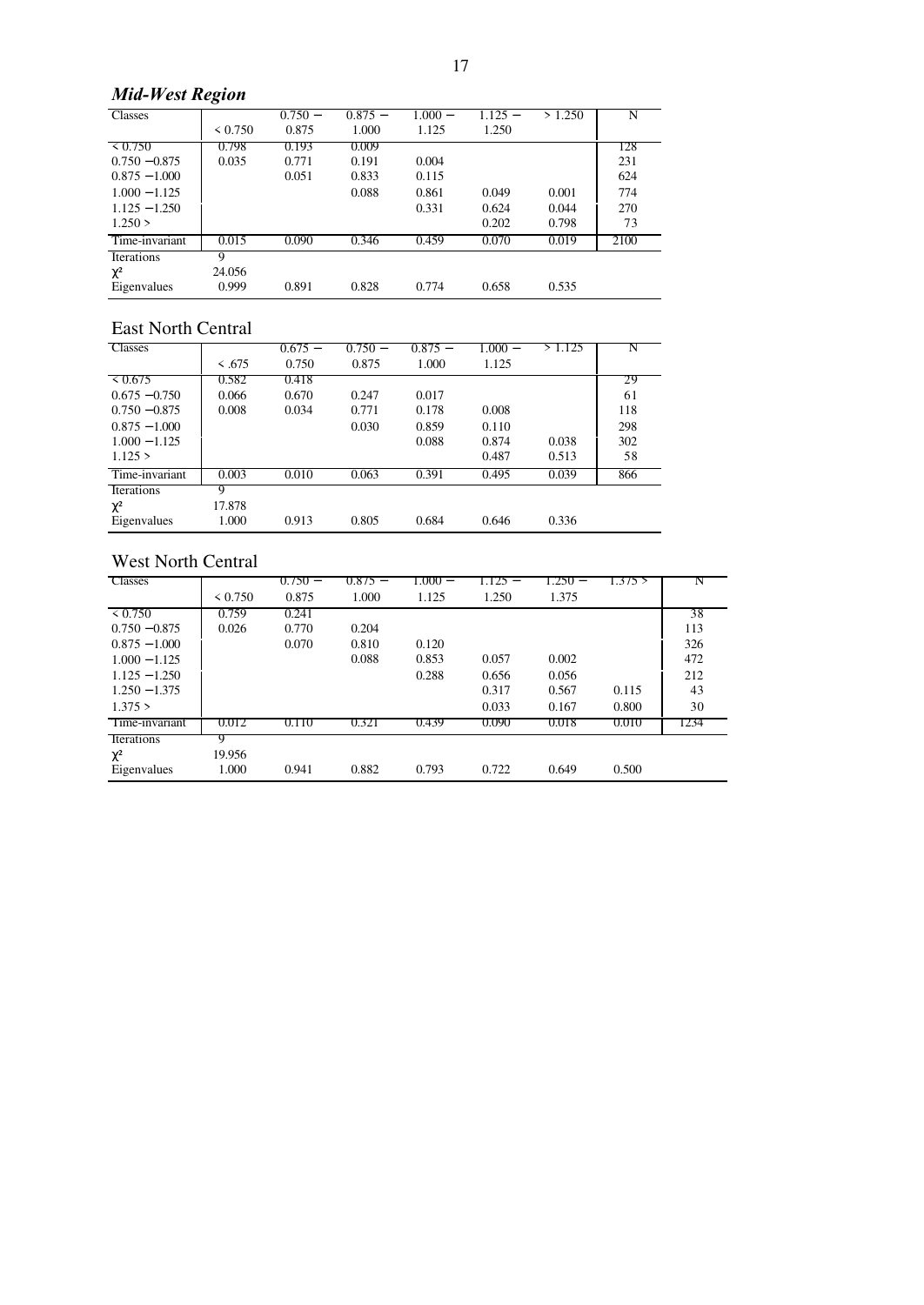# *South Region*

| <b>Classes</b>  |             | $0.675 -$ | $0.750 -$ | $0.875 -$ | $1.000-$ | 1.125 – | 1.250 – | 1.375 > | N    |
|-----------------|-------------|-----------|-----------|-----------|----------|---------|---------|---------|------|
|                 | $\leq .675$ | 0.750     | 0.875     | 1.000     | 1.125    | 1.250   | 1.375   |         |      |
| 50.675          | 0.758       | 0.223     | 0.014     | 0.005     |          |         |         |         | 203  |
| $0.675 - 0.750$ | 0.064       | 0.638     | 0.285     | 0.009     | 0.004    |         |         |         | 235  |
| $0.750 - 0.875$ | 0.005       | 0.077     | 0.710     | 0.204     | 0.005    |         |         |         | 408  |
| $0.875 - 1.000$ |             | 0.004     | 0.149     | 0.661     | 0.175    | 0.011   |         |         | 537  |
| $1.000 - 1.125$ |             |           | 0.004     | 0.171     | 0.667    | 0.147   | 0.011   |         | 530  |
| $1.125 - 1.250$ |             |           |           | 0.002     | 0.229    | 0.644   | 0.121   | 0.002   | 392  |
| $1.250 - 1.375$ |             |           |           | 0.004     | 0.033    | 0.302   | 0.599   | 0.061   | 241  |
| 1.375 >         |             |           |           |           |          | 0.005   | 0.214   | 0.781   | 188  |
| Time-invariant  | 0.017       | 0.050     | 0.175     | 0.237     | 0.254    | 0.173   | 0.071   | 0.022   | 2734 |
| Iterations      | 9           |           |           |           |          |         |         |         |      |
| $\chi^2$        | 37.401      |           |           |           |          |         |         |         |      |
| Eigenvalues     | 1.000       | 0.913     | 0.83      | 0.769     | 0.649    | 0.526   | 0.428   | 0.344   |      |

#### South Atlantic

| <b>Classes</b>  |             | $0.675 -$ | $0.750 -$ | $0.875 -$ | 1.000 – | $.125 -$ | 1.250 – | 1.375 > | Ν    |
|-----------------|-------------|-----------|-----------|-----------|---------|----------|---------|---------|------|
|                 | $\leq .675$ | 0.750     | 0.875     | 1.000     | 1.125   | 1.250    | 1.375   |         |      |
| $\leq 0.675$    | 0.813       | 0.158     | 0.020     | 0.009     |         |          |         |         | 100  |
| $0.675 - 0.750$ | 0.034       | 0.671     | 0.273     | 0.011     | 0.011   |          |         |         | 88   |
| $0.750 - 0.875$ | 0.015       | 0.055     | 0.617     | 0.306     | 0.007   |          |         |         | 130  |
| $0.875 - 1.000$ |             | 0.011     | 0.166     | 0.649     | 0.169   | 0.005    |         |         | 188  |
| $1.000 - 1.125$ |             |           | 0.005     | 0.155     | 0.655   | 0.175    | 0.010   |         | 206  |
| $1.125 - 1.250$ |             |           |           |           | 0.206   | 0.661    | 0.132   |         | 189  |
| $1.250 - 1.375$ |             |           |           |           | 0.043   | 0.264    | 0.633   | 0.061   | 115  |
| 1.375 >         |             |           |           |           |         |          | 0.200   | 0.800   | 60   |
| Time-invariant  | 0.017       | 0.037     | 0.128     | 0.225     | 0.253   | 0.211    | 0.099   | 0.030   | 1076 |
| Iterations      | 9           |           |           |           |         |          |         |         |      |
| $\chi^2$        | 23.704      |           |           |           |         |          |         |         |      |
| Eigenvalues     | 1.000       | 0.913     | 0.837     | 0.783     | 0.666   | 0.558    | 0.398   | 0.323   |      |

### East South Central

| <b>Classes</b>  | $\leq .675$ | $0.675 -$<br>0.750 | $0.750 -$<br>0.875 | $0.875 -$<br>1.000 | 1.000 –<br>1.125 | 1.125 –<br>1.250 | $1.250 -$<br>1.375 | 1.375 > |     |
|-----------------|-------------|--------------------|--------------------|--------------------|------------------|------------------|--------------------|---------|-----|
| 50.675          | 0.753       | 0.236              | 0.010              |                    |                  |                  |                    |         | 94  |
| $0.675 - 0.750$ | 0.064       | 0.682              | 0.254              |                    |                  |                  |                    |         | 110 |
| $0.750 - 0.875$ |             | 0.098              | 0.790              | 0.113              |                  |                  |                    |         | 177 |
| $0.875 - 1.000$ |             |                    | 0.142              | 0.658              | 0.193            | 0.007            |                    |         | 146 |
| $1.000 - 1.125$ |             |                    |                    | 0.157              | 0.685            | 0.141            | 0.017              |         | 113 |
| $1.125 - 1.250$ |             |                    |                    | 0.020              | 0.270            | 0.620            | 0.090              |         | 45  |
| $1.250 - 1.375$ |             |                    |                    | 0.038              |                  | 0.329            | 0.549              | 0.084   | 24  |
| 1.375 >         |             |                    |                    |                    |                  |                  | 0.196              | 0.804   | 15  |
| Time-invariant  | 0.025       | 0.097              | 0.256              | 0.203              | 0.232            | 0.126            | 0.042              | 0.018   | 724 |
| Iterations      | 9           |                    |                    |                    |                  |                  |                    |         |     |
| $\chi^2$        | 25.927      |                    |                    |                    |                  |                  |                    |         |     |
| Eigenvalues     | 1.000       | 0.938              | 0.843              | 0.783              | 0.642            | 0.504            | 0.439              | 0.186   |     |

# West South Central

| <b>Classes</b>  |              | $0.750 -$ | $0.875 -$ | $1.000 -$ | $1.125 -$ | $1.250 -$ | 1.375 > |     |
|-----------------|--------------|-----------|-----------|-----------|-----------|-----------|---------|-----|
|                 | $\leq 0.750$ | 0.875     | 1.000     | 1.125     | 1.250     | 1.375     |         |     |
| 50.750          | 0.652        | 0.329     | 0.019     |           |           |           |         | 46  |
| $0.750 - 0.875$ | 0.069        | 0.691     | 0.230     | 0.010     |           |           |         | 101 |
| $0.875 - 1.000$ |              | 0.138     | 0.675     | 0.167     | 0.020     |           |         | 203 |
| $1.000 - 1.125$ |              | 0.005     | 0.194     | 0.670     | 0.122     | 0.009     |         | 211 |
| $1.125 - 1.250$ |              |           |           | 0.243     | 0.635     | 0.117     | 0.006   | 158 |
| $1.250 - 1.375$ |              |           |           | 0.029     | 0.335     | 0.579     | 0.057   | 102 |
| 1.375 >         |              |           |           |           | 0.009     | 0.222     | 0.769   | 113 |
| Time-invariant  | 0.033        | 0.166     | 0.283     | 0.274     | 0.163     | 0.062     | 0.019   | 934 |
| Iterations      |              |           |           |           |           |           |         |     |
| $\chi^2$        | 40.842       |           |           |           |           |           |         |     |
| Eigenvalues     | 0.999        | 0.89      | 0.781     | 0.699     | 0.596     | 0.501     | 0.358   |     |